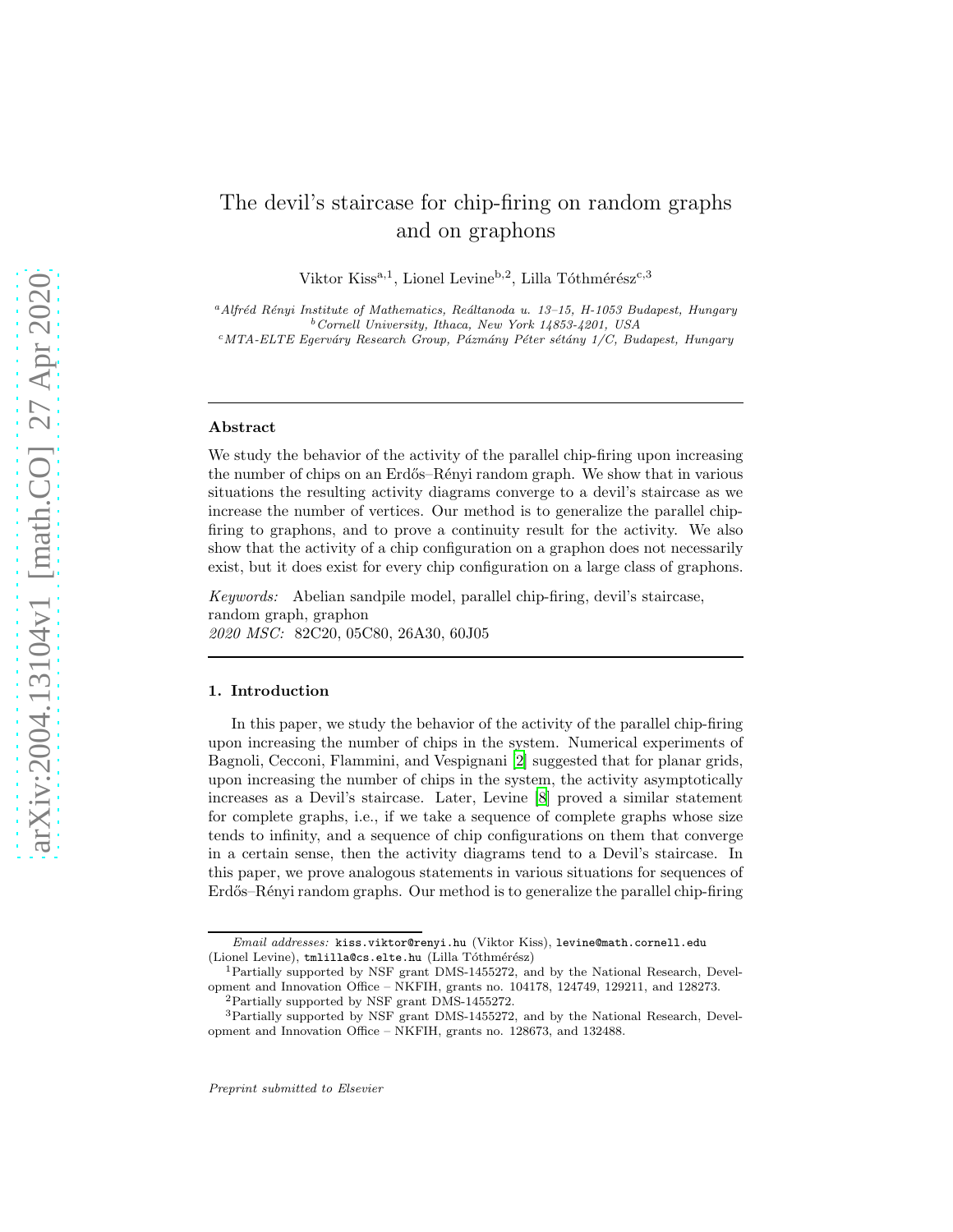to graphons, and then to prove a continuity theorem for the activity. Levine's results can be interpreted as a Devil's staircase result for the constant graphon. Using our continuity theorem, we can handle the case of sequences of graphons converging to a constant graphon.

# 1.1. Preliminaries

Let G be a graph with vertex set  $V(G)$  and edge set  $E(G)$ . We will denote the number of edges connecting vertex u and v by  $e_G(u, v)$ , and the degree of a vertex v by  $deg_G(v)$ . We will often consider Erdős–Rényi random graphs. By  $G(n, p)$  we denote the random graph on n vertices, where each edge is present independently with probability p.

For a graph  $G$ , a *chip configuration* assigns to each vertex a non-negative amount of chips. Hence a chip configuration is a function  $\sigma: V(G) \to \mathbb{R}_{\geq 0}$ , where  $\mathbb{R}_{\geq 0} = \{x \in \mathbb{R} : x \geq 0\}$ . In the literature, a chip-configuration is usually considered to be integer-valued, but since we will be interested in the change of dynamics as we gradually increase the amount of chips, we choose to allow nonintegrality. For two chip configurations  $\sigma$  and  $\sigma'$ ,  $\sigma \geq \sigma'$  means that  $\sigma(v) \geq \sigma'(v)$  for each vertex v.

Firing a node  $v$  means that the fired vertex passes a chip along each edge incident to it, i.e., the chip configuration  $\sigma$  gets modified to

$$
\begin{aligned}\n\sigma(u) + e_G(u, v) & \text{if } u \neq v, \\
\sigma(u) - \deg_G(v) & \text{if } u = v.\n\end{aligned}
$$

During a step of the parallel chip-firing, each vertex v of G fires  $f(v) =$  $\sigma(v)$  $\deg_G(v)$ times, where we call  $f = f(G, \sigma)$  the *firing vector* of  $\sigma$ . The resulting configuration is

$$
U\sigma(v) = \sigma(v) - \deg_G(v)f(v) + \sum_{u \in V(G)} f(u)e_G(u, v).
$$

We will denote by  $U^n\sigma$  for  $n\in\mathbb{N}$  the chip configuration after  $n$  steps of the parallel chip-firing.

We denote by  $u_n(v) = u_n(G, \sigma)(v)$  the number of times v fired during the first n turns, and call this function the *odometer*, that is,  $u_n(G, \sigma)(v) =$  $\sum_{k=0}^{n-1} f(G, U^k \sigma)(v).$ 

It is easy to see that a parallel chip-firing started from the configuration  $\sigma$ on a graph  $G$  eventually enters a periodic state, and if  $G$  is connected then each vertex fires the same number of times in a period. Hence,  $\lim_{n\to\infty} \frac{u_n(v)}{n}$  exists and is the same for each  $v \in V(G)$ . We call this quantity the *activity* of  $\sigma$  and denote it by  $a(G, \sigma)$ .

We will be interested in the way the activity changes when we add a small amount of chips to each node. The *activity diagram* of G and  $\sigma$  is  $s(y)$  =  $s(G, \sigma)(y) = a(G, \sigma + y \cdot deg_G)$ . Numerical experiments of [\[2](#page-44-0)] suggested that for planar grids of growing size, the activity diagrams tend to a Devil's staircase. We will call a function  $c : [a, b] \rightarrow [0, 1]$  a *Devil's staircase*, if  $c(a) = 0$ ,  $c(b) =$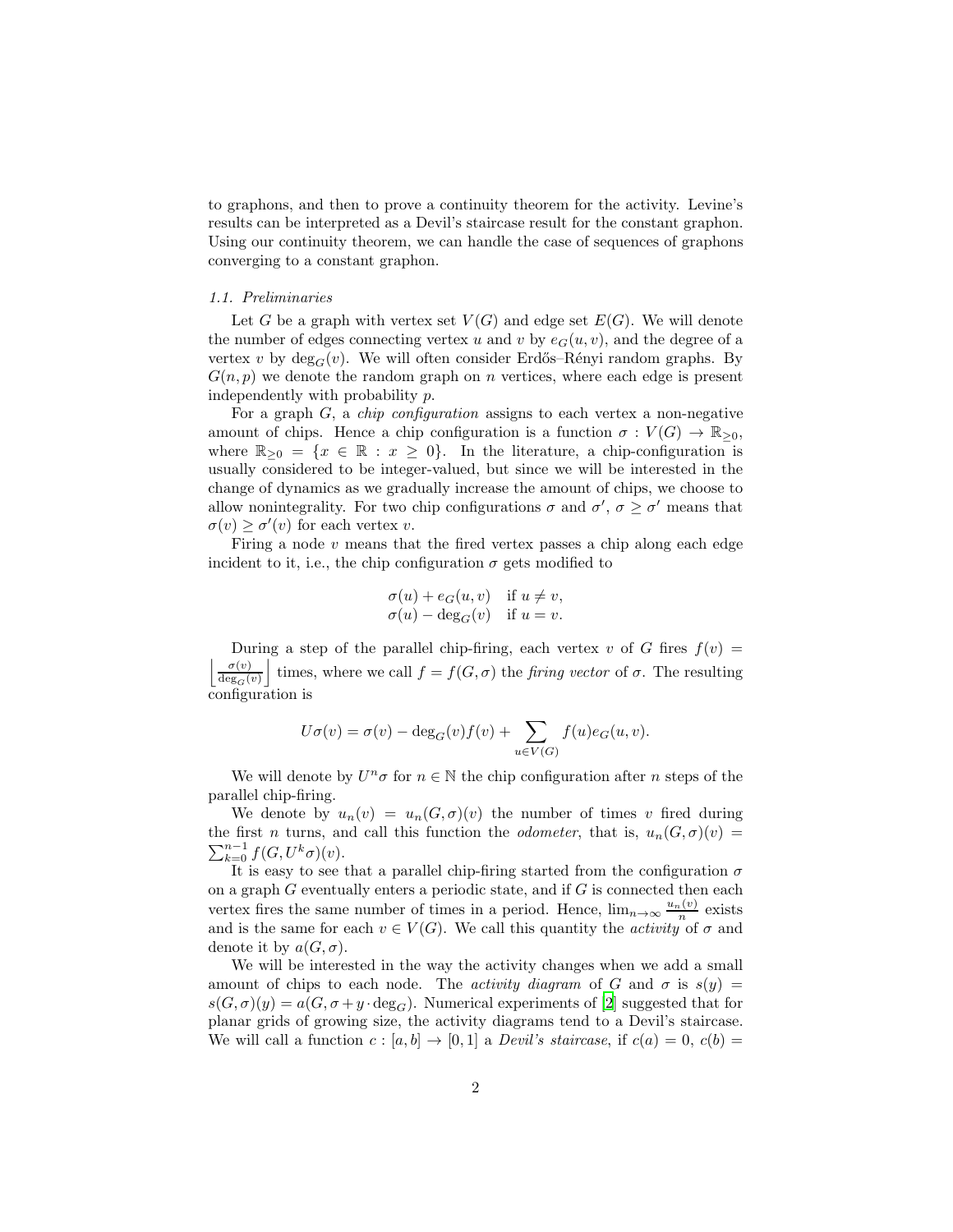1, it is continuous, nondecreasing, but locally constant on an open dense set. Levine [\[8\]](#page-44-1) proved such a phenomenon for complete graphs, i.e. that if we take a sequence of complete graphs whose size tends to infinity, and a sequence of chip configurations on them that converge in a certain sense, then (with a mild assumption on the limiting chip configuration) the activity diagrams tend to a Devil's staircase. We take this analysis further, and are able to handle the case of sequences of Erdős–Rényi random graphs.

# 1.2. Results

To analyze the activity diagram on a (dense) graph, we use the theory of graphons. In order to do so, we introduce parallel chip-firing on graphons. On a graphon, the parallel chip-firing is not necessarily eventually periodic, and the activity of a chip configuration might not exist (see Proposition [4.1\)](#page-9-0). However, we show that if there is a lower bound on the degrees in the graphon then the activity exists for any chip configuration (see Theorem [4.11\)](#page-19-0).

We show a continuity theorem for the activity. This theorem says that for a graphon with a lower bound on the degrees, and a chip configuration that is compatible with the graphon in a mild sense, if another graphon with a lower bound on the degrees is close in cut distance, and the chip configurations are close to each other in the  $L^1$  distance, then the activities are also close to each other. For a precise statement, see Theorem [5.2.](#page-22-0) Using the method of [\[8\]](#page-44-1), we show in Theorem [6.6](#page-32-0) that with some mild assumptions on the chip configuration σ, for the constant p graphon  $C_p$ , the activity diagram  $s(C_p, σ)$  is a Devil's staircase. Combining this result with the continuity theorem, we are able to prove Theorem [6.8](#page-33-0) that gives a condition on a sequence of Erdős–Rényi random graphs and chip configurations that the activity diagrams converge to a Devil's staircase. Finally, we give a concrete example for a one-parameter family of random chip configurations, where the activities tend to a Devil's staircase, see Theorem [6.9.](#page-35-0)

## <span id="page-2-0"></span>2. Parallel chip-firing on graphons

We now review the notion of graphons defined by Lovász and Szegedy  $[10]$ as limits of sequences of dense graphs, then introduce parallel chip-firing on them. We follow [\[9\]](#page-44-3) in introducing graphons. See [\[9](#page-44-3)] for more information about graphons.

A graphon is a Lebesgue measurable function  $W : [0, 1]^2 \rightarrow [0, 1]$  which is symmetric, that is,  $W(x, y) = W(y, x)$  for all  $x, y \in [0, 1]$ . We can think of a graphon as a generalized graph: the vertex set of W is the unit interval  $[0, 1]$ , and instead of specifying whether two vertices,  $x$  and  $y$  are connected in  $W$  or not, we have a real number  $W(x, y) = W(y, x)$  describing how well they are connected.

Here, and everywhere else where we do not specify the measure, we mean the Lebesgue measure, that we denote by  $\lambda$ .

Note that for every (labeled) graph G with vertices  $\{v_1, v_2, \ldots, v_n\}$  one can construct a corresponding graphon  $W_G$  the following way: partition [0, 1] into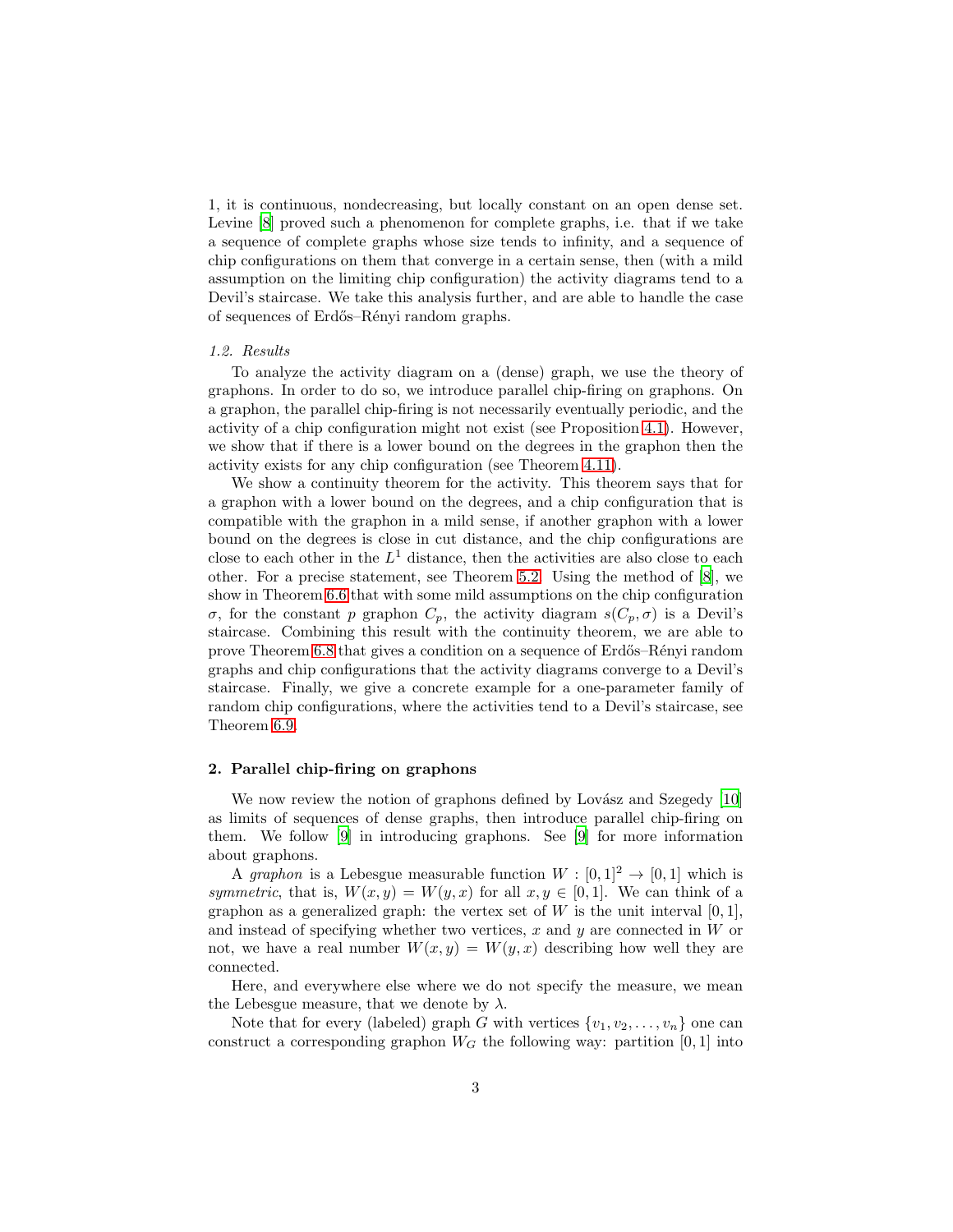*n* measurable sets  $A_1, \ldots, A_n$  with  $\lambda(A_1) = \lambda(A_2) = \cdots = \lambda(A_n)$ . Then set  $W_G(x,y) = 1$  if  $x \in A_i$  and  $y \in A_j$  with  $(v_i, v_j) \in E(G)$ , and  $W_G(x,y) = 0$ otherwise.

The *degree* of a vertex x of W is  $deg_W(x) = \int_0^1 W(x, y) dy$ . Note that the degree is well-defined for almost all  $x \in [0,1]$ . We define

$$
\mathrm{mindeg}(W) = \mathrm{inf}\{\varepsilon : \lambda(\{x : \deg_W(x) \ge \varepsilon\}) > 0\}.
$$

We use the notation  $\deg_W(x, A) = \int_A W(x, y) dy$ 

To define the convergence of graphon sequences, a notion of distance of graphons is needed. It turns out that the right notion is the cut distance of graphons.

**Definition 2.1.** The *(labeled)* cut distance of the graphons  $U$  and  $W$  is defined by

$$
d_{\square}(U, W) = \sup_{S,T \subseteq [0,1]} \left| \int_S \int_T U(x, y) - W(x, y) \, dy \, dx \right|.
$$

The labeled cut distance corresponds to comparing the similarity of two graphons when identifying vertices of the same label. The unlabeled cut distance corresponds to the case where we want to find the best identification of the two vertex sets:  $\delta_{\Box}(U, W) = \inf_{\varphi} d_{\Box}(U, W^{\varphi})$  where  $\varphi$  runs over the invertible measure preserving transformations of [0, 1] to itself, and  $W^{\varphi}(x, y) = W(\varphi(x), \varphi(y))$ (see [\[9,](#page-44-3) Subsection 8.2.2]). For a (labeled) graph  $G$  and a graphon  $W$ , we use the notation  $d_{\Box}(G, W) = d_{\Box}(W_G, W)$ , and similarly for  $\delta_{\Box}$ .  $\delta_{\Box}$  is a pseudometric on the space of graphons, and by factorizing with the graphons at zero unlabeled cut distance, one obtains a compact metric space.

In our applications, we consider sequences of Erdős–Rényi graphs  $G(n, p)$ ,  $n = 1, 2, \ldots$  Such a sequence is known to converge to the constant p graphon  $C_p$  with probability 1 in the distance  $\delta_{\square}$ . Since  $C_p^{\varphi} = C_p$  for any invertible, measure preserving transformation  $\varphi$ ,  $\delta_{\Box}(W, C_p) = d_{\Box}(W, C_p)$  for any graphon W. This fact, and the simpler formalization are the reasons that in this paper, we use the labeled cut distance as a metric on graphons.

The definition of the parallel chip-firing on graphons is analogous to that on finite graphs. A chip configuration on a graphon is an (almost everywhere) non-negative function  $\sigma \in L^1([0,1])$ . We denote the set of chip configurations on a graphon W by Chip(W), and use  $\|\sigma\|_1$  to denote the  $L^1$  norm of a chip configuration  $\sigma$ . For a given chip configuration  $\sigma$  on a graphon W, the parallel update rule is defined similarly as in the case of finite graphs. Let the firing vector of  $\sigma$  be

$$
f(x) = f(W, \sigma)(x) = \begin{cases} \left\lfloor \frac{\sigma(x)}{\deg_W(x)} \right\rfloor & \text{if } \deg_W(x) > 0\\ 0 & \text{if } \deg_W(x) = 0, \end{cases}
$$

then we can define the update rule by

$$
U\sigma(x) = \sigma(x) - \deg_W(x)f(x) + \int_0^1 f(y)W(x, y) dy.
$$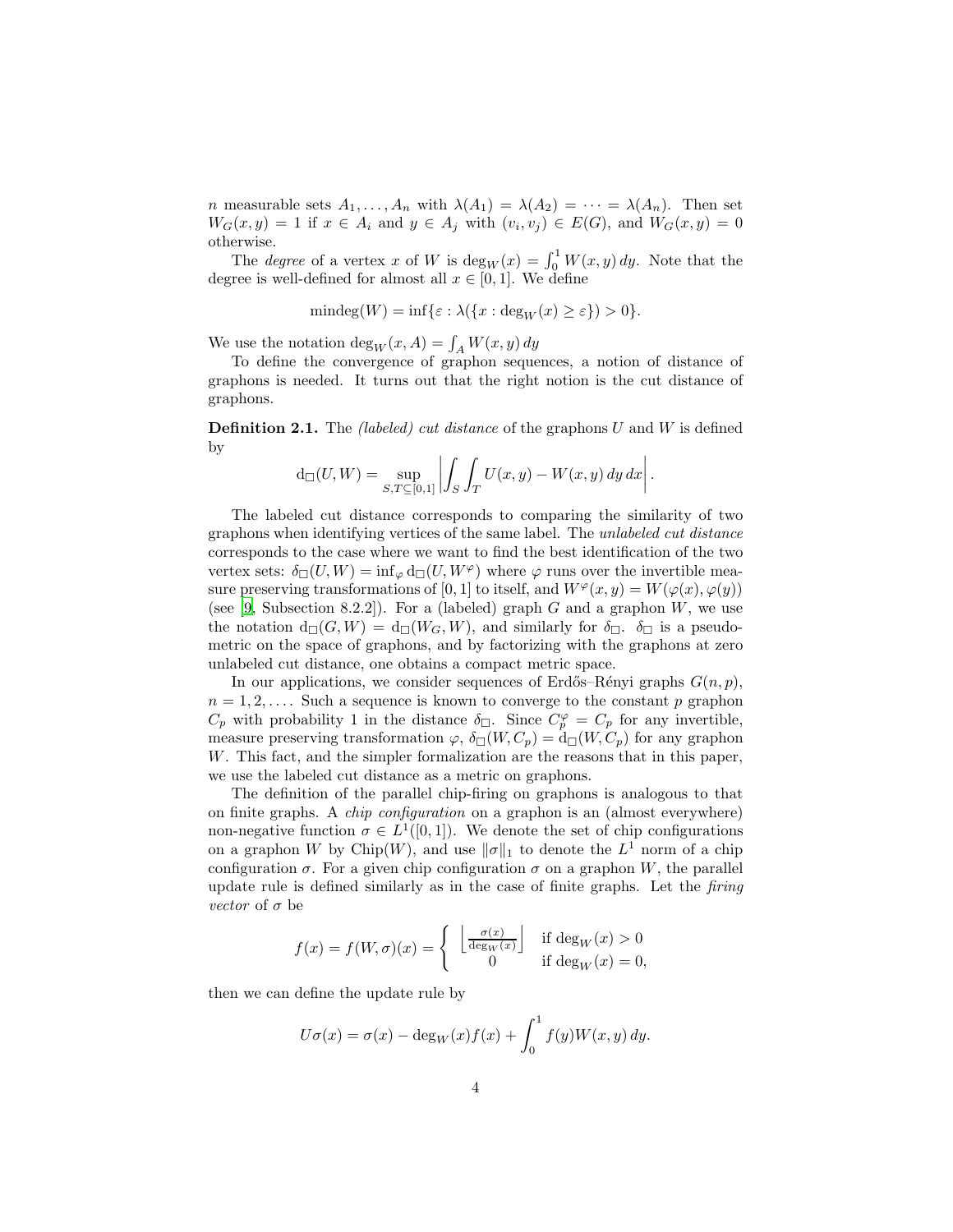One can easily see that  $f(W, \sigma)$  is defined almost everywhere, and it follows from the following claim that  $U\sigma(x)$  is finite almost everywhere.

<span id="page-4-0"></span>**Claim 2.2.** For a arbitrary graphon W and  $\sigma \in \text{Chip}(W)$ ,  $U\sigma \in \text{Chip}(W)$  and  $||U\sigma||_1 = ||\sigma||_1.$ 

*Proof.* From the definition of the firing vector,  $\sigma(x) - \deg_W(x) f(x) \geq 0$ , hence  $U\sigma$  is non-negative, and

$$
||U\sigma||_1 = \int |\sigma(x) - \deg_W(x)f(x)| dx + \int \int f(y)W(x, y) dy dx
$$
  
= 
$$
\int \sigma(x) dx - \int \deg_W(x)f(x) dx + \int \int f(y)W(x, y) dx dy
$$
  
= 
$$
\int \sigma(x) dx - \int \deg_W(x)f(x) dx + \int f(y) \deg_W(y) dy = ||\sigma||_1,
$$

where we used Fubini's theorem for non-negative functions to interchange the integrals. 口

As in the case of finite graphs, the odometer  $u_n(x) = u_n(W, \sigma)(x)$  denotes the number of times  $x$  fired during the first  $n$  turns, i.e.,

$$
u_n(x) = u_n(W, \sigma)(x) = \sum_{i=0}^{n-1} f(W, U^i \sigma)(x).
$$

To talk about any notion of activity, we need to assume that the graphon W is connected, that is, there is no measurable partition  $[0, 1] = A \cup B$  with  $\lambda(A)$ ,  $\lambda(B) > 0$  and  $W(x, y) = 0$  for almost all  $(x, y) \in A \times B$ . As we will see in Section [4.1,](#page-9-1) connectedness itself is not enough: there is a connected graphon  $W$ with a reasonably nice chip configuration  $\sigma$  such that  $\lim_{n\to\infty} \frac{u_n(W,\sigma)(x)}{n}$  does not exists for any  $x \in [0,1]$ . If for a given graphon W and chip configuration σ there is a real number  $a = a(W, σ)$  such that  $\lim_{n\to\infty} \frac{u_n(W, σ)(x)}{n}$  exists and is equal to a for almost all  $x \in [0,1]$  then we say that the *activity exists* and is equal to a. As we will see in Theorem [4.11,](#page-19-0) the activity of any chip configuration exists on a graphon with a lower bound on the degrees.

We can also introduce the activity diagram of a chip configuration  $\sigma$  on a graphon W as a straightforward generalization of the graph case:  $s(W, \sigma)(y) =$  $a(W, \sigma + y \cdot \text{deg}_W)$ . The following claim tells us that activity diagrams are monotone increasing.

<span id="page-4-1"></span>**Lemma 2.3.** If  $\sigma' \geq \sigma$  almost everywhere, then  $u_n(W, \sigma')(x) \geq u_n(W, \sigma)(x)$ for any graphon  $W, n \in \mathbb{N}$  and almost all  $x \in [0,1]$ .

*Proof.* We proceed by induction on n. The statement is clear for  $n = 0$ , since  $u_0(W, \sigma')(x) = u_0(W, \sigma)(x) = 0$  for all  $x \in [0, 1].$ 

Suppose that  $u_n(W, \sigma')(x) \ge u_n(W, \sigma)(x)$  for almost all  $x \in [0, 1]$ . Then almost all  $x \in [0,1]$  has the properties that  $\sigma'(x) \geq \sigma(x)$  and  $u_n(W, \sigma')(x) \geq$  $u_n(W, \sigma)(x)$ . Fix such an  $x \in [0, 1]$  towards showing that  $u_{n+1}(W, \sigma')(x) \geq$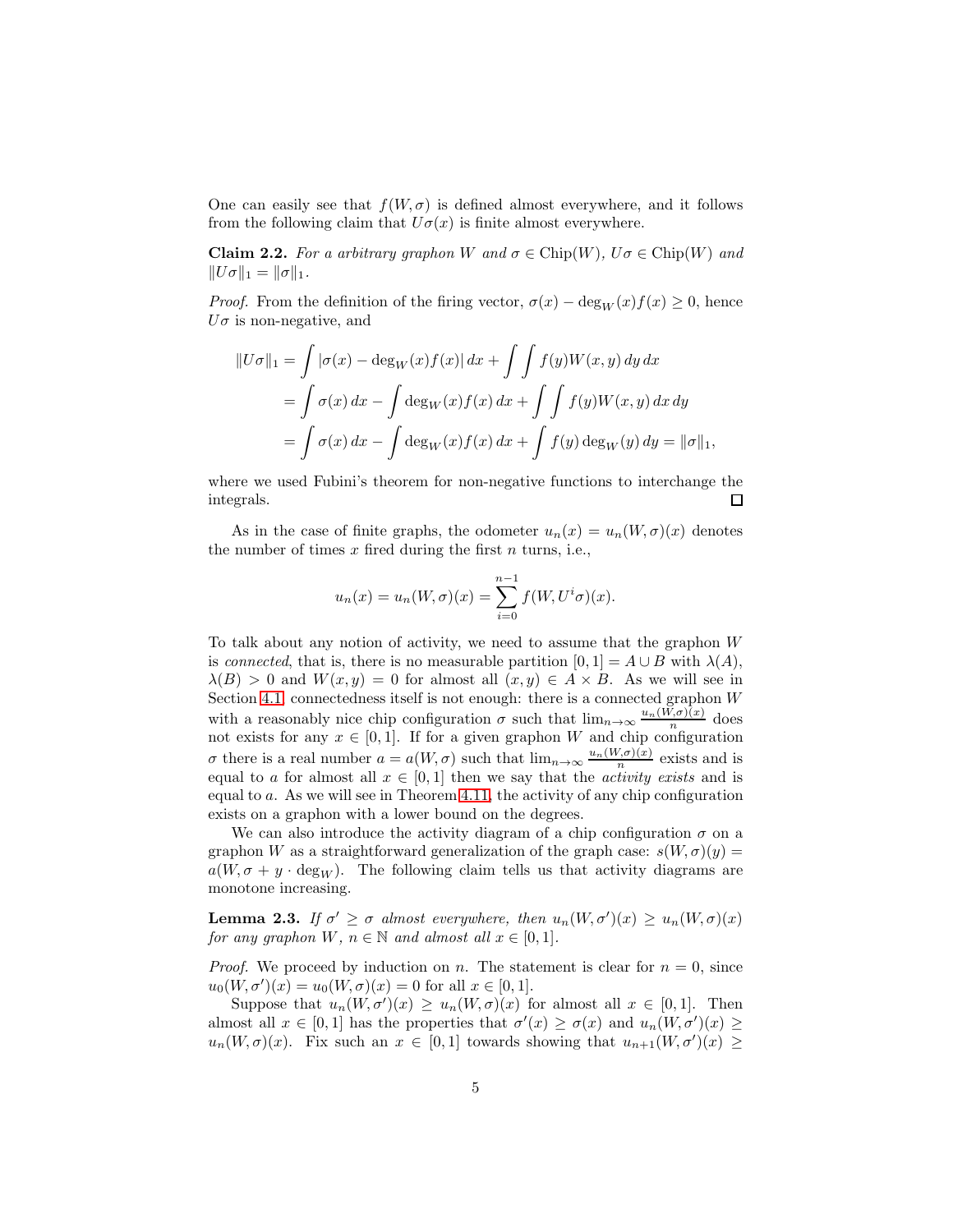$u_{n+1}(W, \sigma)(x)$ . By induction hypothesis,  $u_n(W, \sigma')(x) = u_n(W, \sigma)(x) + k$  for some  $k \geq 0$ , moreover,

$$
U^n \sigma(x) = \sigma(x) - u_n(W, \sigma)(x) \deg_W(x) + \int_0^1 u_n(W, \sigma)(y) W(x, y) dy \le
$$
  

$$
\sigma'(x) - (u_n(W, \sigma')(x) - k) \deg_W(x) + \int_0^1 u_n(W, \sigma')(y) W(x, y) dy =
$$
  

$$
U^n \sigma'(x) + k \deg_W(x).
$$

It follows that

$$
u_{n+1}(W,\sigma)(x) = u_n(W,\sigma)(x) + \left\lfloor \frac{U^n \sigma(x)}{\deg_W(x)} \right\rfloor \le u_n(W,\sigma)(x) + \left\lfloor \frac{U^n \sigma'(x)}{\deg_W(x)} \right\rfloor + k
$$

$$
= u_n(W,\sigma')(x) + \left\lfloor \frac{U^n \sigma'(x)}{\deg_W(x)} \right\rfloor = u_{n+1}(W,\sigma')(x).
$$

This finishes the proof.

 $\Box$ 

# 3. The finite diameter condition

In this section we formulate a notion for graphons that is an analogue of the diameter of finite graphs. We will be able to give a sufficient condition for the existence of the activity of a chip configuration using this notion.

For a measurable set  $A \subseteq [0,1]$ , we denote by  $\Gamma(A)$  the neighborhood of A in  $W$ , i.e.

$$
\Gamma(A) = \{ x \in [0,1] : \exists y \in A \text{ such that } W(y,x) > 0 \}.
$$

For  $\varepsilon > 0$ , we denote by  $\Gamma_{\varepsilon}(A)$  the set of those neighbors of A that receive at least  $\varepsilon$  chips by firing the set A once, that is,

$$
\Gamma_{\varepsilon}(A) = \left\{ x \in [0,1] : \int_{A} W(y,x) \, dy \ge \varepsilon \right\}.
$$

We denote  $\Gamma^k(A) = \underbrace{\Gamma \circ \cdots \circ \Gamma}_{k}$ (A) and similarly for  $\Gamma_{\varepsilon}^{k}(A)$ .

The following definition plays a key role in our results.

**Definition 3.1** (Finite diameter condition). A graphon  $W : [0, 1]^2 \rightarrow [0, 1]$  is said to have *finite diameter*, if there is an  $N \in \mathbb{N}$  such that for all measurable subset  $A \subseteq [0,1]$  with  $\lambda(A) > 0$  there exists  $\varepsilon > 0$  with  $\lambda(A \cup \Gamma_{\varepsilon}(A) \cup \Gamma_{\varepsilon}^2(A) \cup \Gamma_{\varepsilon}(A)$  $\cdots \cup \Gamma_{\varepsilon}^{N}(A)) = 1.$ 

It is reasonable to call the smallest such  $N$  the *diameter* of  $W$ , but we will not use this notion. There are many equivalent ways to define the finite diameter property. Above we tried to give the most natural definition. The following theorem gives two more equivalent formulations that will play a role in this paper. We also note that we could use  $\Gamma'_{\varepsilon}(A) = A \cup \Gamma_{\varepsilon}(A)$  and get the same property.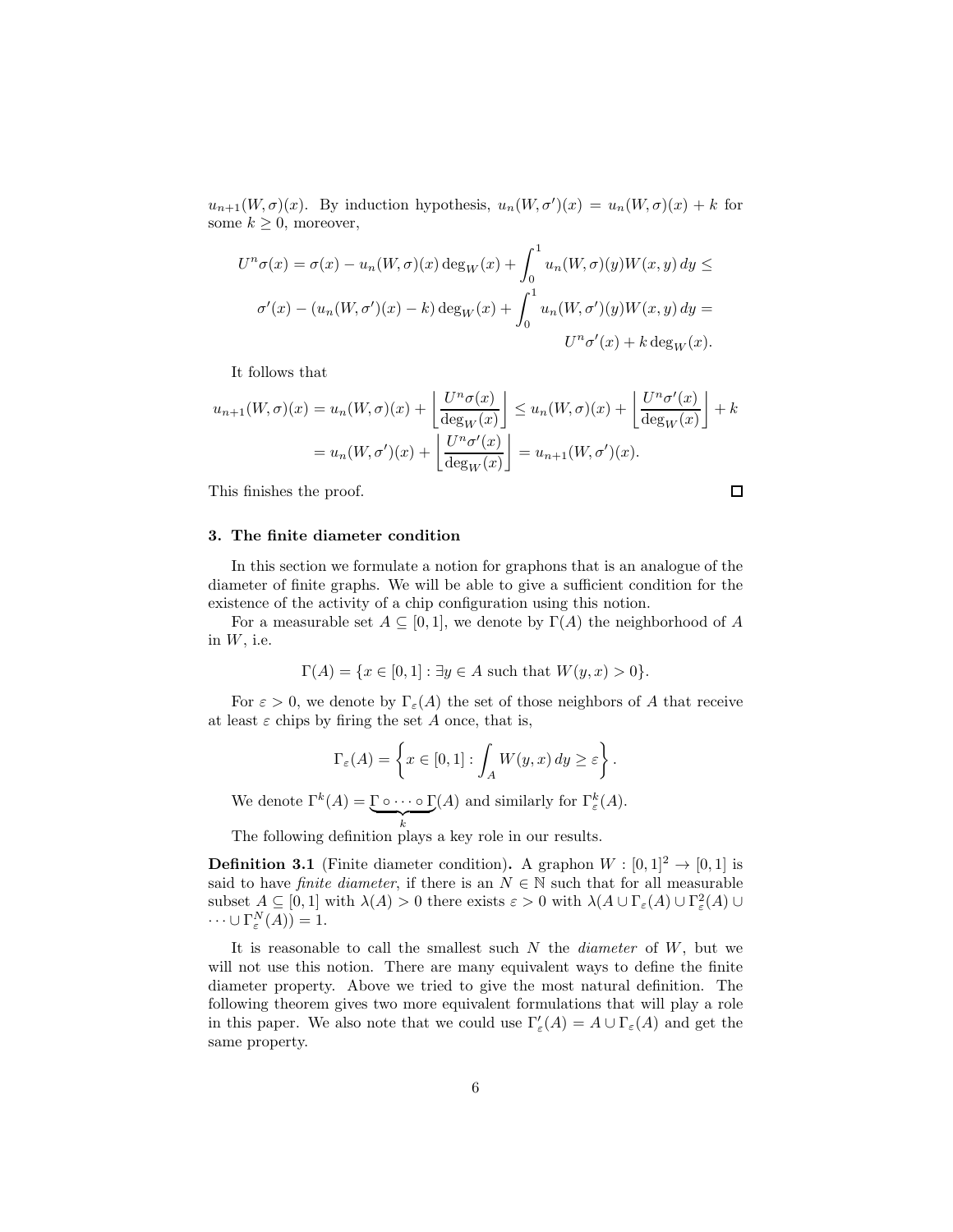<span id="page-6-2"></span>**Theorem 3.2.** The following statements are equivalent for a graphon  $W$ :

- $(i)$  W has a finite diameter;
- (ii) there exist  $N \in \mathbb{N}$  and  $\varepsilon > 0$  such that for all measurable  $A \subseteq [0,1]$  with  $\lambda(A) \geq \frac{1}{2}, \ \lambda(A \cup \Gamma_{\varepsilon}(A) \cup \Gamma_{\varepsilon}^{2}(A) \cup \cdots \cup \Gamma_{\varepsilon}^{N}(A)) = 1;$
- (iii) W is connected and there exists  $\delta > 0$  such that  $\deg_W(x) \geq \delta$  for almost all x.

Notice that (ii) is different from (i) in that we require the existence of an  $\varepsilon$ that is suitable for every "large" measurable set.

Proof. First we prove that (i) and (ii) both imply (iii).

If W is not connected and  $A \cup B = [0, 1]$  is a partition witnessing this, then by supposing  $\lambda(A) \geq 1/2$ , we see that for each  $N \in \mathbb{N}$  and each  $\varepsilon > 0$ ,  $\lambda(A \cup \Gamma_{\varepsilon}(A) \cup \Gamma_{\varepsilon}^2(A) \cup \cdots \cup \Gamma_{\varepsilon}^N(A)) = \lambda(A) < 1$ , contradicting the assumptions of both (i) and (ii).

If the degrees of W are not bounded from below (so for every  $\varepsilon > 0$ ,  $\lambda({x :}$  $deg_W(x) < \varepsilon$ ) > 0) then the degrees are not bounded from below on  $[0, \frac{1}{2})$ (i.e. for every  $\varepsilon > 0$ ,  $\lambda(\lbrace x \in [0, \frac{1}{2}) : \deg_W(x) < \varepsilon \rbrace) > 0$ ) or on  $[\frac{1}{2}, 1]$ . Suppose that they are not bounded from below on  $[0, \frac{1}{2})$  and let  $A = [\frac{1}{2}, 1]$ . Then for every  $\varepsilon > 0$ , the set  $B_{\varepsilon} = \{x \in [0, \frac{1}{2}) : \deg_W(x) < \varepsilon\}$  is of positive measure, so  $\lambda(A \cup \Gamma_{\varepsilon}(A) \cup \Gamma_{\varepsilon}^2(A) \cup \cdots \cup \Gamma_{\varepsilon}^N(A)) \leq \lambda([0,1] \setminus B_{\varepsilon}) < 1$  for any  $N \in \mathbb{N}$ . Thus we have proved the directions (i)  $\Rightarrow$  (iii) and (ii)  $\Rightarrow$  (iii).

To show (iii)  $\Rightarrow$  (i) and (iii)  $\Rightarrow$  (ii), we first prove the following.

<span id="page-6-1"></span>**Claim 3.3.** If W is connected then for each interval  $[a, b] \subset (0, 1)$  there exists  $\varepsilon > 0$  so that  $\int_A \int_{A^c} W(x, y) dx dy \ge \varepsilon$  for all measurable subset  $A \subseteq [0, 1]$  with  $\lambda(A) \in [a, b].$ 

*Proof.* Suppose towards a contradiction that for some  $[a, b]$  there is a sequence of subsets  $(A_n)_{n\in\mathbb{N}}$  such that  $\lambda(A_n) \in [a, b]$  but  $\int_{A_n} \int_{A_n^c} W(x, y) dx dy \to 0$ . Our goal is to contradict the connectedness of W by coming up with a subset  $A \subseteq [0,1]$  with  $\lambda(A) \in [a,b]$  and  $\int_A \int_{A^c} W(x,y) dx dy = 0.$ 

Since  $\{1_{A_n}: n \in \mathbb{N}\}\$ is a bounded subset of  $L^{\infty}([0,1])$ , and  $L^{\infty}$  is the dual of  $L^1$ , there is a weak<sup>\*</sup> convergent subsequence of  $(1_{A_n})_{n\in\mathbb{N}}$  tending to  $f\in L^{\infty}$ by the Banach–Alaoglu theorem. We can suppose that the subsequence is the original one, hence

<span id="page-6-0"></span>
$$
\int_0^1 g(x) \cdot \mathbf{1}_{A_n}(x) dx \to \int_0^1 g(x) \cdot f(x) dx \tag{3.1}
$$

for all  $g \in L^1([0,1])$ . One can easily see that  $f(x) \in [0,1]$  for almost all  $x \in [0,1]$ and  $\int_0^1 f(x) dx \in [a, b]$  by using  $g(x) = \mathbf{1}_{\{x : f(x) < 0\}}, g(x) = \mathbf{1}_{\{x : f(x) > 1\}}$  and  $g(x) \equiv 1$  in [\(3.1\)](#page-6-0).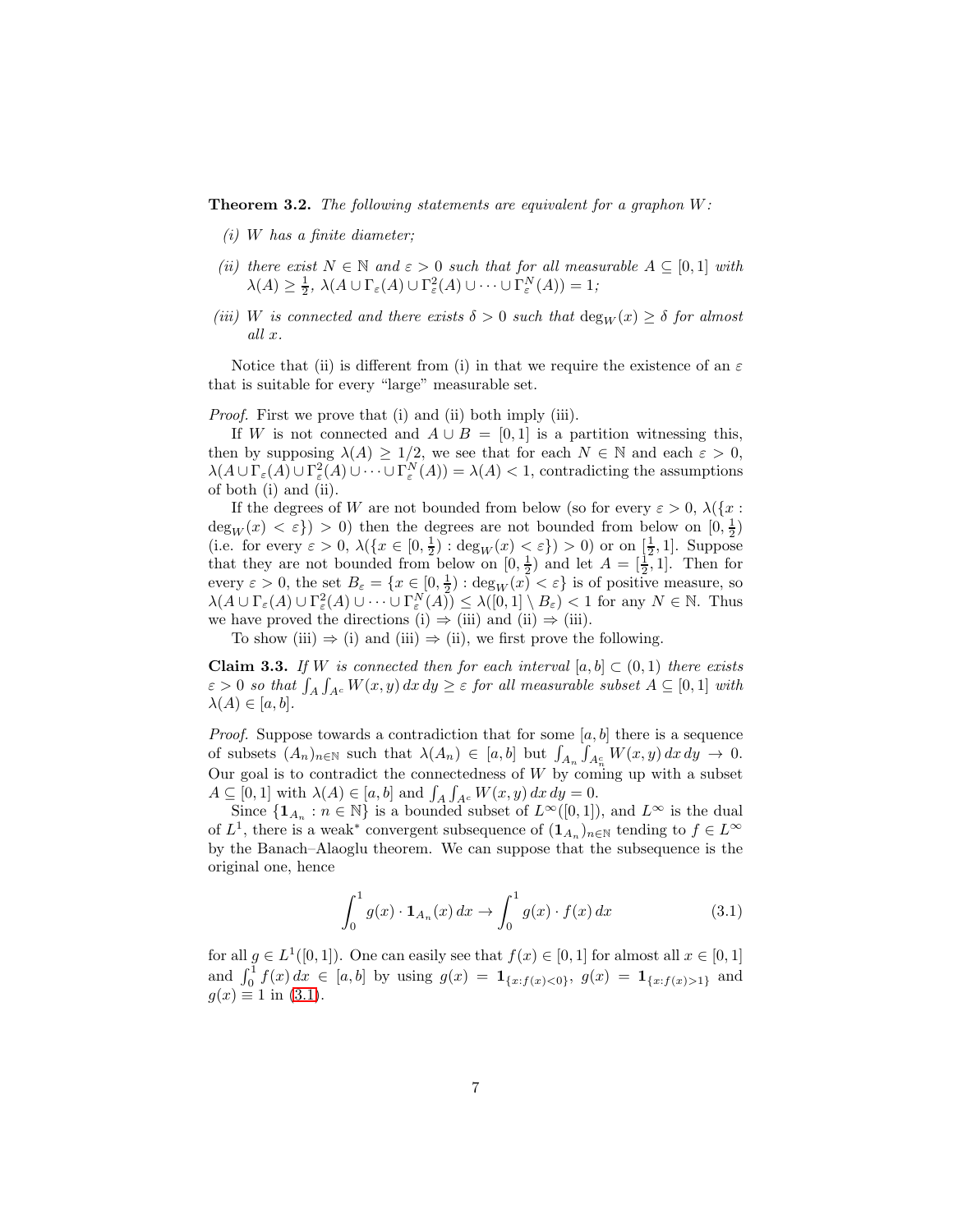It follows from our assumptions on  $\mathcal{A}_n$  that

$$
\int_0^1 \int_0^1 W(x, y) \mathbf{1}_{A_n}(x) \mathbf{1}_{A_n^c}(y) dx dy
$$
  
= 
$$
\int_0^1 \int_0^1 W(x, y) \mathbf{1}_{A_n}(x) (1 - \mathbf{1}_{A_n}(y)) dx dy \to 0.
$$

Now we show that  $\int_0^1 \int_0^1 W(x, y)f(x)(1 - f(y)) dx dy = 0$ . The function  $x \mapsto$  $W(x, y)$  is in  $L<sup>1</sup>$  for almost all  $y \in [0, 1]$ , hence, using again [\(3.1\)](#page-6-0),

$$
\int_0^1 W(x,y) \mathbf{1}_{A_n}(x) dx \to \int_0^1 W(x,y) f(x) dx
$$

for almost all y. For a fixed  $\varepsilon > 0$ , let  $n_0$  be large enough so that for

$$
B = \left\{ y : \forall n \ge n_0 \quad \left| \int_0^1 W(x, y) \mathbf{1}_{A_n}(x) \, dx - \int_0^1 W(x, y) f(x) \, dx \right| \le \varepsilon \right\},\
$$

 $\lambda(B) \geq 1 - \varepsilon$ . Then for each  $n \geq n_0$ ,

$$
\left| \int_0^1 \int_0^1 W(x, y) \mathbf{1}_{A_n}(x) (1 - \mathbf{1}_{A_n}(y)) dx dy \right|
$$
  

$$
- \int_0^1 \int_0^1 W(x, y) f(x) (1 - \mathbf{1}_{A_n}(y)) dx dy \right|
$$
  

$$
\leq \int_B \left| \int_0^1 W(x, y) \mathbf{1}_{A_n}(x) dx - \int_0^1 W(x, y) f(x) dx \right| (1 - \mathbf{1}_{A_n}(y)) dy
$$
  

$$
+ \int_{B^c} \left| \int_0^1 W(x, y) \mathbf{1}_{A_n}(x) dx - \int_0^1 W(x, y) f(x) dx \right| (1 - \mathbf{1}_{A_n}(y)) dy \leq 2\varepsilon,
$$

using that every function here has values in [0, 1] and that  $\lambda(B^c) \leq \varepsilon$ . The function  $y \mapsto \int_0^1 W(x, y) f(x) dx$  is in  $L^1$ , hence

$$
\int_0^1 \int_0^1 W(x, y) f(x) (1 - \mathbf{1}_{A_n}(y)) dx dy \to \int_0^1 \int_0^1 W(x, y) f(x) (1 - f(y)) dx dy.
$$

Thus,

$$
\limsup_{n \to \infty} \left| \int_0^1 \int_0^1 W(x, y) \mathbf{1}_{A_n}(x) (1 - \mathbf{1}_{A_n}(y)) dx dy - \int_0^1 \int_0^1 W(x, y) f(x) (1 - f(y)) dx dy \right| \le 3\varepsilon
$$

for every  $\varepsilon > 0$ , meaning that

$$
\int_0^1 \int_0^1 W(x, y) \mathbf{1}_{A_n}(x) (1 - \mathbf{1}_{A_n}(y)) dx dy \to \int_0^1 \int_0^1 W(x, y) f(x) (1 - f(y)) dx dy,
$$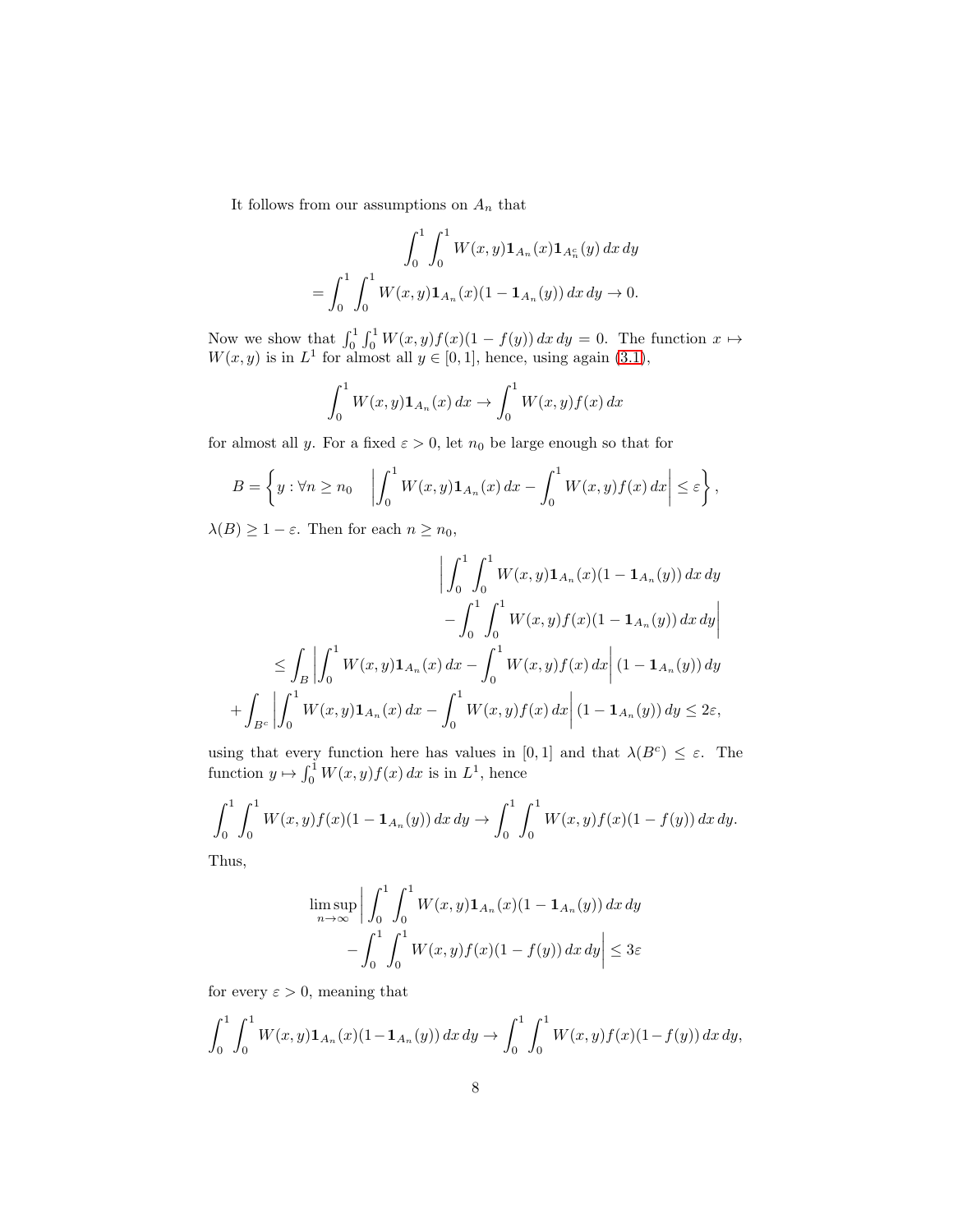hence  $\int_0^1 \int_0^1 W(x, y) f(x) (1 - f(y)) dx dy = 0.$ 

Now we extract a subset from f. Since  $\int_0^1 f(x) dx \in [a, b]$  and  $f(x) \in [0, 1]$  for almost all  $x, \lambda(\{x : f(x) = 1\}) \leq b$  and  $\lambda(\{x : f(x) > 0\}) \geq a$ . Hence, there is a measurable set A with  $\{x : f(x) = 1\} \subseteq A \subseteq \{x : f(x) > 0\}$  and  $\lambda(A) \in [a, b]$ . It is easy to check that if for some  $(x, y) \in [0, 1]^2$ ,  $f(x)(1 - f(y)) = 0$ , then  $\mathbf{1}_A(x)(1 - \mathbf{1}_A(y)) = 0.$  Therefore  $\int_0^1 \int_0^1 W(x, y) f(x) (1 - f(y)) dx dy = 0$  implies that  $\int_0^1 \int_0^1 W(x, y) \mathbf{1}_A(x) (1 - \mathbf{1}_A(y)) dx dy = 0$ , hence A witnesses that W is not connected, a contradiction.

Now we prove (iii)  $\Rightarrow$  (i) and (iii)  $\Rightarrow$  (ii). It is enough to prove the corresponding statements for the operator  $\Gamma'_{\varepsilon}(A) = A \cup \Gamma_{\varepsilon}(A)$  in place of  $\Gamma_{\varepsilon}(A)$ , since one can easily see by induction on k that  $(\Gamma'_{\varepsilon})^k(A) = A \cup \cdots \cup (\Gamma'_{\varepsilon})^k(A) \subseteq$  $A \cup \Gamma_{\varepsilon/N}(A) \cup \cdots \cup \Gamma_{\varepsilon/N}^k(A)$  for each  $k \leq N$ .

The following claim proves (ii) from (iii) and will also be used to prove (i).

<span id="page-8-1"></span>**Claim 3.4.** If W is a connected graphon, and  $\deg_W(x) \geq \delta$  for almost every x for some  $\delta > 0$ , then for every  $a \in (0,1]$  there exist  $N \in \mathbb{N}$  and  $\varepsilon > 0$  such that  $\lambda((\Gamma'_{\varepsilon})^N(A)) = 1$  for every measurable set A with  $\lambda(A) \in [a, 1].$ 

Proof. Using the lower bound on the degree,

<span id="page-8-0"></span>
$$
\lambda(\Gamma'_{\varepsilon}(A)) = 1 \text{ for every measurable } A \text{ with } \lambda(A) \ge 1 - \frac{\delta}{2} \text{ and } \varepsilon \le \frac{\delta}{2}.
$$
 (3.2)

Now let  $\varepsilon' > 0$  be given by Claim [3.3](#page-6-1) for  $[a, b] = [a, 1 - \frac{\delta}{2}]$ , then for every measurable subset A with  $\lambda(A) \in [a, 1-\frac{\delta}{2}], \int_0^1 \int_0^1 W(x, y) \mathbf{1}_A(x) \mathbf{1}_{A^c}(y) dx dy \geq$  $\varepsilon'$ . Since  $\int_0^1 W(x, y) \mathbf{1}_A(x) dx \le 1$  for almost all  $y \in A^c$ ,

$$
\lambda\left(\left\{y\in A^c:\int_0^1 W(x,y)\mathbf{1}_A(x)\,dx\geq \frac{\varepsilon'}{2}\right\}\right)\geq \frac{\varepsilon'}{2}.
$$

In other words,  $\lambda(\Gamma'_{\varepsilon'/2}(A) \setminus A) \geq \frac{\varepsilon'}{2}$  for every measurable subset A with  $\lambda(A) \in$  $[a, 1-\frac{\delta}{2}]$ . Then,  $\lambda((\Gamma'_{\varepsilon/2})^{[2/\varepsilon']}(A)) \in [1-\frac{\delta}{2},1]$  for every such A. Therefore, also using [\(3.2\)](#page-8-0),  $N = \lceil \frac{2}{\varepsilon'} \rceil + 1$  and  $\varepsilon = \min\{\frac{\varepsilon'}{2}, \frac{\delta}{2}\}\$  satisfy the claim.  $\Box$ 

The proof of (iii)  $\Rightarrow$  (ii) is complete using the claim, so now we move on to show (iii)  $\Rightarrow$  (i). The extra difficulty comes from sets of small measure. If A is a measurable subset with  $0 < \lambda(A) \leq \frac{\delta}{3}$  then for almost all  $x \in A$ ,  $\int_0^1 W(x, y) \mathbf{1}_{A^c}(y) dy \geq \frac{2\delta}{3}$ , hence  $\int_0^1 \int_0^1 W(x, y) \mathbf{1}_{A}(x) \mathbf{1}_{A^c}(y) dx dy \geq \frac{2\delta \lambda(A)}{3}$  $\frac{\sqrt{A}}{3}$ . Let

$$
B = \left\{ y \in A^c : \int_0^1 W(x, y) \mathbf{1}_A(x) dx \ge \frac{\delta \lambda(A)}{3} \right\}.
$$

Since  $\int_0^1 W(x, y) \mathbf{1}_A(x) dx \leq \lambda(A)$  for almost all  $y \in A^c$ ,

$$
\frac{2\delta\lambda(A)}{3} \le \int_0^1 \int_0^1 W(x,y) \mathbf{1}_A(x) \mathbf{1}_{A^c}(y) dx dy \le \lambda(B) \cdot \lambda(A) + \frac{\delta\lambda(A)}{3},
$$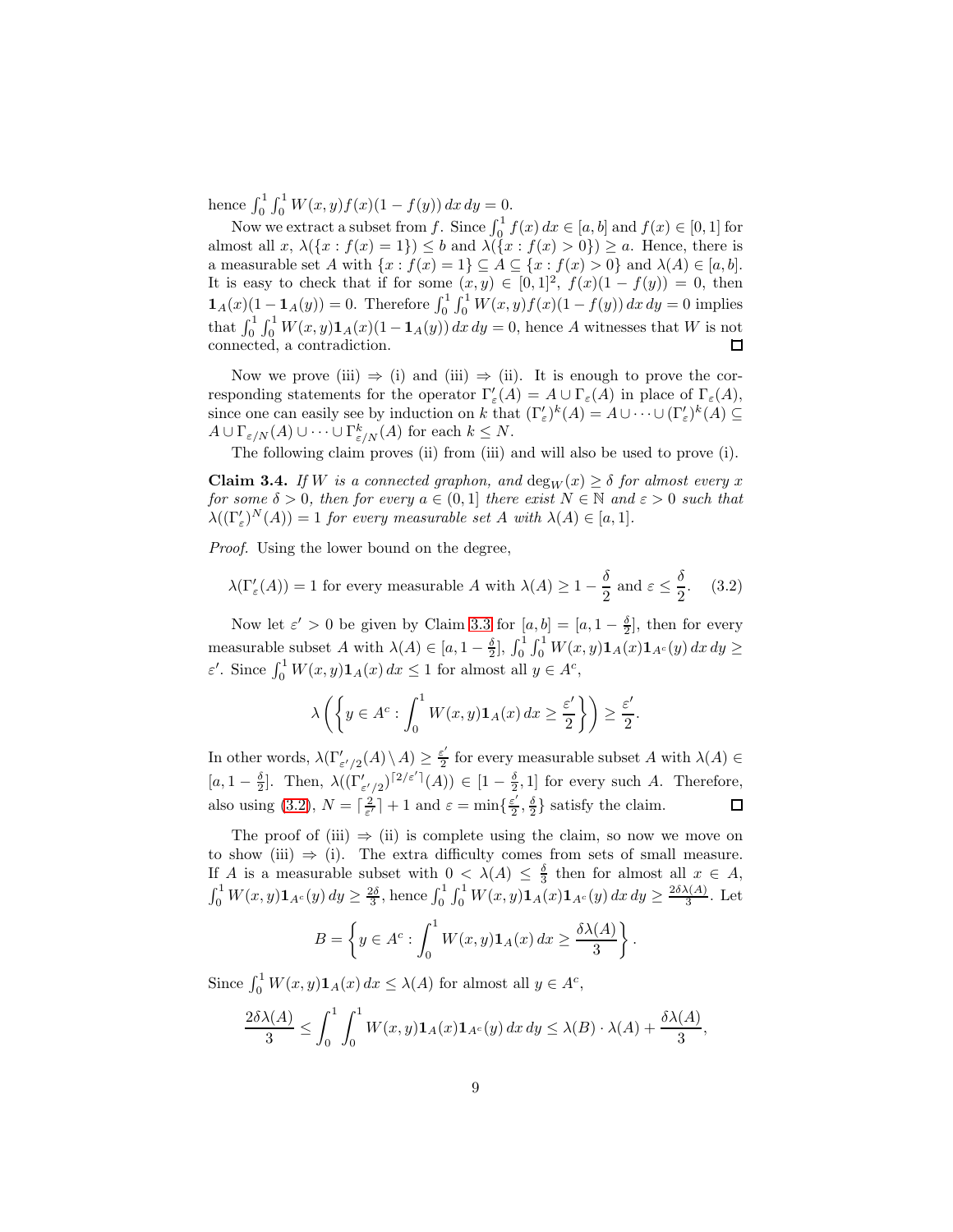therefore  $\lambda(B) \geq \frac{\delta}{3}$ , and thus  $\lambda(\Gamma'_{\frac{\delta \lambda(A)}{A}}(A)) \geq \frac{\delta}{3}$ .

Now we apply Claim [3.4](#page-8-1) with  $a = \frac{3}{3}$  to get N' and  $\varepsilon'$  such that  $\lambda((\Gamma'_{\varepsilon'})^{N'}(A)) =$ 1 for every A with  $\lambda(A) \geq \frac{5}{3}$ . Then for any subset A of positive measure,  $N =$  $N' + 1$  (that is independent of A) and  $\varepsilon = \min\{\varepsilon', \frac{\delta \lambda(A)}{3}\}$  $\frac{(A)}{3}$  work,  $\lambda((\Gamma'_{\varepsilon})^N(A)) =$ 1.  $\Box$ 

Let us point out a nice property of graphons with finite diameter. In many respect, unbounded chip configurations are inconvenient. However, for a graphon with finite diameter, any chip configuration becomes bounded after one step of the parallel chip-firing.

<span id="page-9-2"></span>**Lemma 3.5.** If a graphon W has mindeg $(W) = d > 0$ , then for any chip configuration  $\sigma$  on W,  $n \geq 1$  and almost all  $x \in [0,1]$ , we have

$$
U^n \sigma(x) \le \deg_W(x) + \frac{\|\sigma\|_1}{d} \le 1 + \frac{\|\sigma\|_1}{d}.
$$

*Proof.* Since by Claim [2.2,](#page-4-0)  $||U\sigma||_1 = ||\sigma||_1$ , it is enough to prove the statement for  $n = 1$ .

 $U\sigma(x) = \sigma(x) - \deg_W(x)f(x) + \int_0^1 f(y)W(x, y) dy$  where

$$
f(y) = \begin{cases} \left\lfloor \frac{\sigma(y)}{\deg_W(y)} \right\rfloor & \text{if } \deg_W(y) > 0\\ 0 & \text{if } \deg_W(y) = 0. \end{cases}
$$

For an x where  $\deg_W(x) > 0$ , we have  $\sigma(x) - \deg_W(x)f(x) \leq \deg_W(x)$ . Also, as  $W(x, y) \le 1$  for each  $x, y \in [0, 1]$ , we have  $\int_0^1 f(y)W(x, y) dy \le \int_0^1 f(y) dy \le$  $\int_0^1$  $\sigma(y)$  $\frac{dy}{d} dy = \frac{1}{d} ||\sigma||_1$  as  $\sigma$  is almost everywhere nonnegative.  $\Box$ 

### 4. Existence of the activity

In this section we investigate the existence of the activity of a chip configuration on a graphon. Recall that by definition the activity of a chip configuration  $\sigma$  on a graphon W exists and is equal to  $a \in \mathbb{R}$  if  $\lim_{n\to\infty} \frac{u_n(x)}{n}$  exists and is equal to a for almost all  $x \in [0, 1]$ .

First, we construct an example showing that the connectedness of the graphon is not sufficient for the activity to exist. However, we show that if  $W$  is connected and  $\frac{\sigma(x)}{\deg_W(x)}$  is bounded then  $\liminf \frac{u_n(x)}{n}$  is the same for almost every  $x \in [0, 1]$ , and the same holds for  $\limsup \frac{u_n(x)}{n}$ . In the main result of this section, Theorem [4.11,](#page-19-0) we show that the finite diameter condition implies the existence of the activity for any chip configuration.

# <span id="page-9-1"></span>4.1. An example where the activity does not exist

<span id="page-9-0"></span>**Proposition 4.1.** There exist a connected graphon  $W$  and a bounded chip configuration  $\sigma$  on W such that the activity of  $\sigma$  does not exist.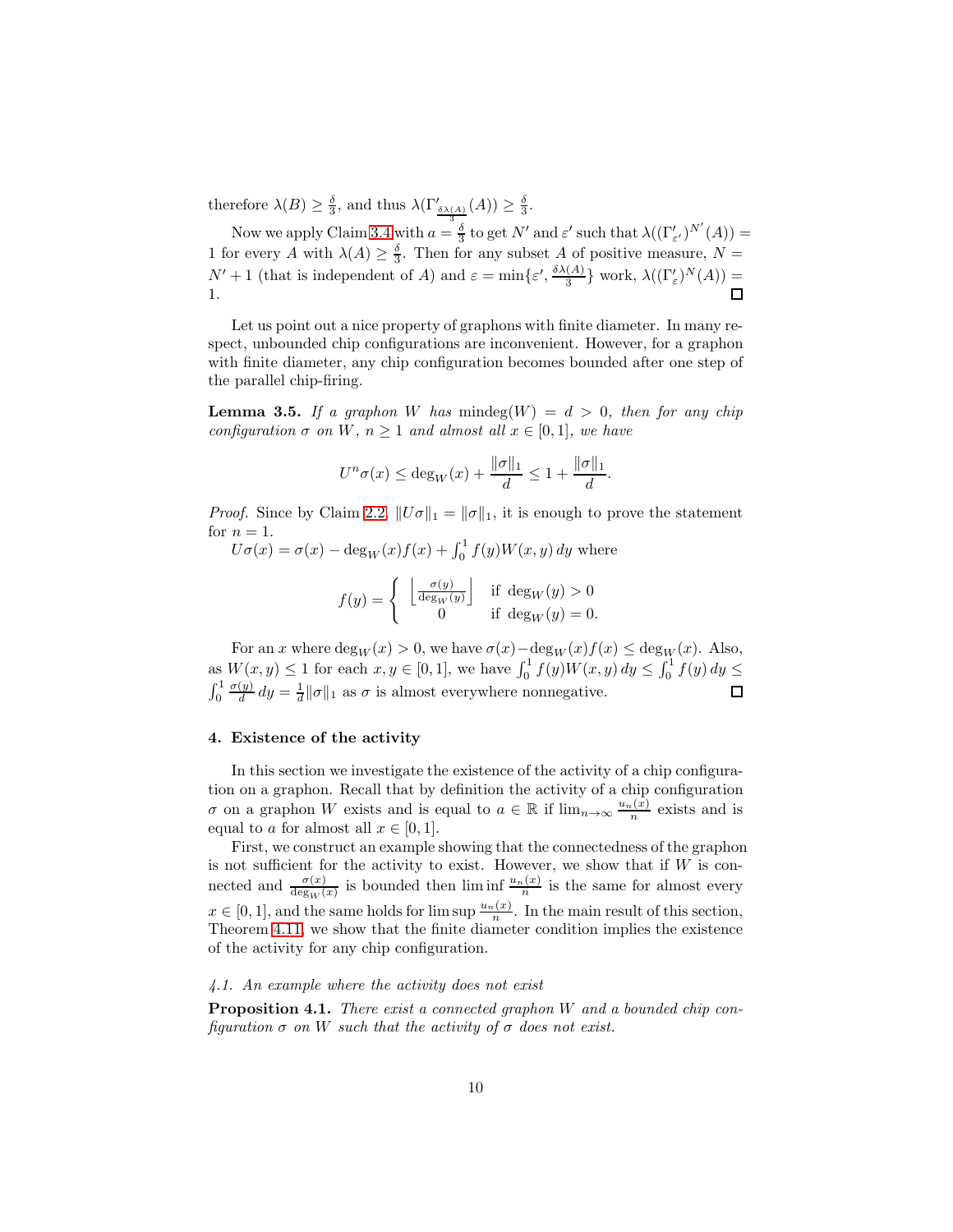*Proof.* In our construction we will have  $\liminf \frac{u_n(x)}{n} = \frac{1}{2}$  and  $\limsup \frac{u_n(x)}{n} = 1$ for each  $x \in [0,1]$ .

Let  $\bigcup_{m\in\mathbb{Z}} A_m$  be a measurable partition of [0, 1] with  $\lambda(A_m) > 0$  for each  $m \in \mathbb{Z}$ , and let us denote by  $m : [0,1] \to \mathbb{Z}$  the unique function with  $x \in A_{m(x)}$ for every  $x \in [0,1]$ . Then let  $W(x, y) = 1$  if and only if  $|m(x) - m(y)| = 1$  and let  $W(x, y) = 0$  otherwise. It is easy to see that W is connected.

We say that a set  $A_m$  is of type 1 with respect to a chip configuration  $\rho$  if  $\rho(x) = \lambda(A_{m-1})$  for each  $x \in A_m$ . We say that  $A_m$  is of type 2 if  $\rho(x) = \lambda(A_{m-1}) + \lambda(A_{m+1})$  for each  $x \in A_m$ , and it is of type 3 if  $\rho(x) =$  $2 \cdot \lambda(A_{m-1}) + \lambda(A_{m+1})$  for each  $x \in A_m$ . In our example, we will choose the starting configuration  $\sigma$  so that for each n, each set  $A_m$  is of type i for some i with respect to  $U^n\sigma$ . It is clear that every such chip configuration is bounded.

Now let  $Z_1 \cup Z_2 \cup Z_3 = \mathbb{Z}$  be a partition of the integers with the property that

<span id="page-10-0"></span>
$$
m \in Z_1 \Leftrightarrow m + 1 \in Z_3. \tag{4.1}
$$

We define the chip configuration  $\sigma$  in the following way:

$$
\sigma(x) = \begin{cases}\n\lambda(A_{m(x)-1}) & \text{if } m(x) \in Z_1, \\
\lambda(A_{m(x)-1}) + \lambda(A_{m(x)+1}) & \text{if } m(x) \in Z_2, \\
2 \cdot \lambda(A_{m(x)-1}) + \lambda(A_{m(x)+1}) & \text{if } m(x) \in Z_3,\n\end{cases}
$$

that is, the type of  $A_m$  is i with respect to  $\sigma$  if and only if  $m \in Z_i$ . Using [\(4.1\)](#page-10-0), we have that

<span id="page-10-1"></span> $A_m$  is of type 1 if and only if  $A_{m+1}$  is of type 3 with respect to  $\sigma$ . (4.2)

<span id="page-10-2"></span>**Claim 4.2.** Suppose that a configuration  $\rho$  satisfies [\(4.2\)](#page-10-1) and also that each  $A_m$ is of some type with respect to  $\rho$ . Then for each  $m \in \mathbb{Z}$ ,  $A_m$  is of type i with respect to  $U\rho$  if and only if  $A_{m+1}$  is of type i with respect to  $\rho$ .

*Proof.* We distinguish multiple cases according to the type of  $A_m$  with respect to  $\rho$ .

If  $A_m$  is of type 1 with respect to  $\rho$  then using [\(4.2\)](#page-10-1),  $A_{m+1}$  is of type 3 and  $A_{m-1}$  is of type 2 or 3. Hence, starting from  $\rho$ , the points of  $A_{m-1} \cup A_{m+1}$ can fire once, but the points of  $A_m$  cannot fire at all. Therefore,  $U \rho(x) =$  $2 \cdot \lambda(A_{m-1}) + \lambda(A_{m+1})$  for each  $x \in A_m$ , thus  $A_m$  is indeed of type 3 with respect to  $U\rho$ , as is  $A_{m+1}$  with respect to  $\rho$ .

If  $A_m$  is of type 2 with respect to  $\rho$  then again using [\(4.2\)](#page-10-1),  $A_{m-1}$  is of type 2 or type 3, and  $A_{m+1}$  is of type 1 or type 2. Since in this case the points of  $A_{m-1} \cup A_m$  can fire once, for each  $x \in A_m$ ,  $U\rho(x) = \lambda(A_{m-1})$  if  $A_{m+1}$  is of type 1, and  $U\rho(x) = \lambda(A_{m-1}) + \lambda(A_{m+1})$  if  $A_{m+1}$  is of type 2. Thus the proof is also complete in this case.

If  $A_m$  is of type 3 with respect to  $\rho$  then by [\(4.2\)](#page-10-1),  $A_{m-1}$  is of type 1, and  $A_{m+1}$  is of type 1 or type 2. Hence, for each  $x \in A_m$ ,  $U\rho(x) = \lambda(A_{m-1})$  if  $A_{m+1}$  is of type 1, and  $U\rho(x) = \lambda(A_{m-1}) + \lambda(A_{m+1})$  if  $A_{m+1}$  is of type 2. Thus the proof of our claim is complete. the proof of our claim is complete.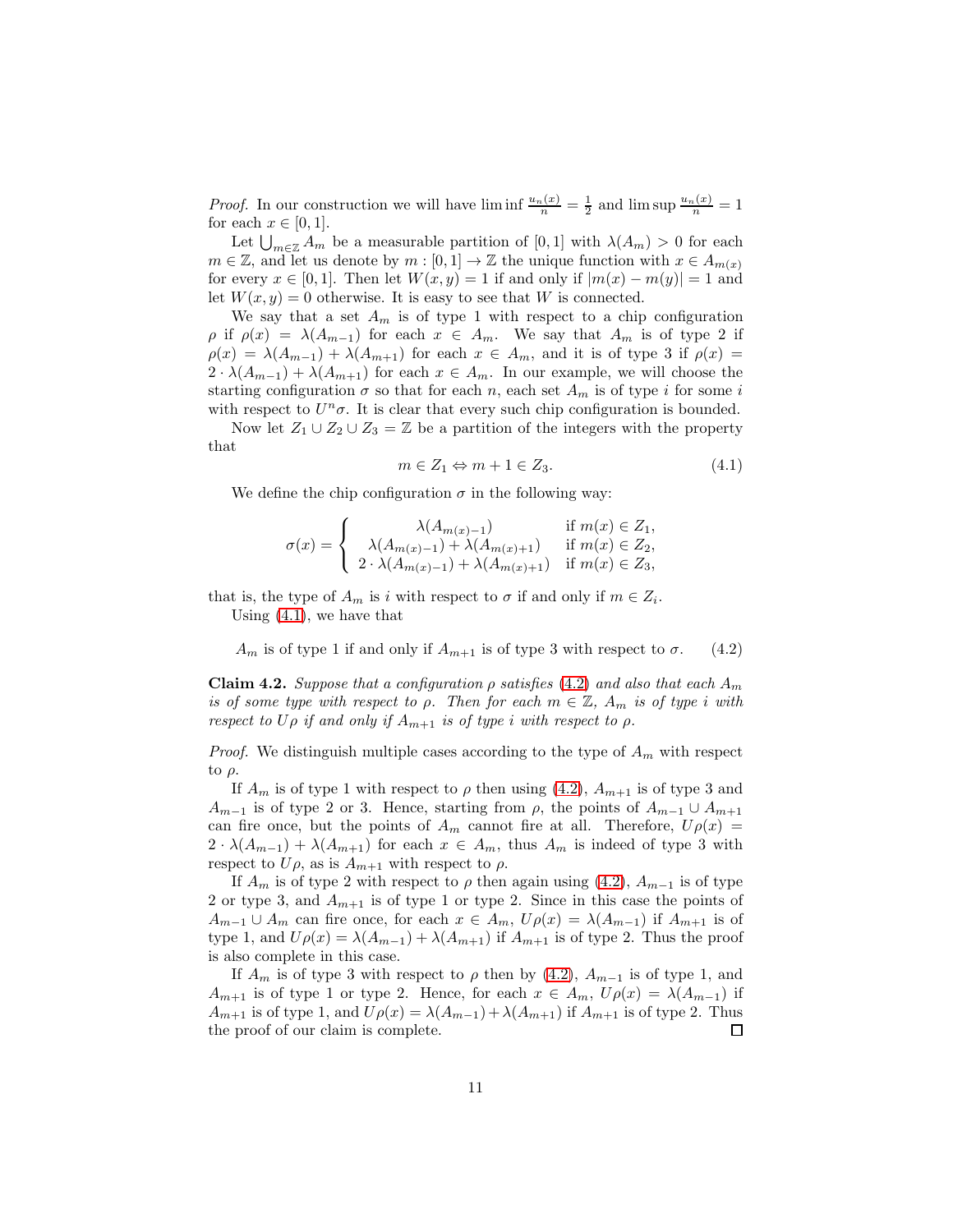It is easy to prove by induction on  $n$  using Claim [4.2,](#page-10-2) that for each  $n$ , every set  $A_m$  is of some type with respect to  $U^n\sigma$  and also that  $U^n\sigma$  satisfies [\(4.2\)](#page-10-1). It is also clear that  $u_n(x)$  equals the cardinality of the set  $(Z_2\cup Z_3)\cap \{m(x), m(x)+\}$  $1, \ldots, m(x) + n - 1$ . The only thing that remains to finish the construction, is to choose the partition  $\mathbb{Z} = Z_1 \cup Z_2 \cup Z_3$  such that  $(4.1)$  is satisfied and also for every x the liminf of  $|(Z_2 \cup Z_3) \cap \{m(x), m(x) + 1, \ldots, m(x) + n - 1\}|$  as n tends to infinity is  $1/2$  and the limsup is 1. Let for example

$$
Z_2 = \{n \in \mathbb{Z} : n \le 1\} \cup \bigcup_{k=1}^{\infty} \{n \in \mathbb{Z} : (2k+1)! \le n < (2k+2)!\},\
$$

where  $k!$  denotes the factorial of  $k$ . We can add the remaining integers alternatingly to  $Z_1$  and  $Z_3$  satisfying [\(4.1\)](#page-10-0). It is straightforward to check that this construction satisfies the above requirements. 口

## 4.2. About the lim inf and lim sup

In this section we prove the following theorem.

<span id="page-11-0"></span>**Theorem 4.3.** If W is a connected graphon and  $\sigma$  is a chip configuration on W such that  $\frac{\sigma(x)}{\deg_W(x)} < K$  almost everywhere, then there are real numbers  $\underline{u}, \overline{u} \in [0,1]$  such that  $\liminf \frac{u_n(x)}{n} = \underline{u}$  and  $\limsup \frac{u_n(x)}{n} = \overline{u}$  for almost all  $x \in [0, 1].$ 

We conjecture that this statement holds more generally, for any chip configuration.

**Conjecture 4.4.** If W is a connected graphon and  $\sigma$  is a chip configuration on W, then there are real numbers  $\underline{u}, \overline{u} \in [0,1]$  such that  $\liminf \frac{u_n(x)}{n} = \underline{u}$  and  $\limsup \frac{u_n(x)}{n} = \overline{u}$  for almost all  $x \in [0, 1]$ .

The idea of the proof is the following. The function  $y \mapsto \frac{W(x,y)}{\deg_W(x)}$  can be interpreted as a density describing the neighborhood of  $x$ . Even though these densities can be quite different for different points, if we start a Markov chain at each point, the transition probabilities of this Markov chain will be close to each other after a sufficiently large number of steps. We can approximate the amount of chips received by the points using these probabilities, showing that the lim inf and lim sup of  $\frac{u_n(x)}{n}$  do not depend on x.

We start with collecting the notions regarding Markov chains that we will need. Let  $(X, \mathcal{A})$  be a measurable space and  $P: X \times \mathcal{A} \rightarrow [0, 1]$  denote the transition probabilities of a Markov chain, that is,  $P(x, \cdot)$  is a probability distribution for each  $x \in X$  and  $P(\cdot, A)$  is measurable for each  $A \in \mathcal{A}$ . The higher-order transition probabilities are defined by  $P^1(x, A) = P(x, A)$  and

$$
P^{n+1}(x,A) = \int_X P^n(x, dy) P(y, A).
$$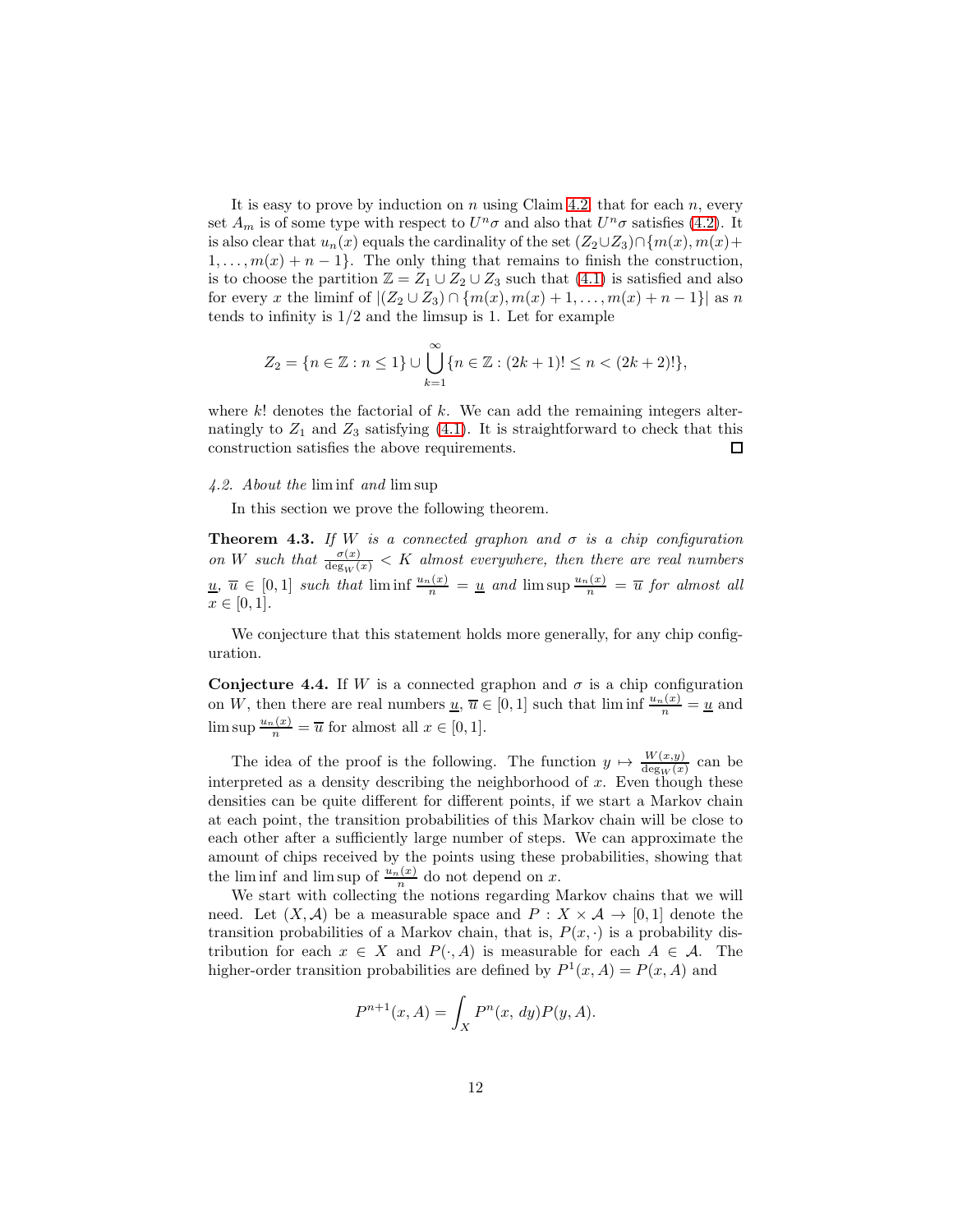The Markov chain defined by  $P$  is said to be *irreducible* if there exists a non-zero  $\sigma$ -finite measure  $\phi$  on X such that for every  $A \in \mathcal{A}$  with  $\phi(A) > 0$  and every  $x \in X$  there exists  $n \in \mathbb{N}$  with  $P^n(x, A) > 0$ .

The probability distribution  $\pi$  is called *stationary distribution* if

$$
\pi(A) = \int_X P(x, A) d\pi(x)
$$

for every  $A \in \mathcal{A}$ . A Markov chain with a stationary distribution  $\pi$  is aperiodic if there do not exist disjoint, measurable subsets  $A_0, \ldots, A_{d-1} \subseteq X$  with  $d \geq 2$ such that for all  $0 \leq i < d$  and all  $x \in A_i$ ,  $P(x, A_{i+1) \pmod{d}} = 1$ , and  $\pi(A_0) > 0.$ 

We will use the following result, appearing in this form in [5, Theorem 4], in which the norm of a signed measure is defined as the *total variation norm*, that is,  $\|\nu\| = \sup_{A \in \mathcal{A}} |\nu(A)|$ .

<span id="page-12-0"></span>Theorem 4.5. If a Markov chain on a state space with countably generated σ-algebra is irreducible and aperiodic, and has a stationary distribution π, then for  $\pi$ -a.e.  $x \in X$ ,

$$
\lim_{n \to \infty} ||P^n(x, \cdot) - \pi(\cdot)|| = 0.
$$

Now we are ready to prove the main result in this subsection.

*Proof of Theorem [4.3.](#page-11-0)* We first claim that we can suppose that  $deg_W(x) > 0$ for every  $x \in [0,1]$ . In order to show this, let  $A = \{x \in [0,1] : \text{deg}_W(x) = 0\},$ and define W' by  $W'(x,y) = 1$  if  $x \in A$  or  $y \in A$ , and  $W'(x,y) = W(x,y)$ otherwise. It is easy to check that W' is a graphon, and  $W(x, y) = W'(x, y)$ for almost all  $(x, y) \in [0, 1]^2$ , since the connectedness of W implies  $\lambda(A) = 0$ . Hence,  $W'$  is also connected and  $\deg_{W'}(x) > 0$  for all x. One can also show by induction on *n*, that if  $deg_W(x) > 0$  then  $u_n(W, \sigma)(x) = u_n(W', \sigma)(x)$ , since in this case  $W'(x, y) = W(x, y)$  for almost all  $y \in [0, 1]$ . Hence if we show the statement of the theorem for  $W'$  then we are also done for  $W$ . Thus we can indeed suppose that  $deg_W(x) > 0$  for all  $x \in [0,1]$ . We also assume that  $W$  is Borel measurable; we can do so, since for any (Lebesgue measurable) graphon W there is a Borel measurable one  $W'$  such that  $W = W'$  almost everywhere, hence, using that  $\deg_{W'}(x) = \deg_W(x)$  almost everywhere, it follows that  $u_n(W', \sigma)(x) = u_n(W, \sigma)(x)$  almost everywhere.

Define a Markov chain using  $W$  by the transition probabilities

$$
P(x, A) = \frac{\int_A W(x, y) \, dy}{\deg_W(x)}.
$$

Here, and everywhere else where we do not specify the measure, we integrate with respect to the Lebesgue measure.

To check that  $P : [0,1] \times \mathcal{B}([0,1]) \rightarrow [0,1]$ , where  $\mathcal{B}([0,1])$  is the Borel  $\sigma$ algebra, indeed defines a Markov chain, one can use e.g. [\[7,](#page-44-4) Exercise 17.36] to show first that  $x \mapsto \deg_W(x)$  is Borel, hence  $(x, y) \mapsto \frac{W(x, y)}{\deg_W(x)}$  is also Borel, and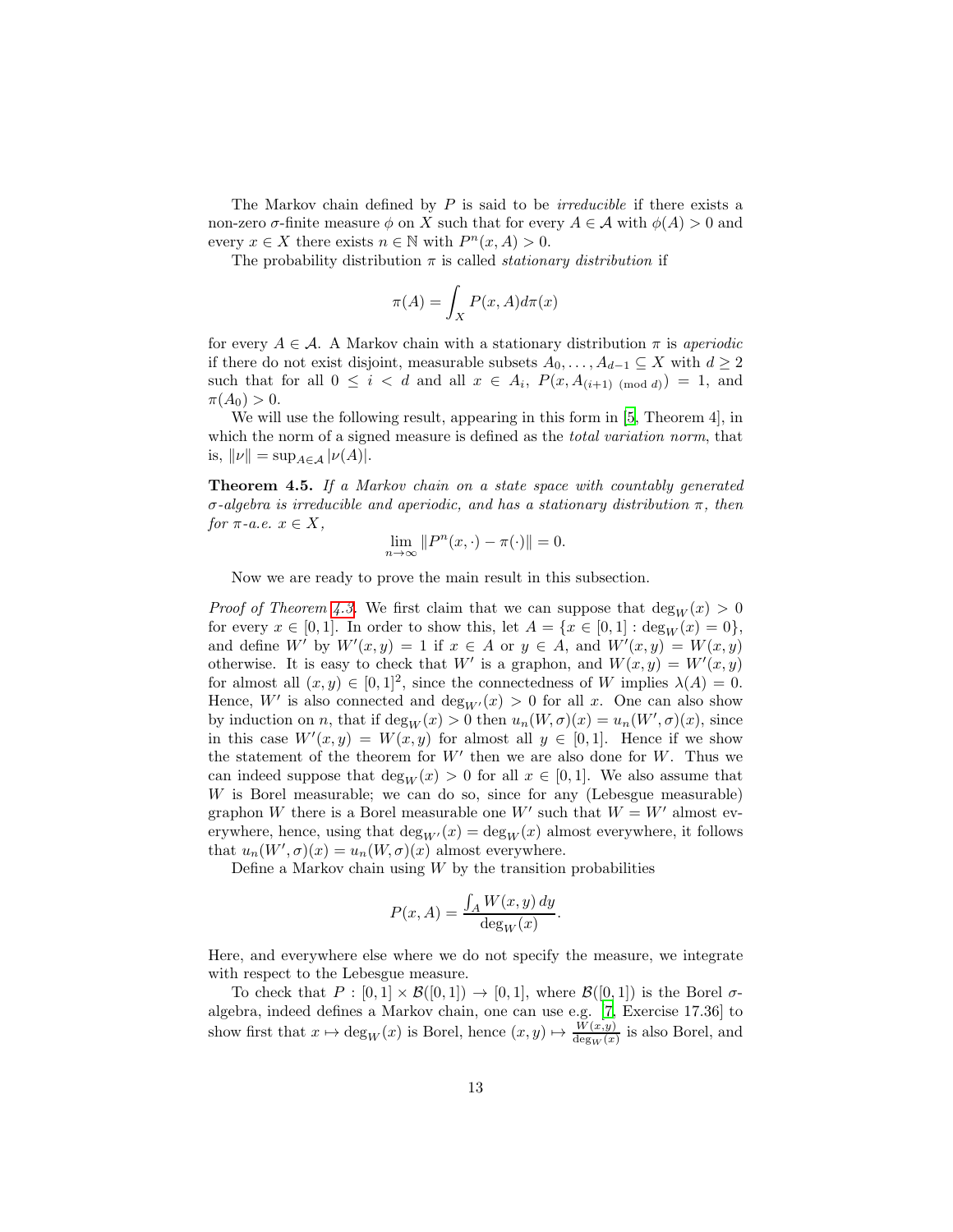then use the same exercise again to show that for each  $A \in \mathcal{B}([0,1])$ ,  $x \mapsto P(x, A)$ is also Borel.

Notice that each distribution  $P(x, \cdot)$  is absolutely continuous with respect to the Lebesgue measure, since

$$
p(x, y) = \frac{W(x, y)}{\deg_W(x)}
$$

is a density function. One can also show by induction on n that  $P<sup>n</sup>(x, \cdot)$  has a density function  $p^{n}(x, \cdot)$ , which can be defined inductively by  $p^{1}(x, y) = p(x, y)$ and

$$
p^{n+1}(x,y) = \int_0^1 p^n(x,z)p(z,y) dz = \int_0^1 p^n(x,z) \frac{W(z,y)}{\deg_W(z)} dz.
$$

We will also use that for  $k \leq n$ ,

$$
p^{n}(x,y) = \int_{0}^{1} p^{k}(x,z)p^{n-k}(z,y) dz.
$$
 (4.3)

Let us define a probability distribution on [0, 1] by  $\pi(A) = \frac{\int_A \deg_W(x) dx}{\int_A^1 \deg_W(x) dx}$  $\frac{\int_A \deg_W(x) dx}{\int_0^1 \deg_W(x) dx}$  with density function  $d_{\pi}(x) = \frac{\deg_W(x)}{\int_0^1 \deg_W(y) dy}$ .

<span id="page-13-0"></span>Claim 4.6. The Markov chain determined by P is irreducible, and has  $\pi$  as a stationary distribution.

*Proof.* The following calculation, using Fubini's theorem for non-negative functions shows that  $\pi$  is indeed a stationary distribution:

$$
\int_0^1 P(x, A)d\pi(x) = \int_0^1 P(x, A)d\pi(x) dx = \int_0^1 \int_A p(x, y) dy \cdot d\pi(x) dx
$$
  
= 
$$
\int_0^1 \int_A \frac{W(x, y)}{\deg_W(x)} dy \cdot \frac{\deg_W(x)}{\int_0^1 \deg_W(x) dx} dx
$$
  
= 
$$
\int_0^1 \int_A W(x, y) dy dx \cdot \frac{1}{\int_0^1 \deg_W(x) dx}
$$
  
= 
$$
\frac{\int_A \deg_W(y) dy}{\int_0^1 \deg_W(x) dx} = \pi(A).
$$

To check irreducibility, we use  $\phi = \lambda$ , the Lebesgue measure. Let  $x \in [0, 1]$ be arbitrary, and let  $A_n = \{y \in [0, 1] : p^n(x, y) > 0\}$ . We claim that it is enough to show that  $\lambda\left(\bigcup_n A_n\right) = 1$ . Indeed, if this is the case and  $A \in \mathcal{B}([0,1])$  with  $\lambda(A) > 0$ , then  $\lambda(A \cap A_n) > 0$  for some n, hence  $P^n(x, A) = \int_A p^n(x, y) dy \ge$  $\int_{A \cap A_n} p^n(x, y) dy > 0$ , since  $p^n(x, \cdot)$  is positive on  $A \cap A_n$  and  $\lambda(A \cap A_n) > 0$ . Now suppose towards a contradiction that  $\lambda(\bigcup_n A_n)$  < 1 and let  $B =$  $[0, 1] \setminus \bigcup_n A_n$ . Then  $\lambda(B) > 0$ , and also  $\lambda(B) < 1$ , since for example 1 =  $\int_0^1 p^n(x, y) dy = \int_{A_n} p^n(x, y) dy$ , showing that each  $A_n$  is of positive measure.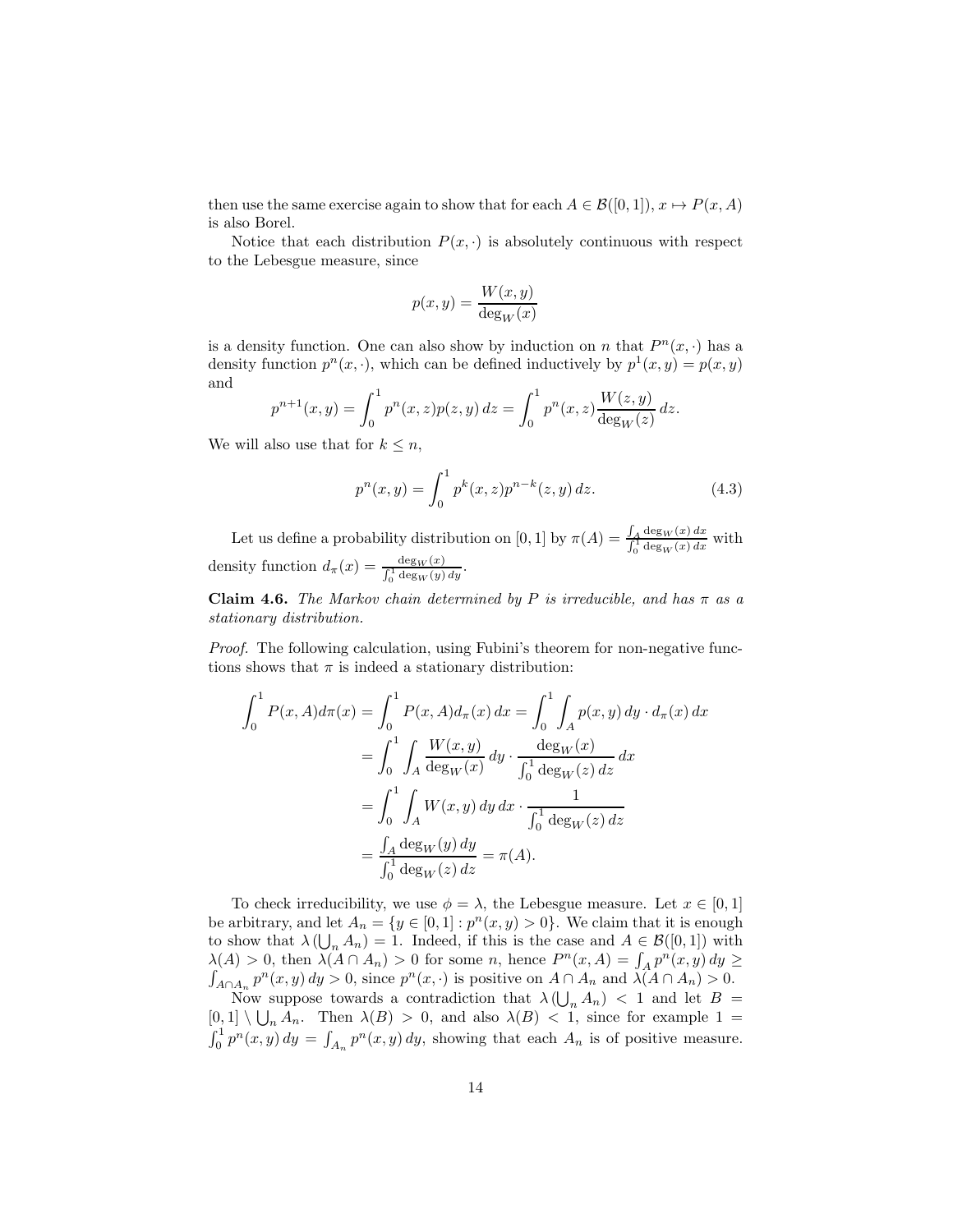Using the fact that W is connected,  $\int_{B^c} \int_B W(x, y) dy dx > 0$ , thus there exists some *n* such that  $\int_{A_n} \int_B W(x, y) dy dx > 0$ . It follows that for  $A'_n = \{x \in A_n :$  $\int_B W(x, y) dy > 0$ ,  $\lambda(A'_n) > 0$ . Now we show that  $P^{n+1}(x, B) > 0$  to get a contradiction and complete the proof, again using Fubini's theorem.

$$
P^{n+1}(x, B) = \int_{B} p^{n+1}(x, y) dy = \int_{B} \int_{0}^{1} p^{n}(x, z) p(z, y) dz dy
$$
  
\n
$$
\geq \int_{B} \int_{A'_{n}} p^{n}(x, z) p(z, y) dz dy = \int_{A'_{n}} p^{n}(x, z) \int_{B} \frac{W(z, y)}{\deg_{W}(z)} dy dz > 0,
$$

 $W(z,y)$ since  $p^{n}(x, z) > 0$  for all  $z \in A'_{n} \subseteq A_{n}$ ,  $\int_{B}$  $\frac{W(z,y)}{\deg_W(z)} dy \geq \int_B W(z,y) dy > 0$  for each  $z \in A'_n$ , and  $\lambda(A'_n) > 0$ .  $\Box$ 

To be able to use Theorem [4.5,](#page-12-0) we would need to prove that our Markov chain is aperiodic. Unfortunately this is not the case if  $W$  is *bipartite*, that is, there is a measurable partition  $[0, 1] = A \cup B$  such that  $\lambda(A)$ ,  $\lambda(B) > 0$  and  $W(x, x') = 0$  for almost all  $(x, x') \in A^2$  and also  $W(y, y') = 0$  for almost all  $(y, y') \in B^2$ . For our purposes, another formulation of bipartiteness will be useful. For a bipartite graphon W we call the decomposition  $[0, 1] \supseteq F = X \cup Y$ into disjoint subsets a *canonical decomposition*, if  $\lambda(X)$ ,  $\lambda(Y) > 0$ ,  $\lambda(F) = 1$ , for all  $x \in X$  and for almost all  $x' \in X$ ,  $W(x, x') = 0$ , and also for all  $y \in Y$ and for almost all  $y' \in Y$ ,  $W(y, y') = 0$ . Note that every bipartite graphon has a canonical decomposition.

For such a decomposition we denote by  $\pi_X$  the distribution on X defined by  $\pi_X(A) = \frac{\int_A \deg_W(x) dx}{\int_X \deg_W(x) dx}$ , and similarly  $\pi_Y$  is a distribution on Y defined by  $\pi_Y(B) = \frac{\int_B \deg_W(y) dy}{\int_Y \deg_W(y) dy}$ . We denote the corresponding density functions by  $d_{\pi_X}$ and  $d_{\pi_Y}$ .

<span id="page-14-1"></span>**Claim 4.7.** If W is bipartite with canonical decomposition  $X \cup Y$ , then  $P^2(x, \cdot)$ for  $x \in X$  are transition probabilities for an irreducible Markov chain on X with stationary distribution  $\pi_X$ . The analogous statement holds for Y as well.

*Proof.* Using the fact that  $P(x, \cdot)$  is absolutely continuous with respect to the Lebesgue measure, and the properties of the canonical decomposition, one can easily show by induction on  $n$  that

<span id="page-14-0"></span>
$$
P^{2n}(x, X) = 1 \text{ and } P^{2n+1}(x, Y) = 1 \text{ for every } x \in X. \tag{4.4}
$$

This implies that  $P^2(x, \cdot)$  is a probability distribution on X for each  $x \in X$ . The measurability of  $P^2(\cdot, A)$  can be shown as before for  $P(\cdot, A)$ , showing that  $P<sup>2</sup>$  indeed defines a Markov chain.

Claim [4.6](#page-13-0) and [\(4.4\)](#page-14-0) shows that  $P^2$  is irreducible on X, and a similar compu-tation as in the proof of Claim [4.6](#page-13-0) shows that  $\pi_X$  is a stationary distribution.  $\Box$ 

<span id="page-14-2"></span>**Claim 4.8.** If W is not bipartite then  $||p^n(x, \cdot) - d_\pi||_1 \to 0$  for almost every  $x \in [0,1]$ . If W is bipartite with canonical decomposition  $X \cup Y$ , then  $||p^{2n}(x, \cdot)$  $d_{\pi_X} \|_1 \to 0$  for almost all  $x \in X$  and  $||P^{2n}(y, \cdot) - d_{\pi_Y}||_1 \to 0$  for almost all  $y \in Y$ .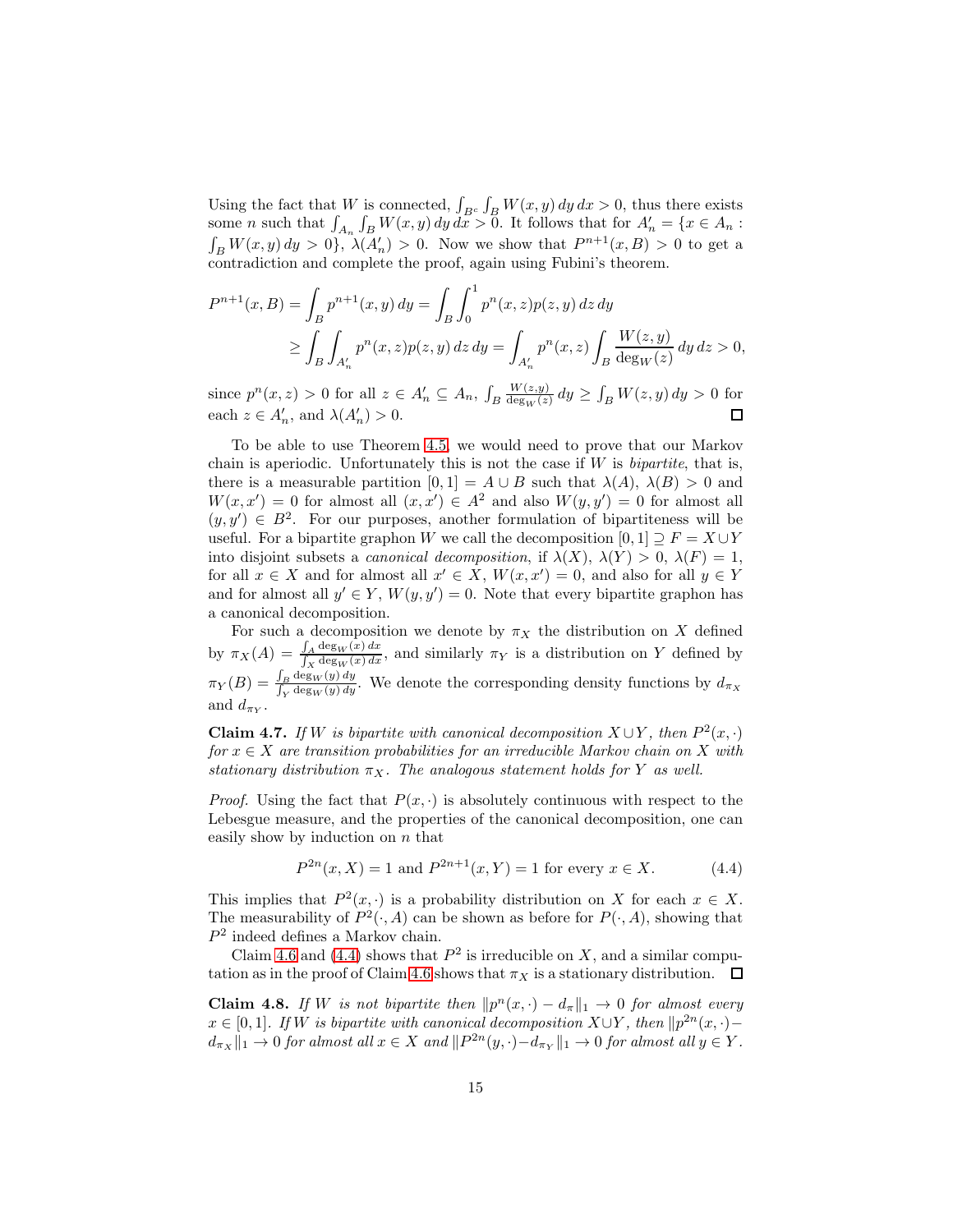*Proof.* It is enough to prove that if W is not bipartite then  $||P^n(x, \cdot) - \pi|| \to 0$ for almost every  $x \in [0,1]$ , and analogously for the bipartite case, since if  $\nu$ is a signed measure with density function  $d_{\nu}$ , then  $||d_{\nu}||_1 = \int |d_{\nu}(x)| dx =$  $\left| \int_{d_{\nu} > 0} d_{\nu}(x) dx \right| + \left| \int_{d_{\nu} < 0} d_{\nu}(x) dx \right| \leq 2 \cdot ||\nu||.$ 

It is also clear that  $\pi$  and  $\lambda$  are mutually absolutely continuous, since  $\pi$  has a density function which is everywhere positive. Hence, a statement holds  $\pi$ -a.e. if and only if it holds  $\lambda$ -a.e. In the following discussion, where we can choose between the two, we always use the Lebesgue measure, as in the statement of this claim.

To prove the first assertion we want to apply Theorem [4.5](#page-12-0) for P. Using Claim [4.6,](#page-13-0) it remains to show that  $P$  is aperiodic. Suppose towards a contradiction that the Markov chain is not aperiodic, hence there exist measurable subsets  $A_0, \ldots, A_{d-1} \subseteq [0,1]$  with  $d \geq 2$  such that for all  $i < d$  and all  $x \in A_i$ ,  $P(x, A_{(i+1) \pmod{d}}) = 1$ , and  $\lambda(A_0) > 0$ . It follows that  $\lambda(A_i) > 0$  for each i, since if we suppose this for some fixed  $i \leq d-2$  then  $1 = P(x, A_{i+1}) =$  $\int_{A_{i+1}} p(x, y) dy$  for all  $x \in A_i$ , showing  $\lambda(A_{i+1}) > 0$ . Let  $A = \bigcup_{i < d} A_i$ . Then  $P(x, A) = 1$  for each  $x \in A$ , hence  $W(x, y) = 0$  for almost all  $(x, y) \in A \times A^c$ . Then  $\lambda(A) = 1$  follows from the connectedness of W.

Now we use the following lemma to show that  $d \leq 2$ .

<span id="page-15-0"></span>**Lemma 4.9.** For a connected graphon W and a set  $A \subseteq [0,1]$  with  $\lambda(A) > 0$ ,  $P<sup>2</sup>(x, A) > 0$  for almost all  $x \in A$ .

*Proof.* Let  $B = \{x \in A : P^2(x, A) = 0\}$ . Then, of course  $P^2(x, B) = 0$  for all  $x \in B$ . Suppose towards a contradiction that  $\lambda(B) > 0$ . Then

$$
0 = \int_B P^2(x, B) dx = \int_B \int_B p^2(x, z) dz dx = \int_B \int_B \int_0^1 p(x, y) p(y, z) dy dz dx
$$
  
= 
$$
\int_0^1 \int_B p(x, y) dx \int_B p(y, z) dz dy.
$$

Since  $p(x, y) = 0$  if and only if  $p(y, x) = 0$ , we have  $\int_B p(x, y) dx = 0$  if and only if  $\int_B p(y, z) dz = 0$ . Therefore  $p(x, y) = 0$  for almost all  $(x, y) \in B \times [0, 1]$ , contradicting the fact that W is connected.

We can use the lemma for  $A = A_0$  to get that  $P^2(x, A_0) > 0$  for almost all  $x \in A_0$ , hence it is not possible to have  $d \geq 3$  with  $P^2(x, A_2) = 1$  for all  $x \in A_0$ and  $A_0 \cap A_2 = \emptyset$ . Therefore  $d \leq 2$ , and  $d = 2$  implies that W is bipartite. It follows that if  $W$  is not bipartite then  $P$  is aperiodic. The first assertion then follows from Theorem [4.5.](#page-12-0)

Now suppose that W is bipartite with canonical decomposition  $X \cup Y$ . To use Theorem [4.5](#page-12-0) to finish the proof, after applying Claim [4.7,](#page-14-1) it remains to show that  $P^2$  is aperiodic on X. If this was not the case, there would exist disjoint sets of positive measure  $A_0, A_1 \subseteq X$  such that  $P^2(x, A_1) = 1$  for all  $x \in A_0$ . Using Lemma [4.9](#page-15-0) we obtain that  $P^2(x, A_0) > 0$  for almost all  $x \in A_0$ , which contradicts the existence of such sets.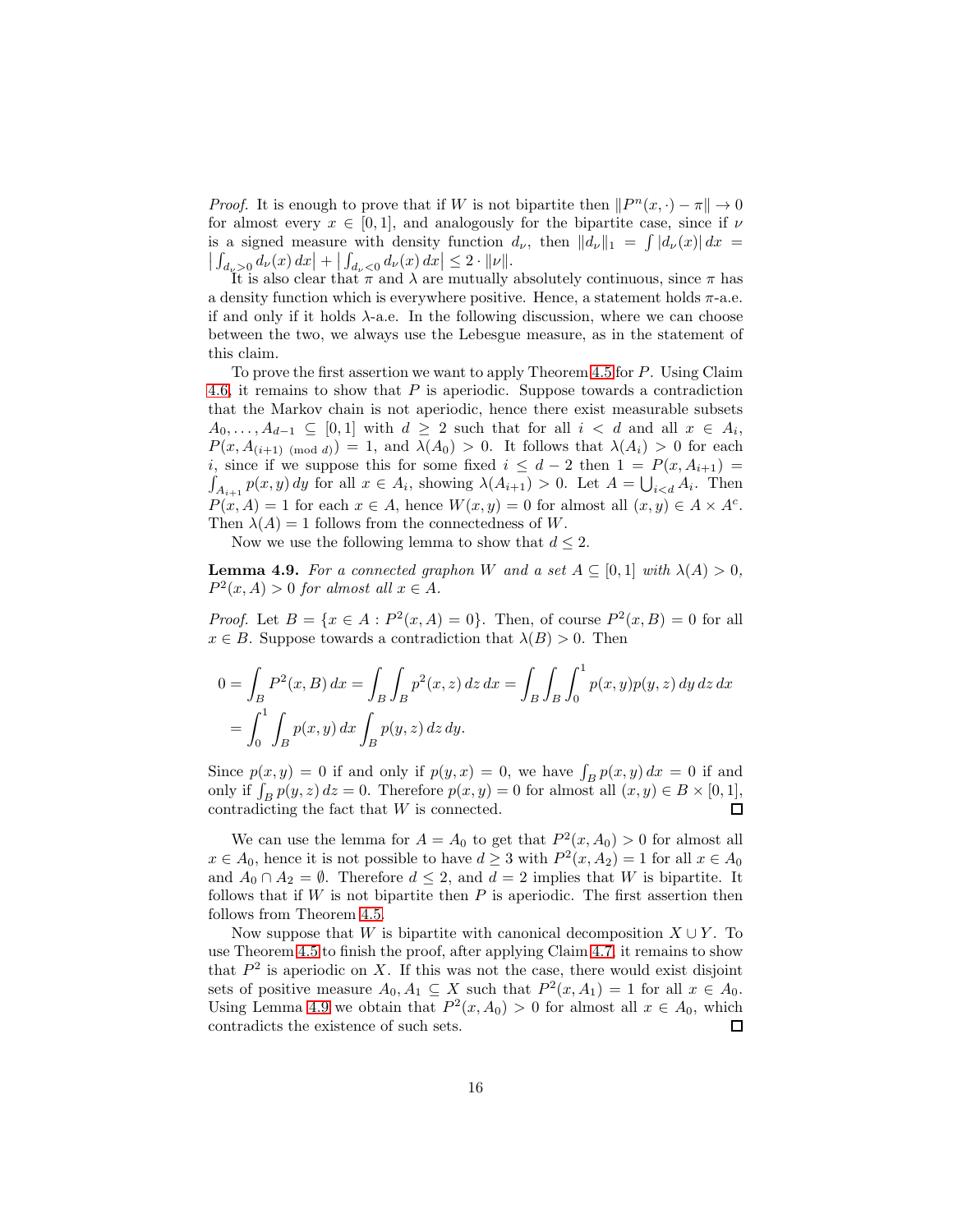We are now ready to finish the proof of Theorem [4.3.](#page-11-0) We calculate lower and upper estimates for  $u_n(x_0)$  for an arbitrary  $x_0 \in [0,1]$ , after proving the following claim.

<span id="page-16-0"></span>**Claim 4.10.** If W is a connected graphon and  $\sigma$  is a chip configuration on W such that  $\frac{\sigma(x)}{\deg_W(x)} < K$  almost everywhere, then  $u_n(x) \le (K-1)n$  for almost all  $x \in [0,1]$ .

*Proof.* We show by induction on n that  $\frac{U^n \sigma(x)}{\deg_W(x)} < K$ . From this statement, the claim easily follows. The statement for  $n = 0$  is an assumption of the theorem. Suppose now that it holds for some  $n \in \mathbb{N}$  towards showing it for  $n+1$ . Clearly,

$$
U^{n+1}\sigma(x) < \deg_W(x) + \int (K-1)W(x,y) \, dy < K \deg_W(x),
$$

finishing the proof.

Since  $\int_0^1 W(x, y)u_{n-1}(y) dy$  is the amount of mass received by x during the first  $n-1$  steps,  $u_n(x) \geq \frac{\int_0^1 W(x,y)u_{n-1}(y) dy}{\deg_W(x)} - 1$ . Now let  $x_0 \in [0,1]$  be arbitrary and  $k \leq n$ , then

$$
u_n(x_0) \ge \frac{\int_0^1 W(x_0, x_1) u_{n-1}(x_1) dx_1}{\deg_W(x_0)} - 1 = \int_0^1 p(x_0, x_1) u_{n-1}(x_1) dx_1 - 1
$$
  
\n
$$
\ge \int_0^1 p(x_0, x_1) \left( \frac{\int_0^1 W(x_1, x_2) u_{n-2}(x_2) dx_2}{\deg_W(x_1)} - 1 \right) dx_1 - 1
$$
  
\n
$$
= \int_0^1 \int_0^1 p(x_0, x_1) p(x_1, x_2) u_{n-2}(x_2) dx_1 dx_2 - \int_0^1 p(x_0, x_1) dx_1 - 1
$$
  
\n
$$
= \int_0^1 p^2(x_0, x_2) u_{n-2}(x_2) dx_2 - 2
$$
  
\n
$$
\ge \dots
$$
  
\n
$$
\ge \int_0^1 p^k(x_0, x_k) u_{n-k}(x_k) dx_k - k.
$$

For the upper estimate, we use that  $u_n(x) \leq \frac{\sigma(x) + \int_0^1 W(x,y)u_{n-1}(y) dy}{\deg_W(x)}$  $\frac{\log_W(x, y) \, a_n = 1(y) \, a_y}{\log_W(x)}$  for any x, hence

$$
u_n(x_0) \le \frac{\sigma(x_0) + \int_0^1 W(x_0, x_1) u_{n-1}(x_1) dx_1}{\deg_W(x_0)}
$$
  
= 
$$
\frac{\sigma(x_0)}{\deg_W(x_0)} + \int_0^1 p(x_0, x_1) u_{n-1}(x_1) dx_1
$$
  

$$
\le \frac{\sigma(x_0)}{\deg_W(x_0)} + \int_0^1 p(x_0, x_1) \frac{\sigma(x_1) + \int_0^1 W(x_1, x_2) u_{n-2}(x_2) dx_2}{\deg_W(x_1)} dx_1
$$

 $\Box$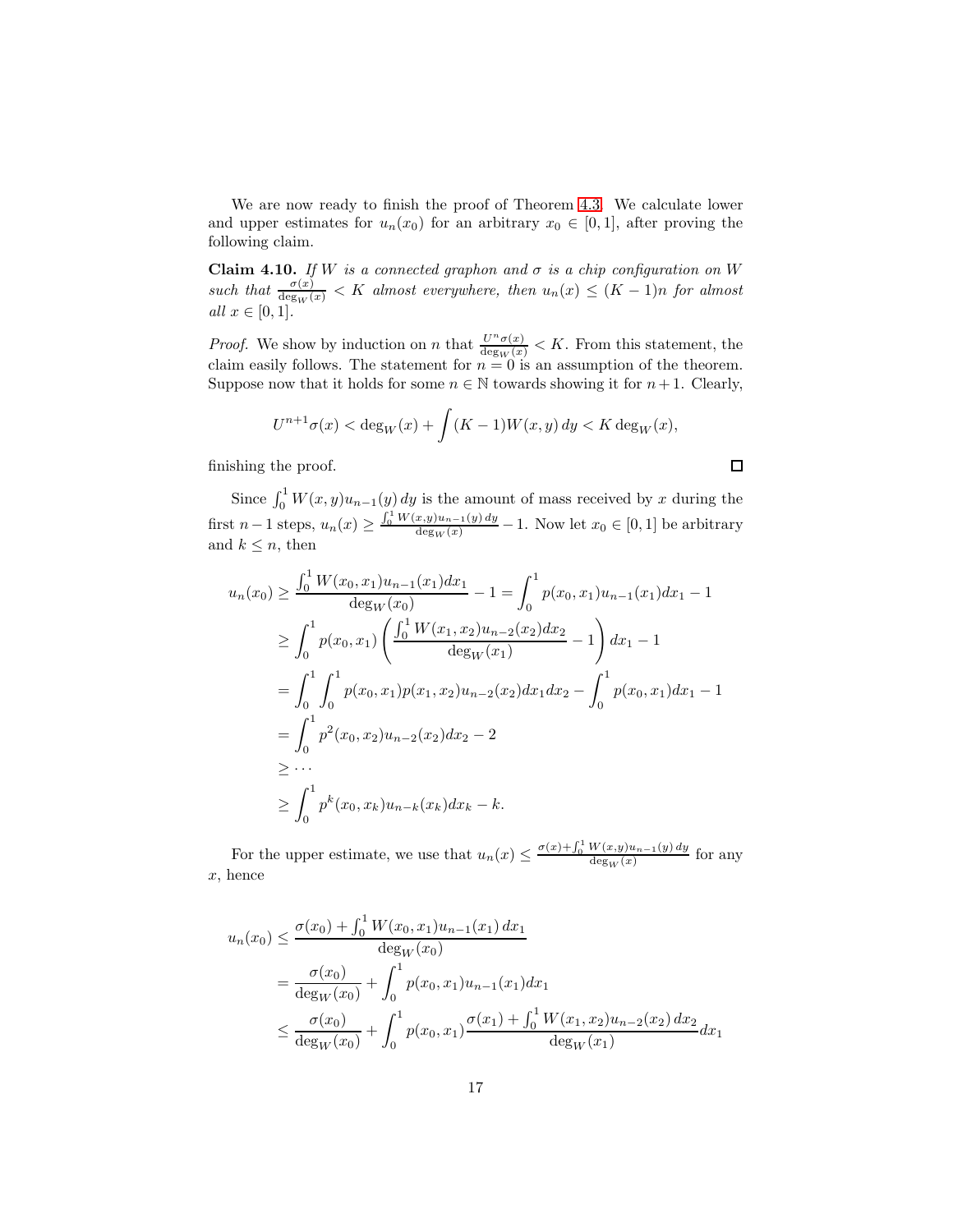$$
= \frac{\sigma(x_0)}{\deg_W(x_0)} + \int_0^1 p(x_0, x_1) \frac{\sigma(x_1)}{\deg_W(x_1)} dx_1
$$
  
+ 
$$
\int_0^1 p(x_0, x_1) \frac{\int_0^1 W(x_1, x_2) u_{n-2}(x_2) dx_2}{\deg_W(x_1)} dx_1
$$
  
= 
$$
\frac{\sigma(x_0)}{\deg_W(x_0)} + \int_0^1 p(x_0, x_1) \frac{\sigma(x_1)}{\deg_W(x_1)} dx_1
$$
  
+ 
$$
\int_0^1 p^2(x_0, x_2) u_{n-2}(x_2) dx_2
$$
  
\$\leq \cdots\$  
\$\leq \frac{\sigma(x\_0)}{\deg\_W(x\_0)} + \sum\_{i=1}^{k-1} \left( \int\_0^1 p^i(x\_0, x\_i) \frac{\sigma(x\_i)}{\deg\_W(x\_i)} dx\_i \right) \$  
+ \int\_0^1 p^k(x\_0, x\_k) u\_{n-k}(x\_k) dx\_k\$

Now first suppose that W is not bipartite and let  $M \subseteq [0,1]$  be the set of points x such that  $||p^k(x, \cdot) - d_{\pi}||_1 \to 0$ . Using Claim [4.8,](#page-14-2)  $\lambda(M) = 1$ . We now show that the conclusion of the theorem holds for points in  $M$ , that is, for any  $x, x' \in M$ ,  $\liminf_{n \to \infty} \frac{u_n(x)}{n} = \liminf_{n \to \infty} \frac{u_n(x')}{n}$  $\frac{(x')}{n}$  and  $\limsup \frac{u_n(x)}{n} = \limsup \frac{u_n(x')}{n}$  $\frac{(x)}{n}$ .

Let  $x, x' \in M$  be arbitrary, and for a fixed  $\varepsilon > 0$  choose  $k \in \mathbb{N}$  so that  $||p^k(x, \cdot) - d_\pi||_1 \leq \varepsilon$  and  $||p^k(x', \cdot) - d_\pi||_1 \leq \varepsilon$ . Then, using Claim [4.10](#page-16-0) and that  $\frac{\sigma(x)}{\deg_W(x)} < K$  for almost all  $x \in [0, 1]$ , for  $n \geq k$ ,

$$
u_n(x) - u_n(x') \le \frac{\sigma(x)}{\deg_W(x)} + \sum_{i=1}^{k-1} \left( \int_0^1 p^i(x, y) \frac{\sigma(y)}{\deg_W(y)} dy \right) + \int_0^1 \left( p^k(x, y) - p^k(x', y) \right) u_{n-k}(y) dy + k \le \frac{\sigma(x)}{\deg_W(x)} + \sum_{i=1}^{k-1} \left( \int_0^1 p^i(x, y) K dy \right) + \int_0^1 n(K-1) \left| p^k(x, y) - p^k(x', y) \right| dy + k \le \frac{\sigma(x)}{\deg_W(x)} + kK + 2n(K-1)\varepsilon + k.
$$

One can similarly calculate a lower estimate for  $u_n(x) - u_n(x')$ , hence as n tends to infinity, we get that  $\limsup \left| \frac{u_n(x)}{n} - \frac{u_n(x')}{n} \right|$  $\left|\frac{x'}{n}\right| \leq 2(K-1)\varepsilon$  for all  $\varepsilon > 0$ , hence  $\lim_{n} \left| \frac{u_n(x)}{n} - \frac{u_n(x')}{n} \right|$  $\left|\frac{x'}{n}\right| = 0$ , thus  $\liminf \frac{u_n(x)}{n} = \liminf \frac{u_n(x')}{n}$  $\frac{(x')}{n}$  and  $\limsup \frac{u_n(x)}{n}$  =  $\limsup \frac{u_n(x')}{n}$  $\frac{x}{n}$  for all  $x, x' \in M$ . Thus the proof of the theorem is complete in case  $W$  is not bipartite.

Now suppose that W is bipartite with canonical decomposition  $X \cup Y$ . Let M be the union of the set of points  $x \in X$  with  $||p^{2n}(x, \cdot) - d_{\pi_X}||_1 \to 0$  and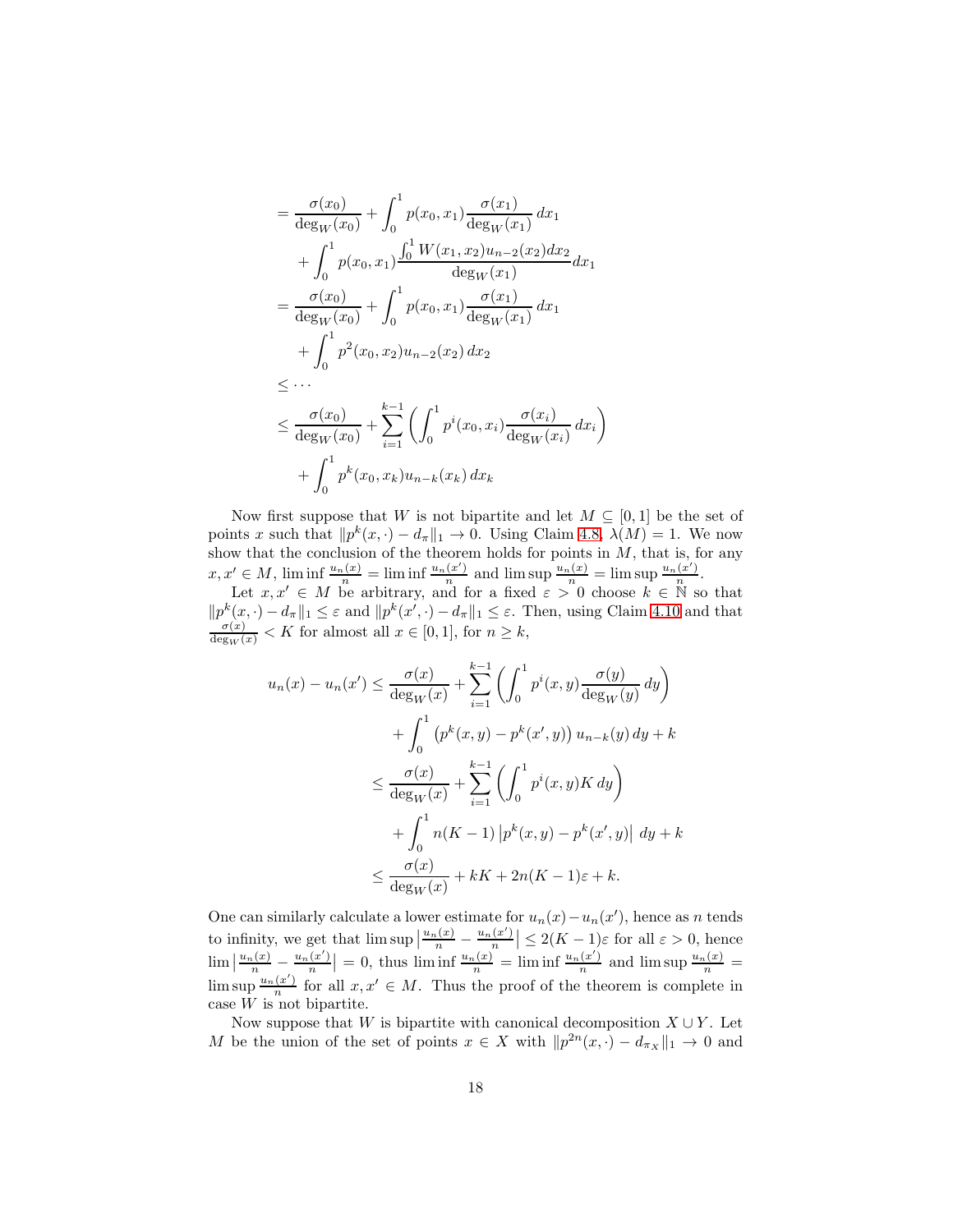the set of points  $y \in Y$  with  $||p^{2n}(y, \cdot) - d_{\pi_Y}||_1 \to 0$ . Using Claim [4.8,](#page-14-2)  $\lambda(M) =$ 1. A similar argument to the above one shows that if  $x, x' \in X \cap M$  then  $\lim_{n} \left| \frac{u_n(x)}{n} - \frac{u_n(x')}{n} \right|$  $\left|\frac{x'}{n}\right| = 0$  and the same conclusion holds for points  $y, y' \in Y \cap M$ . It remains to show the same for a pair  $(x, y)$  with  $x \in X \cap M$  and  $y \in Y \cap M$ .

In the following, the density functions  $d_{\pi_X}$  and  $d_{\pi_Y}$  of  $\pi_X$  and  $\pi_Y$  are understood to be defined on [0,1], with  $d_{\pi_X}$  vanishing outside X and  $d_{\pi_Y}$  vanishing outside Y. We claim that for a fixed  $\varepsilon$  we can choose  $k \in \mathbb{N}$  so that  $||p^k(x, \cdot) - d_{\pi_X}||_1 \leq \varepsilon$  and  $||p^{k+1}(y, \cdot) - d_{\pi_X}||_1 \leq \varepsilon$ . To show this, first note that for all  $k \in \mathbb{N}$ ,

$$
||p^{k+1}(y, \cdot) - d_{\pi_X}||_1 = \int \left| \int p(y, u)p^k(u, z) du - d_{\pi_X}(z) \right| dz
$$
  
= 
$$
\int \left| \int p(y, u) (p^k(u, z) - d_{\pi_X}(z)) du \right| dz
$$
  
= 
$$
\int p(y, u) ||p^k(u, \cdot) - d_{\pi_X}||_1 du.
$$

Let k be large enough so that  $||p^k(x, \cdot) - d_{\pi_X}||_1 \leq \varepsilon$  and for that set  $H =$  ${u \in X : \|p^k(u, \cdot) - d_{\pi_X}\|_1 \geq \frac{\varepsilon}{2}}, \lambda(H) \leq \frac{\varepsilon \deg_W(y)}{4}.$  Then, using that  $p(y, u) = 0$ for almost all  $u \in Y$ , and that  $p(y, u) \leq \frac{1}{\deg_W(y)}$  and  $||p^k(u, \cdot) - d_{\pi_X}||_1 \leq 2$  for all  $u \in [0,1]$ ,

$$
||p^{k+1}(y, \cdot) - d_{\pi_X}||_1 = \int p(y, u) ||p^k(u, \cdot) - d_{\pi_X}||_1 du
$$
  

$$
\leq \int_H \frac{2}{\deg_W(y)} du + \int_{X \setminus H} p(y, u) \frac{\varepsilon}{2} du \leq \frac{\varepsilon}{2} + \frac{\varepsilon}{2} = \varepsilon,
$$

showing our claim.

Then using Claim [4.10](#page-16-0) again, for  $n \geq k$ ,

$$
u_n(x) - u_{n+1}(y) \le \frac{\sigma(x)}{\deg_W(x)} + \sum_{i=1}^{k-1} \left( \int_0^1 p^i(x, z) \frac{\sigma(z)}{\deg_W(z)} dz \right) + \int_0^1 \left( p^k(x, z) - p^{k+1}(y, z) \right) u_{n-k}(z) dz + (k+1) \le \frac{\sigma(x)}{\deg_W(x)} + kK + 2n(K-1)\varepsilon + (k+1),
$$

with a similar calculation showing the opposite direction, proving together that  $\lim_{n \to \infty} \left| \frac{u_n(x)}{n} - \frac{u_{n+1}(y)}{n} \right| = 0$ . This implies that  $\liminf_{n \to \infty} \frac{u_n(z)}{n}$  and  $\limsup_{n \to \infty} \frac{u_n(z)}{n}$  is the same for almost all  $z \in [0,1]$  even if W is bipartite. Therefore the proof of the theorem is complete.

<span id="page-18-0"></span>4.3. Existence of the activity for graphons with the finite diameter condition In this section we give a sufficient condition for the existence of the activity.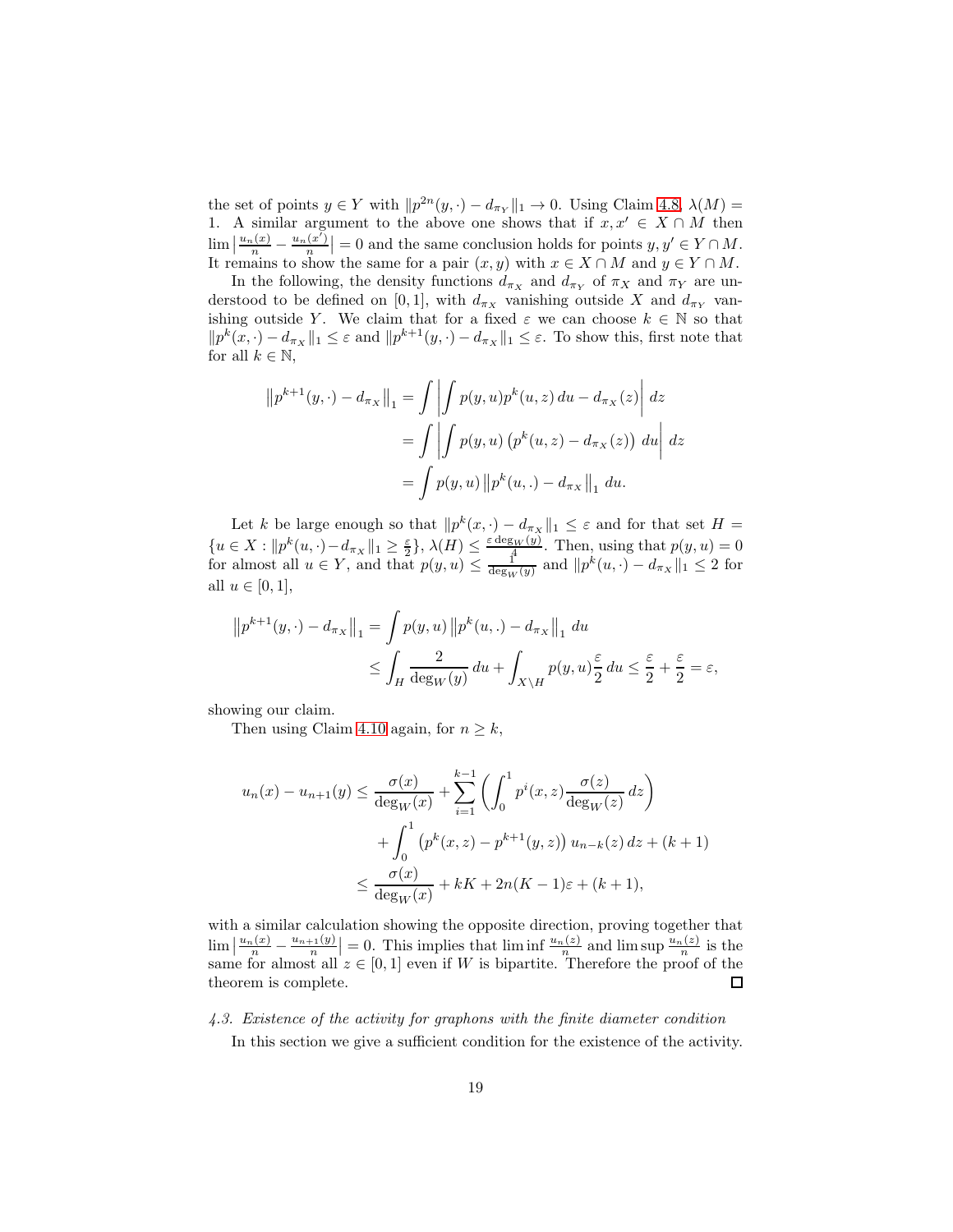<span id="page-19-0"></span>**Theorem 4.11.** If the finite diameter condition holds for a graphon  $W$ , then the activity exists for any chip configuration.

We believe that having finite diameter is not necessary for the existence of the activity of every chip configuration.

**Problem 4.12.** Give a necessary and sufficient condition for a graphon W such that the activity  $a(W, \sigma)$  exists for each  $\sigma$ .

We start the proof of Theorem [4.11](#page-19-0) by investigating the properties of the following two quantities: for a graphon W, a chip configuration  $\sigma$ , and each  $n\in\mathbb{N}$ let

$$
m_n = m_n(W, \sigma) = \inf\{k : \lambda(\{x : u_n(x) = k\}) > 0\},\newline M_n = M_n(W, \sigma) = \sup\{k : \lambda(\{x : u_n(x) = k\}) > 0\}.
$$

It is easy to see that  $m_n(W, \sigma)$  is finite, however,  $M_n(W, \sigma)$  could be infinite.

<span id="page-19-2"></span>**Lemma 4.13.**  $m_n$  is superadditive, that is,  $m_{n+k} \ge m_n + m_k$ .

Proof. We claim that it is enough to prove that

<span id="page-19-1"></span>for almost all 
$$
x \in [0, 1]
$$
,  $u_{n+k}(x) \ge m_n + u_k(x)$ . (4.5)

Indeed, suppose that [\(4.5\)](#page-19-1) holds and let  $A = \{x \in [0,1]: u_{n+k}(x) = m_{n+k}\}.$ Note that  $\lambda(A) > 0$  by the definition of  $m_{n+k}$ . For almost all  $x \in A$ , we have  $m_{n+k} = u_{n+k}(x) \geq m_n + u_k(x)$ . Since  $\lambda(A) > 0$ , and  $u_k(x) < m_k$  can only hold on a set of measure zero, we conclude that there exists  $x \in A$  such that  $u_k(x) \geq m_k$  and  $m_{n+k} \geq m_n + u_k(x)$  both hold. Hence  $m_{n+k} \geq m_n + m_k$ .

To prove [\(4.5\)](#page-19-1), we proceed by induction on k. For  $k = 0$ , the statement is trivial. Suppose that the statement holds for k, i.e.  $u_{n+k}(y) \geq m_n + u_k(y)$  for almost all  $y \in [0, 1]$ . We prove it for  $k + 1$ .

Fix an arbitrary  $x \in [0,1]$  with  $\deg_W(x) > 0$ , and suppose that  $u_{n+k}(x) =$  $m_n + u_k(x) + a$  for some nonnegative integer a. If starting from  $\sigma$  we fire each vertex y exactly  $m_n + u_k(y)$  times, we get to  $U^k \sigma$  as firing each vertex  $m_n$  times does not change the chip configuration. Now

$$
U^{n+k}\sigma(x) = \sigma(x) - u_{n+k}(x) \deg_W(x) + \int_0^1 u_{n+k}(y)W(x,y) dy \ge
$$
  

$$
\sigma(x) - (m_n + u_k(x) + a) \deg_W(x) + \int_0^1 (m_n + u_k(y))W(x,y) dy =
$$
  

$$
U^k \sigma(x) - a \cdot \deg_W(x).
$$

Hence

$$
u_{n+k+1}(x) = u_{n+k}(x) + \left\lfloor \frac{U^{n+k}\sigma(x)}{\deg_W(x)} \right\rfloor \ge
$$
  

$$
m_n + u_k(x) + a + \left\lfloor \frac{U^k \sigma(x) - a \cdot \deg_W(x)}{\deg_W(x)} \right\rfloor = m_n + u_{k+1}(x).
$$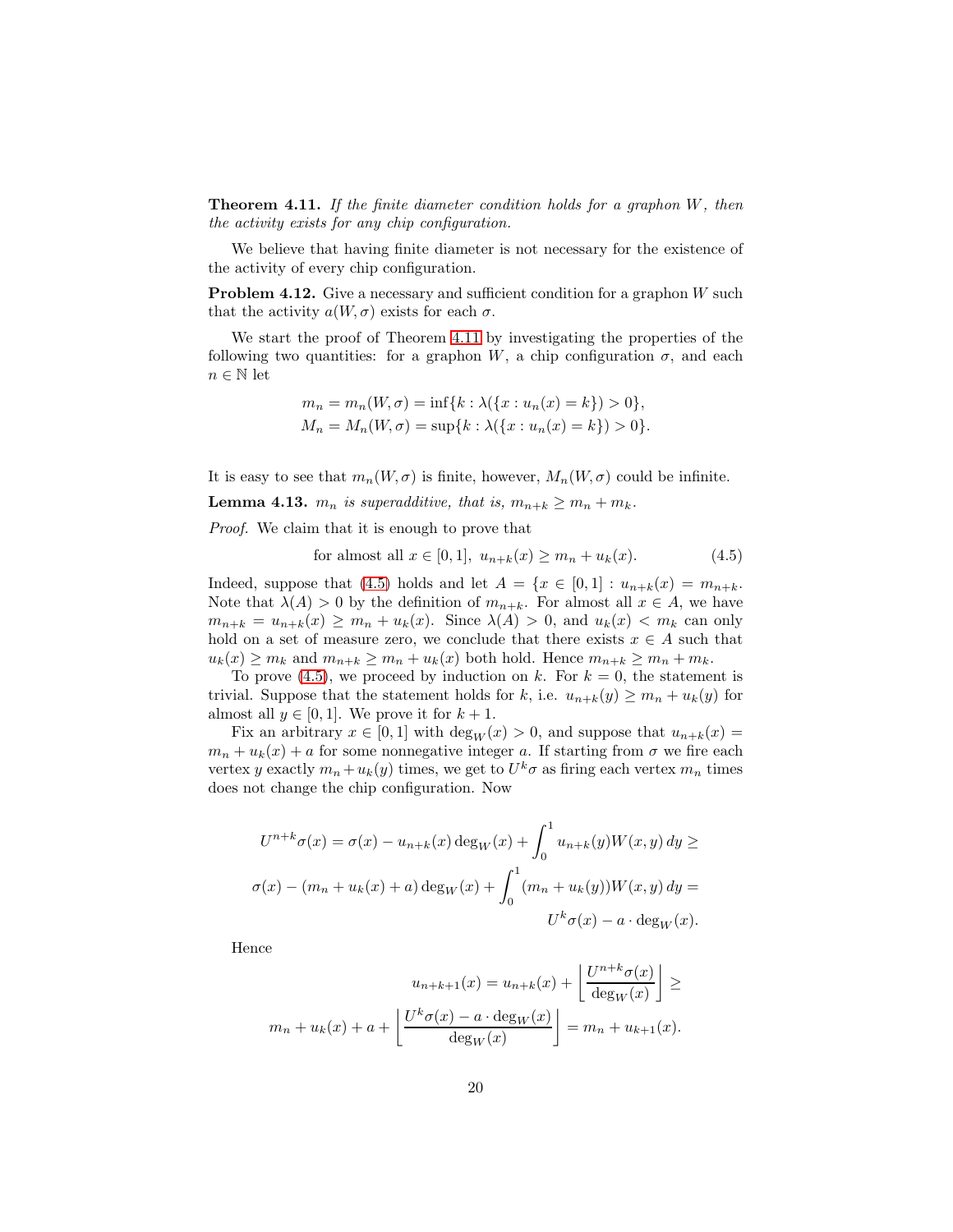**Lemma 4.14.**  $M_n$  is subadditive, that is,  $M_{n+k} \leq M_n + M_k$ .

*Proof.* If  $M_n$  is infinite, then we are ready. If  $M_n$  is finite, then the statement can be proved analogously to Lemma [4.13.](#page-19-2)  $\Box$ 

We recall Fekete's lemma [\[1](#page-43-0)], that states that for a superadditive sequence  $a_n$ ,  $\lim_{n\to\infty} \frac{a_n}{n}$  exists and equals to  $\sup_n \frac{a_n}{n}$ , and for a subadditive sequence  $b_n$ ,  $\lim_{n\to\infty} \frac{b_n}{n}$  exists and equals to  $\inf_n \frac{b_n}{n}$ . Hence we have the following.

<span id="page-20-0"></span>**Proposition 4.15.** The limit  $\lim_{n\to\infty} \frac{m_n}{n}$  exists and is equal to  $\sup_n \frac{m_n}{n}$ . The limit  $\lim_{n\to\infty}\frac{M_n}{n}$  exists and is equal to  $\inf_n\frac{M_n}{n}$ . In particular, if the activity of  $(W, \sigma)$  exists then

$$
\frac{m_k}{k} \le \lim_{n \to \infty} \frac{m_n}{n} \le a(W, \sigma) \le \lim_{n \to \infty} \frac{M_n}{n} \le \frac{M_k}{k}
$$

for every  $k \geq 1$ .

<span id="page-20-1"></span>**Proposition 4.16.** If the graphon W has finite diameter and  $\sigma$  is a chip configuration on W with  $U^n\sigma(x) \leq K$  for each  $n \in \mathbb{N}$  and  $x \in [0,1]$ , then there exists  $k \in \mathbb{N}$  such that  $M_n - m_n \leq k$  for each n.

*Proof.* Let us fix  $\varepsilon > 0$  and  $N \in \mathbb{N}$  according to the equivalent definition (ii) of Theorem [3.2.](#page-6-2) Let  $A = \{x \in [0,1]: u_n(x) \geq \frac{M_n+m_n}{2}\}\.$  Then either the measure of A or the measure of the complement of A is at least  $\frac{1}{2}$ , so we are able to use the condition (ii) for one these.

**Case 1:**  $\lambda(A) \geq \frac{1}{2}$ , hence  $\lambda(A \cup \Gamma_{\varepsilon}(A) \cup \Gamma_{\varepsilon}^2(A) \cup \cdots \cup \Gamma_{\varepsilon}^N(A)) = 1$  by our choice of  $\varepsilon$  and N.

Let us fire each vertex  $m_n$  times. Then only a measure-zero set of vertices are fired more times than they should be after the first  $n$  steps. After firing each vertex  $m_n$  times, the chip configuration is the same as originally. Then we additionally fire each vertex the necessary number of times to fire almost all vertex x exactly  $u_n(x)$  times (except for the elements of the measure-zero set  ${x : u_n(x) < m_n}$ . In this way, we get to a chip configuration that is equal to  $U^n\sigma$  almost everywhere, hence it is essentially bounded by K.

The vertices in A have to be fired at least  $\frac{M_n - m_n}{2}$  times additionally. By the definition of  $\Gamma_{\varepsilon}(A)$ , the vertices in  $\Gamma_{\varepsilon}(A)$  receive at least  $\varepsilon$  chips if A is fired. Hence after the at least  $\frac{M_n-m_n}{2}$  additional firings, the vertices in  $\Gamma_{\varepsilon}(A)$ receive at least  $\varepsilon \cdot \frac{M_n - m_n}{2}$  chips. Using the bound on the configuration, and that the degree of a vertex is at most 1, each vertex of  $\Gamma_{\varepsilon}(A)$  has to do at least  $\left[\varepsilon \cdot \frac{M_n - m_n}{2} - K\right] \ge \varepsilon \cdot \frac{M_n - m_n}{2} - K$  additional firings.

Continuing like this, we get that any vertex in  $A\cup \Gamma_{\varepsilon}(A)\cup \Gamma_{\varepsilon}^{2}(A)\cup\cdots\cup \Gamma_{\varepsilon}^{N}(A)$ has to do at least  $\varepsilon^N \cdot \frac{M_n - m_n}{2} - K(\varepsilon^{N-1} + \cdots + \varepsilon + 1)$  additional firings. As the vertices that fire  $m_n$  times do not need any additional firing and the measure of these vertices is positive by the definition of  $m_n$ , we have that

$$
\varepsilon^N \cdot \frac{M_n - m_n}{2} - K(\varepsilon^{N-1} + \dots + \varepsilon + 1) \le 0,
$$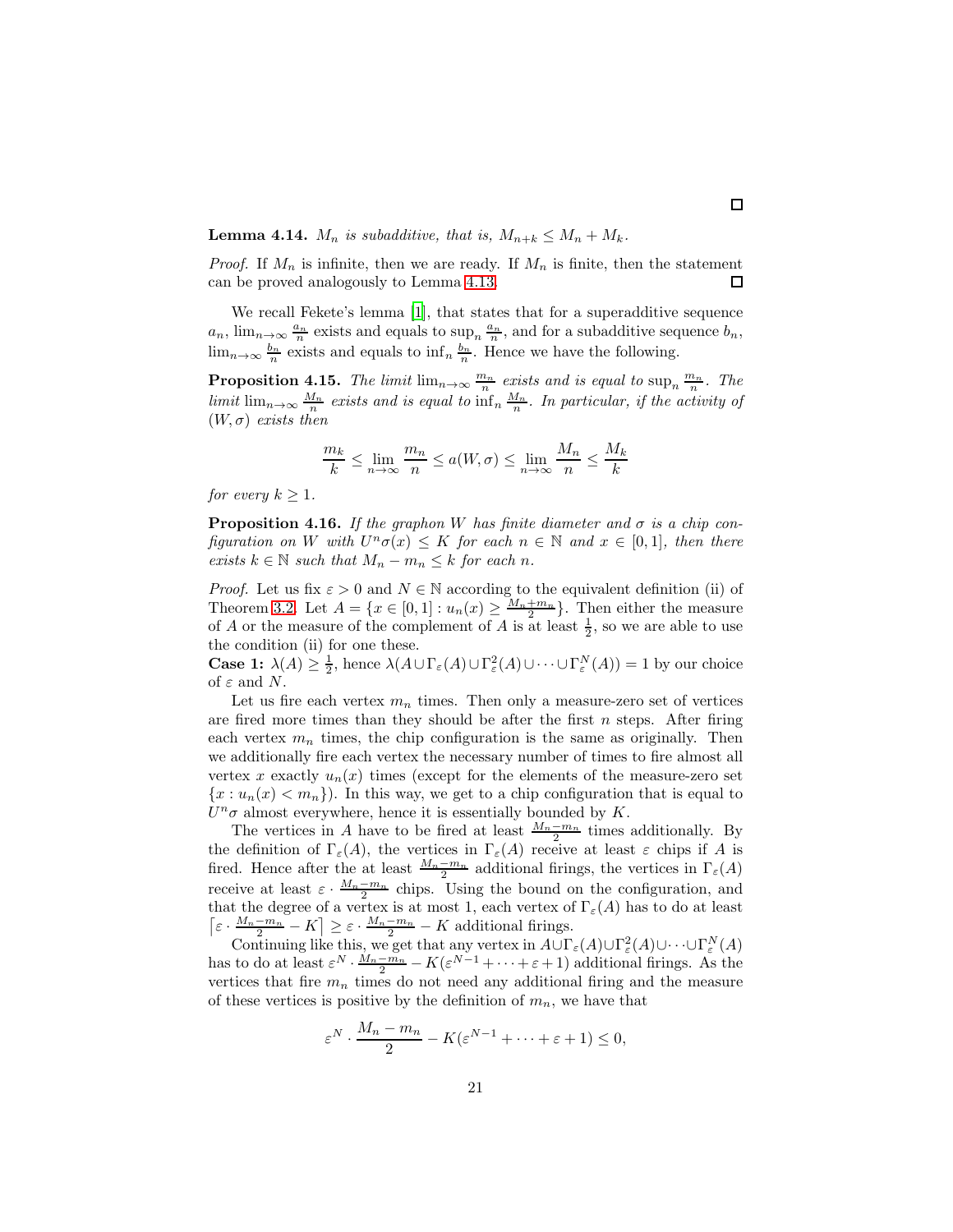hence  $M_n - m_n \leq (\frac{1}{\varepsilon})^N \cdot 2K(\varepsilon^{N-1} + \cdots + \varepsilon + 1)$ , which does not depend on n. **Case 2:**  $\lambda(A) < 1/2$ . Let  $B = [0, 1] \setminus A$ . Then  $\lambda(B) > 1/2$ , hence  $\lambda(B \cup \Gamma_{\varepsilon}(B) \cup$  $\Gamma^2_{\varepsilon}(B) \cup \cdots \cup \Gamma^N_{\varepsilon}(B)) = 1$ 

Starting again from  $\sigma$ , let us fire each vertex  $M_n$  times. Then the chip configuration remains the same. Now we "inverse fire" each vertex the necessary number of times so that in the end, the number of firings made by a vertex  $x$  is  $u_n(x)$  for all x, except those that are in the measure zero set  $\{x : u_n(x) > M_n\}.$ Then we reached a chip configuration  $\rho$ , with  $\rho(x) = U^n \sigma(x)$  almost everywhere.

By definition, the vertices of B have to be inverse fired at least  $\frac{M_n-m_n}{2}$  times. By inverse firing B, the vertices in  $\Gamma_{\varepsilon}(B)$  all lose at least  $\varepsilon$  chips, hence after at least  $\frac{M_n-m_n}{2}$  inverse firings, they lose at least  $\varepsilon \cdot \frac{M_n-m_n}{2}$  chips. As originally they had at most  $K$  chips and at the end they have at least 0 chips, they have to gain at least  $\varepsilon \cdot \frac{M_n - m_n}{2} - K$  chips. By an inverse firing they can gain at most one chip, hence they need to perform at least  $\varepsilon \cdot \frac{M_n - m_n}{n} - K$  inverse firings.

Continuing this, we get that each vertex in  $B \cup \Gamma_{\varepsilon}(B) \cup \Gamma_{\varepsilon}^{2}(B) \cup \cdots \cup \Gamma_{\varepsilon}^{N}(B)$ needs at least  $\varepsilon^N \cdot \frac{M_n - m_n}{2} - K(\varepsilon^{N-1} + \cdots + \varepsilon + 1)$  inverse firings. As the vertices that fire  $M_n$  times do not need any inverse firing and the measure of these vertices is positive by the definition of  $M_n$ ,  $\varepsilon^N \cdot \frac{M_n - m_n}{2} - K(\varepsilon^{N-1} + \cdots + \varepsilon + 1) \leq 0$ , hence  $M_n - m_n \leq (\frac{1}{\varepsilon})^N \cdot 2K(\varepsilon^{N-1} + \cdots + \varepsilon + 1)$ , which also does not depend on *n*. We conclude that  $k = (\frac{1}{\varepsilon})^N \cdot 2K(\varepsilon^{N-1} + \cdots + \varepsilon + 1)$  suffices.

*Proof of Theorem [4.11.](#page-19-0)* Let  $\sigma$  be an arbitrary chip configuration on W. Since the activity of  $\sigma$  exists if and only if the activity of  $U\sigma$  exists, we can take a step in the parallel chip-firing, and deal with  $\sigma' = U\sigma$  instead of  $\sigma$ . By Lemma [3.5,](#page-9-2) there exists a bound  $K \in \mathbb{R}$  such that  $U^n \sigma'(x) \leq K$  for each  $n \in \mathbb{N}$  and almost all  $x \in [0, 1]$ . By Proposition [4.15](#page-20-0)  $\lim_{n \to \infty} \frac{m_n(W, \sigma')}{n}$  $\frac{W,\sigma'}{n}$  and  $\lim_{n\to\infty} \frac{M_n(W,\sigma')}{n}$  $\frac{w,\sigma}{n}$  both exist, and by Proposition [4.16](#page-20-1) they are the same.

Since  $\frac{m_n(W,\sigma')}{n} \leq \frac{u_n(W,\sigma')(x)}{n} \leq \frac{M_n(W,\sigma')}{n}$  $\frac{W,\sigma}{n}$  for almost all x and every n, it also follows that the limit  $\lim_{n\to\infty}\frac{u_n(W,\sigma')(x)}{n}$  $\frac{e^{(n-1)(x)}}{n}$  exists for almost all x, and equals to the value  $\lim_{n\to\infty} \frac{m_n(W,\sigma')}{n}$  $\square$ . n

### 5. The continuity of the activity

In this section we show a "continuity" theorem for the activity on graphons of finite diameter.

**Definition 5.1** (Smooth pair). A pair  $(W, \sigma)$ , where W is a graphon and  $\sigma$  is a chip configuration is called smooth, if

for any 
$$
n \in \mathbb{N}
$$
,  $\lambda(\lbrace x \in [0,1] : \exists k \in \mathbb{N} \quad U^n \sigma(x) = k \cdot \text{deg}_W(x) \rbrace) = 0.$  (5.1)

We also say that  $\sigma$  is a smooth chip configuration on W.

The main goal of the current section is to prove the following theorem concerning the continuity of the activity.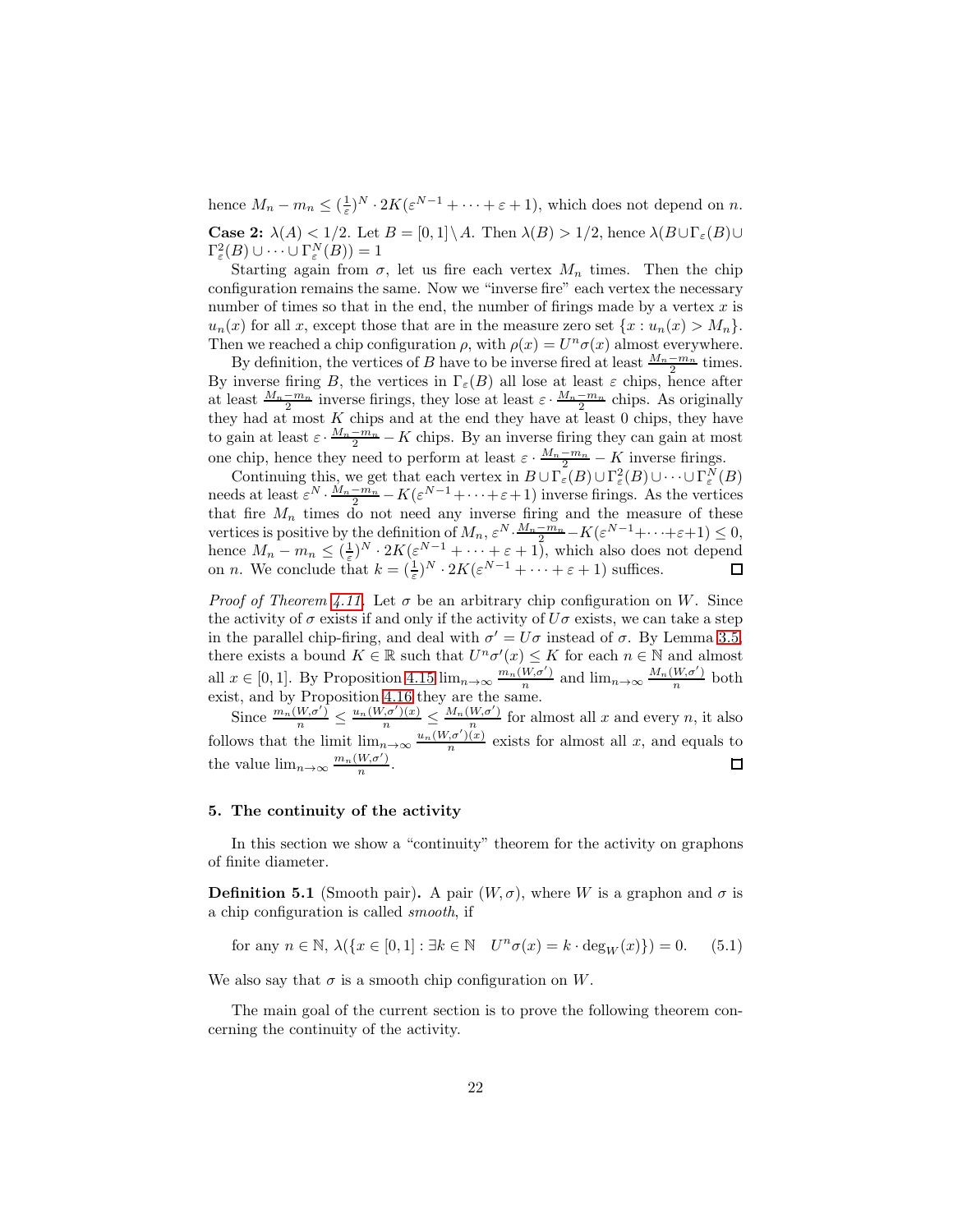<span id="page-22-0"></span>**Theorem 5.2.** Let  $(W, \sigma)$  be a smooth pair and  $d > 0$  where W is a connected graphon with mindeg $(W) \geq d$  and  $\sigma$  is a chip configuration. Then for any  $\varepsilon > 0$ there exists  $\delta > 0$  such that if W' is a connected graphon with  $\text{mindeg}(W') \geq$  $d, d_{\square}(W,W') < \delta$  and  $\sigma'$  is a chip configuration with  $\|\sigma - \sigma'\|_1 < \delta$  then  $|a(W,\sigma)-a(W',\sigma')|<\varepsilon.$ 

**Remark 5.3.** We note that one cannot leave out the condition of  $(W, \sigma)$  being a smooth pair. Take for example the graphon  $W \equiv 1$  and the chip configuration  $\sigma \equiv 1$ . Then  $a(W, \sigma) = 1$  as each vertex will fire once in each step. However, if we modify  $\sigma$  by decreasing its values by some  $\varepsilon > 0$  on each vertex then  $\|\sigma - \sigma'\|_1 = \varepsilon$ , on the other hand, the chip configuration becomes stable, hence  $a(W, \sigma') = 0.$ 

Question 5.4. Would Theorem [5.2](#page-22-0) remain true if we only required finite diameter for  $W$  and  $W'$ , without asking for a common lower bound on the degrees? That is, is the following, stronger form of Theorem [5.2](#page-22-0) true?

Let  $(W, \sigma)$  be a smooth pair where W is a graphon of finite diameter and  $\sigma$ is a chip configuration. Then for any  $\varepsilon > 0$  there exists  $\delta > 0$  such that if W' is a graphon of finite diameter with  $d_{\square}(W, W') < \delta$  and  $\sigma'$  is a chip configuration with  $\|\sigma-\sigma'\|_1 < \delta$  then  $|a(W,\sigma)-a(W',\sigma')| < \varepsilon$ .

We prove Theorem [5.2](#page-22-0) through a series of lemmas and propositions. First, in Lemma [5.5](#page-22-1) and [5.6](#page-23-0) we show that if  $||u_n(W, \sigma) - u_n(W', \sigma')||_1$  is sufficiently small then the quantities  $m_n$  and  $M_n$ , as defined in Section [4.3,](#page-18-0) are also close for  $(W, \sigma)$ and  $(W', \sigma')$ . Next, in Proposition [5.8](#page-23-1) and [5.10](#page-27-0) we show that if  $d_{\Box}(W, W')$  and  $\|\sigma-\sigma'\|_1$  are small then  $||U_W\sigma-U_{W'}\sigma'||_1$  and  $||f(W,\sigma)-f(W',\sigma')||_1$  are also small. Finally, in the proof of Theorem [5.2,](#page-22-0) we put these ingredients together in an inductive argument.

<span id="page-22-1"></span>**Lemma 5.5.** Suppose  $\sigma$  is a chip configuration on the graphon W and  $\sigma'$ is a configuration on the graphon W'. Let  $d > 0$  and  $n \in \mathbb{N}$  be given. If  $\text{mindeg}(W') \geq d, \ \|\sigma'\|_1 \leq 2\|\sigma\|_1 \ \text{and} \ \|u_n(W,\sigma) - u_n(W',\sigma')\|_1 < \frac{d}{2}, \ \text{then}$  $m_n(W', \sigma') \geq m_n(W, \sigma) - \left(\frac{2}{d} + \frac{4\|\sigma\|_1}{d^2}\right).$ 

*Proof.* Suppose that  $m_n(W', \sigma') < m_n(W, \sigma)$ , otherwise we have nothing to prove. Since  $||u_n(W, \sigma) - u_n(W', \sigma')||_1 \leq \frac{d}{2}$  and the odometer is integer-valued, for the set  $A = \{x \in [0,1]: u_n(W, \sigma)(x) \neq u_n(W', \sigma')(x)\}$  we have  $\lambda(A) \leq \frac{d}{2}$ .

Let  $B = \{x \in [0,1]: u_n(W', \sigma')(x) = m_n(W', \sigma')\}.$  By definition of  $m_n(W', \sigma')$ ,  $\lambda(B) > 0$ . Note that  $B \subseteq A$  except for a measure zero set. For almost all  $x \in B$ ,  $\deg_{W'}(x, [0, 1] \setminus A) \geq \frac{d}{2}$ , since  $\lambda(A) \leq \frac{d}{2}$ . In the parallel chip-firing started from  $\sigma'$  on W', almost all vertex of  $[0,1] \setminus A$  fired at least  $m_n(W, \sigma) - m_n(W', \sigma')$  times more than almost all vertex in B, hence for almost all vertex  $x \in B$ ,

$$
U_{W'}^n \sigma'(x) \ge \sigma'(x) + (m_n(W, \sigma) - m_n(W', \sigma'))\frac{d}{2}.
$$

Using Lemma [3.5,](#page-9-2)  $U_W^n \sigma'(x) \leq 1 + \frac{\|\sigma'\|_1}{d}$ , and thus  $U_W^n \sigma'(x) \leq 1 + \frac{2\|\sigma\|_1}{d}$  for almost all  $x \in [0,1]$ . It follows that  $m_n(W, \sigma) - m_n(W', \sigma') \leq \frac{2}{d} + \frac{4||\sigma||_1}{d^2}$ .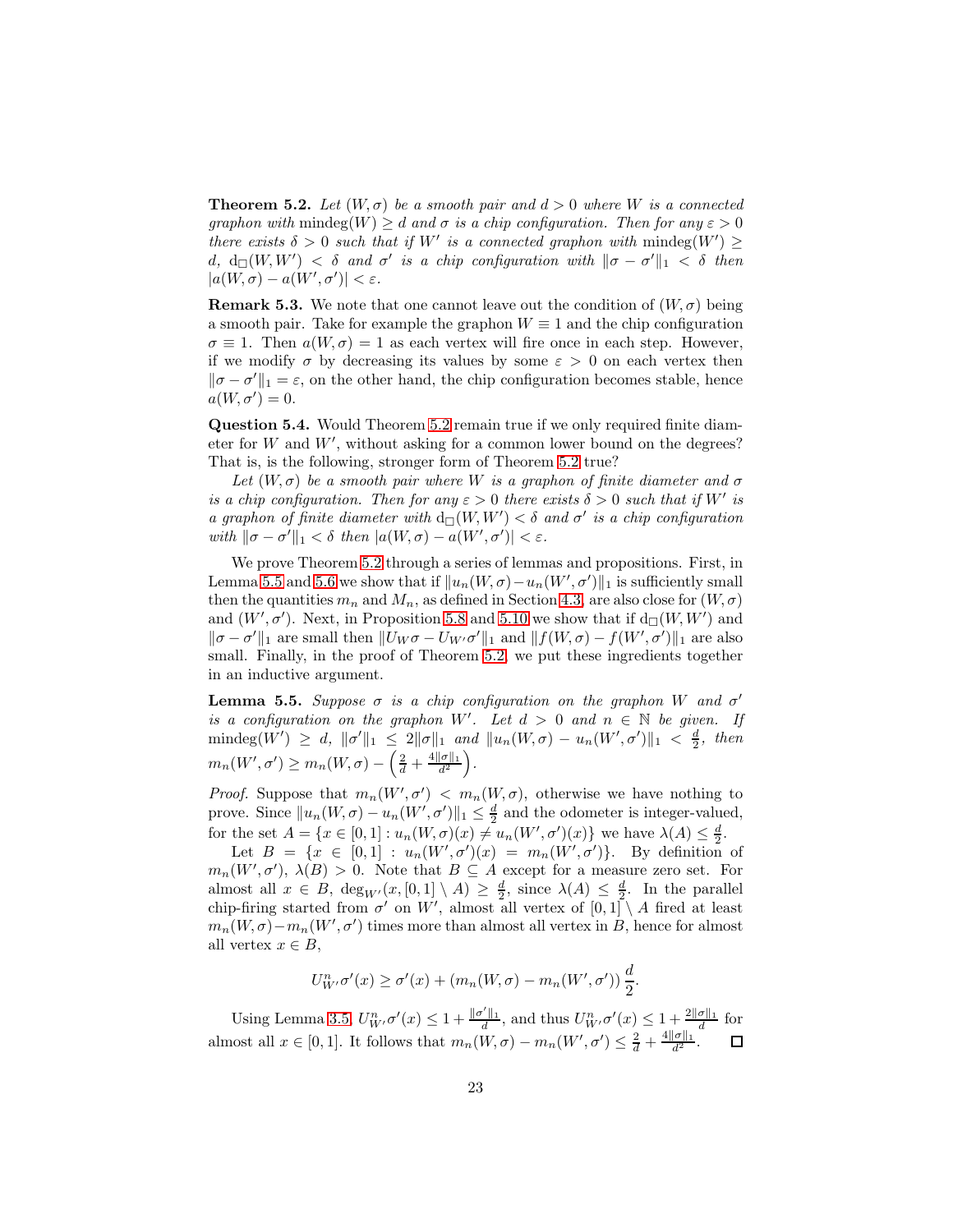For the analogous claim about  $M_n$  we need the chip configuration  $\sigma'$  to be bounded.

<span id="page-23-0"></span>**Lemma 5.6.** Suppose  $\sigma$  is a chip configuration on the graphon W and  $\sigma'$  is a configuration on the graphon W'. Let  $d > 0$ ,  $K \in \mathbb{N}$  and  $n \in \mathbb{N}$  be given. If  $\text{mindeg}(W') \geq d, \|u_n(W, \sigma) - u_n(W', \sigma')\|_1 < \frac{d}{2}$  and  $\sigma'(x) < K$  for almost all x, then  $M_n(W', \sigma') \leq M_n(W, \sigma) + \frac{2K}{d}$ .

Proof. The proof of the lemma is similar to the previous one. Using the boundedness of  $\sigma'$ ,  $M_n(W', \sigma') < \infty$ , hence we can suppose that  $M_n(W, \sigma) < \infty$ as well. We can also suppose that  $M_n(W', \sigma') > M_n(W, \sigma)$ , otherwise we have nothing to prove. Let A be defined as in the proof of Lemma [5.5,](#page-22-1) and let  $B = \{x \in [0,1]: u_n(W', \sigma')(x) = M_n(W', \sigma')\}.$  Then again,  $\lambda(A) \leq \frac{d}{2}$ ,  $\lambda(B) > 0, B \subseteq A$  and for almost all  $x \in B$ ,  $\deg_{W'}(x, [0, 1] \setminus A) \geq \frac{d}{2}$ .

In the parallel chip-firing started from  $\sigma'$  on W', almost all vertex of  $[0,1]\setminus A$ fired at least  $M_n(W', \sigma') - M_n(W, \sigma)$  times less than almost all vertex in B, hence for almost all vertex  $x \in B$ ,

$$
0 \leq U_{W'}^n \sigma'(x) \leq \sigma'(x) - (M_n(W', \sigma') - M_n(W, \sigma)) \frac{d}{2}.
$$

 $\Box$ 

Using  $\sigma'(x) < K$ , it follows that  $M_n(W', \sigma') - M_n(W, \sigma) \leq \frac{2K}{d}$ .

The following technical lemma is used many times in the proof of the next proposition.

<span id="page-23-2"></span>**Lemma 5.7.** For two arbitrary graphons W and W',  $\|\deg_W - \deg_{W'}\|_1 \le$  $2d_{\square}(W,W')$ . Therefore, for any  $\eta > 0$ ,  $\lambda(\lbrace x \in [0,1] : |\deg_W(x) - \deg_{W'}(x)| \geq$  $(\eta\}) \leq \frac{2d_{\square}(W,W')}{\eta}$  $\frac{\frac{(W,W)}{W}}$ .

*Proof.* Let  $A = \{x \in [0, 1] : \text{deg}_W(x) > \text{deg}_{W'}(x)\}.$  Then

$$
d_{\square}(W, W') \ge \int_A \int_0^1 W(x, y) - W'(x, y) \, dy \, dx = \int_A \deg_W(x) - \deg_{W'}(x) \, dx
$$

$$
= \int_A |\deg_W(x) - \deg_{W'}(x)| \, dx.
$$

Similarly, one can show that  $\int_{A^c} |\deg_W(x) - \deg_{W'}(x)| dx \le d_{\square}(W, W')$ , hence the first assertion of the proposition follows.  $\Box$ 

We state the next proposition in a more general form than what is needed to prove Theorem [5.2.](#page-22-0) As a consequence, the proof requires an extra technical step. However, the statement is simpler this way, and we believe it might be interesting on its own.

<span id="page-23-1"></span>**Proposition 5.8.** Let  $\sigma$  be a chip configuration on a connected graphon W such that  $(W, \sigma)$  is a smooth pair. Then for any  $\varepsilon > 0$  there exists a  $\delta > 0$  such that if  $\sigma'$  is a chip configuration on a connected graphon W' with  $d_{\square}(W, W') < \delta$ and  $\|\sigma - \sigma'\|_1 < \delta$ , then  $\|U_W\sigma - U_{W'}\sigma'\|_1 < \varepsilon$ .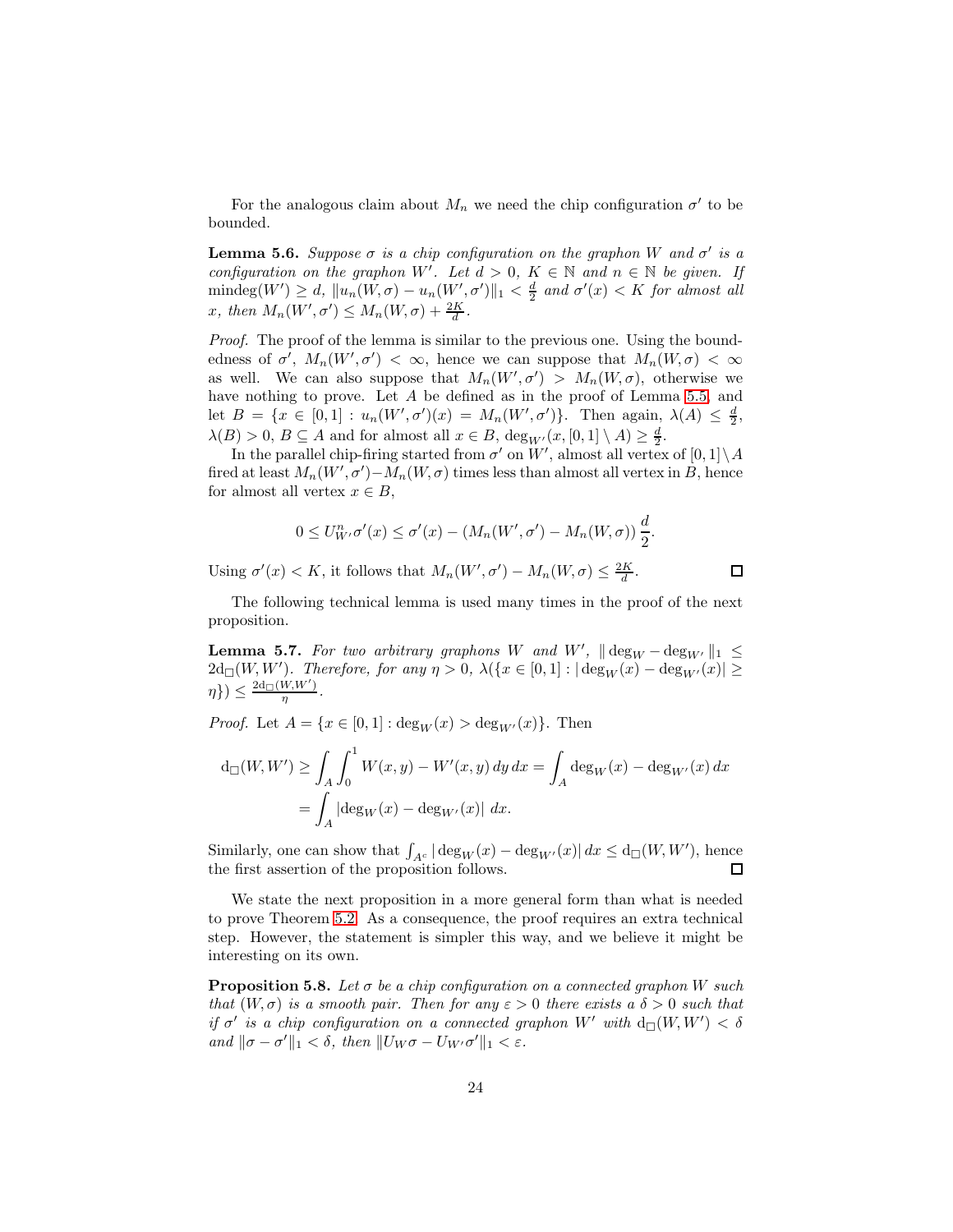*Proof.* Throughout the proof we use the notation  $f(x) = f(W, \sigma)(x)$  for the given pair  $(W, \sigma)$ , and similarly  $f'(x) = f(W', \sigma')(x)$  for a graphon W' and a chip configuration  $\sigma'$  satisfying the conditions of the proposition for a  $\delta > 0$ specified later.

For  $\eta > 0$  we collect the points at which the graphons or the chip configurations behave badly, so let

$$
N = \{x \in [0, 1] : f(x) \neq f'(x)\},
$$
  
\n
$$
U_{\eta} = \left\{x \in [0, 1] : \sigma(x) \ge \frac{1}{\eta}\right\}, \quad U'_{\eta} = \left\{x \in [0, 1] : \sigma'(x) \ge \frac{1}{\eta}\right\},
$$
  
\n
$$
L_{\eta} = \left\{x \in [0, 1] : \deg_W(x) \le \eta\right\}, \quad L'_{\eta} = \left\{x \in [0, 1] : \deg_{W'}(x) \le \eta\right\},
$$
  
\n
$$
A_{\eta} = N \cup U_{\eta} \cup U'_{\eta} \cup L_{\eta} \cup L'_{\eta}.
$$

Then we have the following.

<span id="page-24-0"></span>**Lemma 5.9.** For any  $\varepsilon' > 0$ , there exist  $\eta > 0$  and  $\delta > 0$  such that if W' is a graphon and  $\sigma'$  is a chip configuration with  $d_{\square}(W, W') < \delta$  and  $\|\sigma - \sigma'\|_1 < \delta$ then  $\int_{A_{\eta}} \sigma + \sigma' < \varepsilon'.$ 

*Proof.* We first claim that for a given  $\varepsilon'' > 0$  it is enough to find  $\eta > 0$  and  $\delta > 0$ such that if the conditions of the lemma hold then  $\lambda(A_\eta) < \varepsilon''$ . Indeed, since  $\sigma$ is in  $L^1$ , for any  $\varepsilon'$  there exists  $\varepsilon''$  such that  $\lambda(A_\eta) < \varepsilon''$  implies  $\int_{A_\eta} \sigma < \frac{\varepsilon'}{3}$ . Let us fix such an  $\varepsilon''$ . Since  $\|\sigma-\sigma'\|_1 < \delta$ ,  $\int_{A_\eta} \sigma' < \delta + \int_{A_\eta} \sigma$ . Therefore, if  $\eta$  and δ are small enough so that  $\delta < \frac{\varepsilon'}{3}$  and  $\lambda(A_{\eta}) < \varepsilon''$  then  $\int_{A_{\eta}} \sigma + \sigma' < \varepsilon'.$ 

Let us fix an  $\varepsilon'' > 0$  towards proving the above statement. First we deal with the sets  $U_{\eta}$  and  $U'_{\eta}$ . Since  $\sigma \in L^1$ , there exists  $\eta_0 > 0$  such that if  $\eta \leq \eta_0$ then  $\lambda(U_{2\eta}) \leq \frac{\varepsilon^{\prime\prime}}{4}$ . Then  $\lambda(U'_\eta \setminus U_{2\eta}) < 2\eta\delta$ , since  $\|\sigma - \sigma'\|_1 < \delta$ . Hence, as  $U_{\eta} \subseteq U_{2\eta}$ ,  $\lambda(U_{\eta} \cup U_{\eta}') < \frac{\varepsilon''}{4} + 2\eta \delta$ . Clearly we can choose  $\delta$  small enough so that for any  $\eta \leq \eta_0$ ,  $\lambda(U_\eta \cup U'_\eta) < \frac{\varepsilon''}{3}$ .

Next, we bound the measure of  $L_{\eta} \cup L'_{\eta}$ . Since W is connected,  $\lambda(\lbrace x :$  $deg_W(x) = 0$ } = 0. It follows that there exists  $\eta_1 > 0$  such that if  $\eta \leq \eta_1$  then  $\lambda(L_{2\eta}) \leq \frac{\varepsilon^{\prime\prime}}{4}$ . It is easy to check that  $L'_{\eta} \subseteq L_{2\eta} \cup \{x : |\deg_W(x) - \deg_{W'}(x)| \geq \eta\}.$ Therefore, using Lemma [5.7](#page-23-2) and the fact that  $d_{\Box}(W, W') < \delta$ ,  $\lambda(L'_\eta \setminus L_{2\eta}) \leq$  ${\rm d}_{\square}(W,W')$  $\frac{\partial f(W')}{\partial \eta} < \frac{\delta}{\eta}$ . Then, using  $L_{\eta} \subseteq L_{2\eta}$ , for any fixed  $\eta \leq \eta_1$  we can choose  $\delta > 0$ so that  $\lambda(L_{\eta} \cup L_{\eta}') < \frac{\varepsilon''}{3}$ .

Finally, we deal with N. For  $\zeta > 0$  let

$$
B_{\zeta} = \{x : \exists t \in \mathbb{N} \ (t \deg_W(x) + \zeta(t+1) < \sigma(x) < (t+1) \deg_W(x) - \zeta(t+1))\}.
$$

Since  $(W, \sigma)$  is smooth and W is connected, the set  $B = \{x : deg_W(x) =$ 0 or  $\exists t \in \mathbb{N} (\sigma(x) = t \deg_W(x)) \}$  is of measure 0. Since  $\bigcup_{\zeta > 0} B_{\zeta} = B^c$  and  $\zeta < \zeta'$  implies  $B_{\zeta} \supseteq B_{\zeta'}$ , there exists  $\zeta > 0$  such that  $\lambda(B_{\zeta}) \geq 1 - \frac{\varepsilon''}{6}$ . Let us fix such a  $\zeta$ .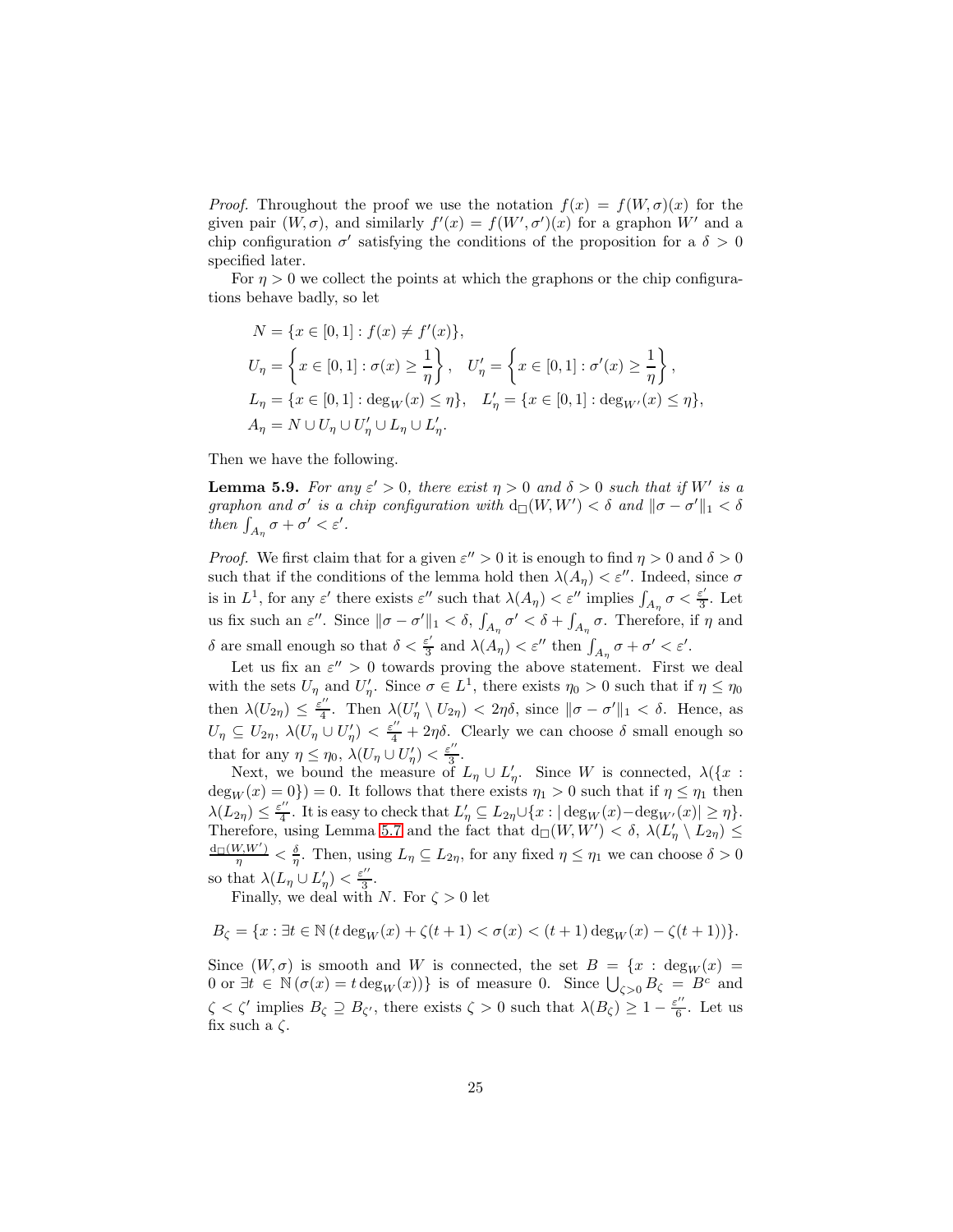Set

$$
N_{\zeta}^{1} = \{ x \in B_{\zeta} : f(x) > f'(x) \},
$$
  

$$
N_{\zeta}^{2} = \{ x \in B_{\zeta} : f(x) < f'(x) \},
$$

and note that  $N \subseteq B_{\zeta}^c \cup N_{\zeta}^1 \cup N_{\zeta}^2$ , hence it is enough to bound the measure of these two sets.

If  $x \in N_{\zeta}^1$  then for some  $t \in \mathbb{N}$ ,

$$
\sigma(x) > t \deg_W(x) + \zeta(t+1)
$$
, and  
\n $\sigma'(x) < t \deg_{W'}(x)$ .

It follows that either  $\sigma(x) \ge \sigma'(x) + \zeta$  or  $\deg_{W'}(x) \ge \deg_W(x) + \zeta$ , hence

$$
N_{\zeta}^{1} \subseteq \{x : \sigma(x) \ge \sigma'(x) + \zeta\} \cup \{x : \deg_{W'}(x) \ge \deg_{W}(x) + \zeta\}.
$$

Since  $\|\sigma-\sigma'\|_1 < \delta$ ,  $\lambda(\{x : \sigma(x) \geq \sigma'(x)+\zeta\}) < \frac{\delta}{\zeta}$ . Using Lemma [5.7,](#page-23-2)  $\lambda(\{x : \sigma'(x) = \delta'(x)\})$  $\deg_{W'}(x) \ge \deg_W(x) + \zeta$ )  $\le \frac{2d_{\square}(W,W')}{\zeta} < \frac{2\delta}{\zeta}$ . It follows that  $\lambda(N_{\zeta}^1) < \frac{3\delta}{\zeta}$ .

A similar argument yields that  $\lambda(N_{\zeta}^2) < \frac{3\delta}{\zeta}$ , hence, using  $N \subseteq B_{\zeta}^c \cup N_{\zeta}^1 \cup N_{\zeta}^2$ ,  $\lambda(N) < \frac{\varepsilon^{\prime\prime}}{6} + \frac{6\delta}{\zeta}$ . It is clear, that by choosing a small enough  $\delta$ ,  $\lambda(N) < \frac{\varepsilon^{\prime\prime}}{3}$ . Therefore we can complete the proof by first fixing any positive  $\eta \le \min\{\eta_0, \eta_1\}$ and then choosing a small enough  $\delta$ , so that  $\lambda(U_{\eta} \cup U_{\eta}')$ ,  $\lambda(L_{\eta} \cup L_{\eta}')$ ,  $\lambda(N)$  < ε ′′ 3 .  $\Box$ 

We apply Lemma [5.9](#page-24-0) with  $\varepsilon' = \frac{\varepsilon}{5}$  to obtain  $\eta > 0$  and  $\delta_0$ , hence  $d_{\square}(W, W') <$  $\delta_0, \|\sigma-\sigma'\|_1 < \delta_0$  imply  $\int_{A_\eta} \sigma + \sigma' < \frac{\varepsilon}{5}$ . The final value for  $\delta$  will be chosen to be less than  $\delta_0$ .

Now we investigate the effect of firing the vertices in  $[0,1] \setminus A_\eta$  and in  $A_\eta$ separately. So let  $f = f_1 + f_2$  be the unique decomposition with  $f_1(x) = 0$  if  $x \in A_{\eta}$  and  $f_2(x) = 0$  if  $x \in [0,1] \setminus A_{\eta}$ . Let

$$
\sigma_1(x) = \sigma(x) - f_1(x) \deg_W(x) + \int_0^1 f_1(y)W(x, y) dy,
$$
  

$$
\sigma_2(x) = \sigma_1(x) - f_2(x) \deg_W(x) + \int_0^1 f_2(y)W(x, y) dy.
$$

We define  $f'_1, f'_2, \sigma'_1$  and  $\sigma'_2$  analogously for W' and  $\sigma'$ . It is straightforward to check that  $\sigma_2 = U_W \sigma$  and  $\sigma'_2 = U_{W'} \sigma'$ , so it is enough to prove that  $\|\sigma_2 - \sigma'_2\|_1 <$ ε. Since

 $\|\sigma_2 - \sigma_2'\|_1 \le \|\sigma_2 - \sigma_1\|_1 + \|\sigma_1 - \sigma_1'\|_1 + \|\sigma_1' - \sigma_2'\|_1,$ 

it is enough to bound these quantities.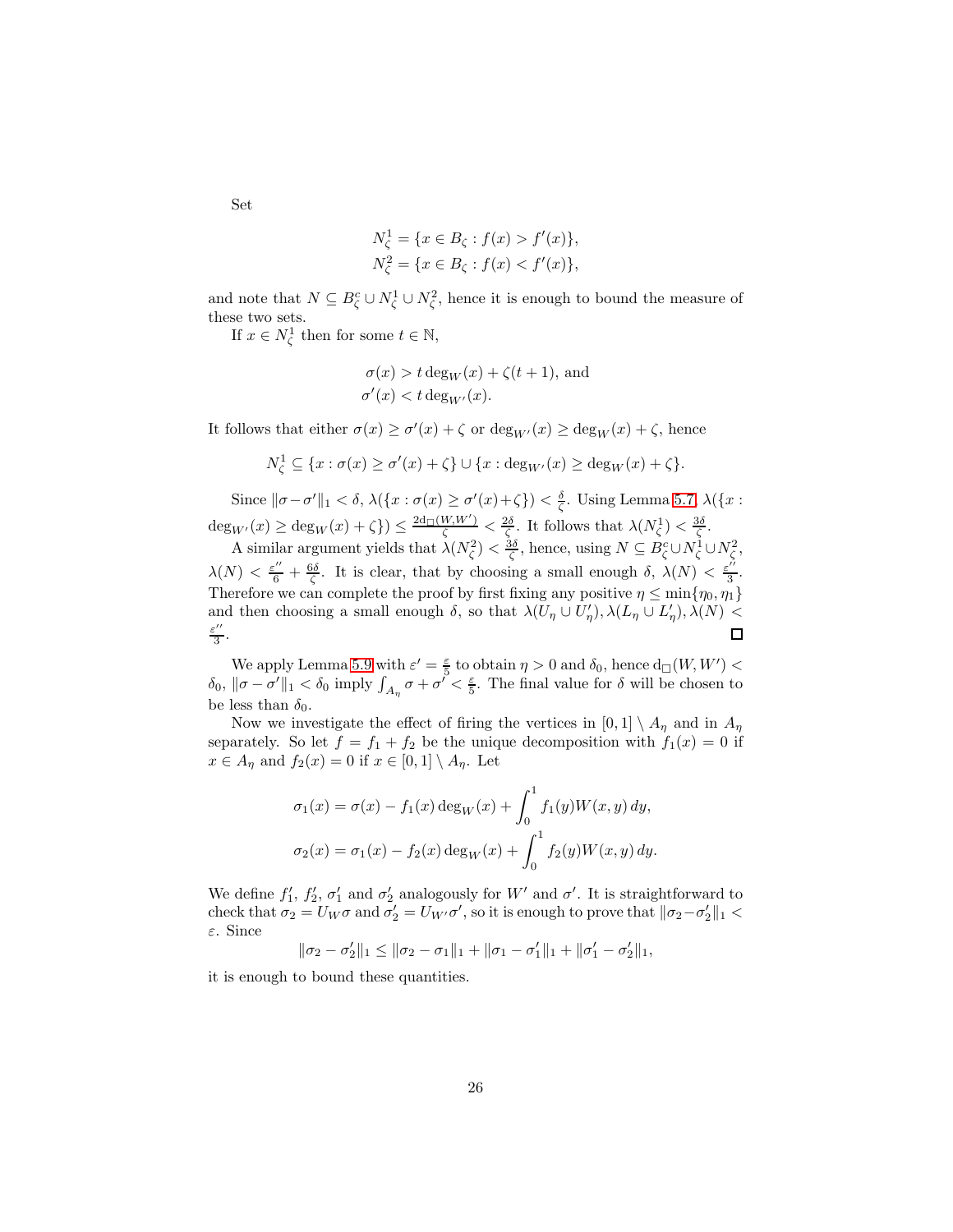$$
\|\sigma_2 - \sigma_1\|_1 = \int_0^1 \left| -f_2(x) \deg_W(x) + \int_0^1 f_2(y) W(x, y) dy \right| dx
$$
  
\n
$$
\leq \int_0^1 f_2(x) \deg_W(x) dx + \int_0^1 \int_0^1 f_2(y) W(x, y) dy dx
$$
  
\n
$$
\leq \int_{A_\eta} \sigma(x) dx + \int_0^1 \int_0^1 f_2(y) W(x, y) dx dy
$$
  
\n
$$
\leq \int_{A_\eta} \sigma(x) dx + \int_0^1 f_2(y) \deg_W(y) dy \leq \int_{A_\eta} \sigma(x) dx + \int_{A_\eta} \sigma(y) dy
$$
  
\n
$$
\leq \frac{2}{5} \varepsilon,
$$

Then

where we used Fubini's theorem for non-negative functions to interchange the order of integration. A similar calculation shows that  $\|\sigma'_2 - \sigma'_1\|_1 \leq \frac{2}{5}\varepsilon$ .

It remains to show that  $\|\sigma_1-\sigma'_1\|_1 < \frac{\varepsilon}{5}$ , which is the tricky part of the proof.

$$
\|\sigma_1 - \sigma'_1\|_1 \le \|\sigma - \sigma'\|_1 + \int_0^1 |f_1(x) \deg_W(x) - f'_1(x) \deg_{W'}(x)| dx
$$
  
+ 
$$
\int_0^1 \left| \int_0^1 f_1(y)W(x,y) dy - \int_0^1 f'_1(y)W'(x,y) dy \right| dx
$$
  

$$
\le \delta + \int_{A_{\eta}^c} f(x) |\deg_W(x) - \deg_{W'}(x)| dx
$$
  
+ 
$$
\int_0^1 \left| \int_{A_{\eta}^c} f(y) (W(x,y) - W'(x,y)) dy \right| dx.
$$

Using the fact that  $f(x) \leq \frac{\sigma(x)}{\deg_W(x)} \leq$  $\frac{\frac{1}{\eta}}{\eta} = \frac{1}{\eta^2}$  for every  $x \in A_{\eta}^c$  and Lemma [5.7,](#page-23-2)

$$
\int_{A_{\eta}^c} f(x) |\deg_W(x) - \deg_{W'}(x)| dx \le \int_{A_{\eta}^c} \frac{1}{\eta^2} |\deg_W(x) - \deg_{W'}(x)| dx
$$
  

$$
\le \frac{2d_{\square}(W, W')}{\eta^2} < \frac{2\delta}{\eta^2}.
$$

It remains to bound the integral  $\int_0^1$  $\int_{A_{\eta}^c} f(y)(W(x, y) - W'(x, y)) dy \Big| dx.$ This part is the most technical one.

Let K be the largest integer with  $K \leq \frac{1}{\eta^2}$ , and for  $0 \leq j \leq K$ , let  $E_j = \{y \in$  $[0,1]: f(y) = j$ . For each fixed  $x \in [0,1]$ , the integral  $\int_{E_j} W(x, y) - W'(x, y) dy$ can be either negative and non-negative for each  $j \leq K$ . These give us  $2^{K+1}$ many possibilities for the sign of the integrals, thus partitioning [0, 1]. We encode the signs using a finite sequence  $s \in \{0,1\}^{K+1}$ , where 0 corresponds to non-negative integrals and 1 corresponds to negative ones, so let

$$
I_s = \Big\{ x \in [0,1] : \forall j \le K \Big( s(j) = 0 \Leftrightarrow \int_{E_j} W(x,y) - W'(x,y) \, dy \ge 0 \Big) \Big\}.
$$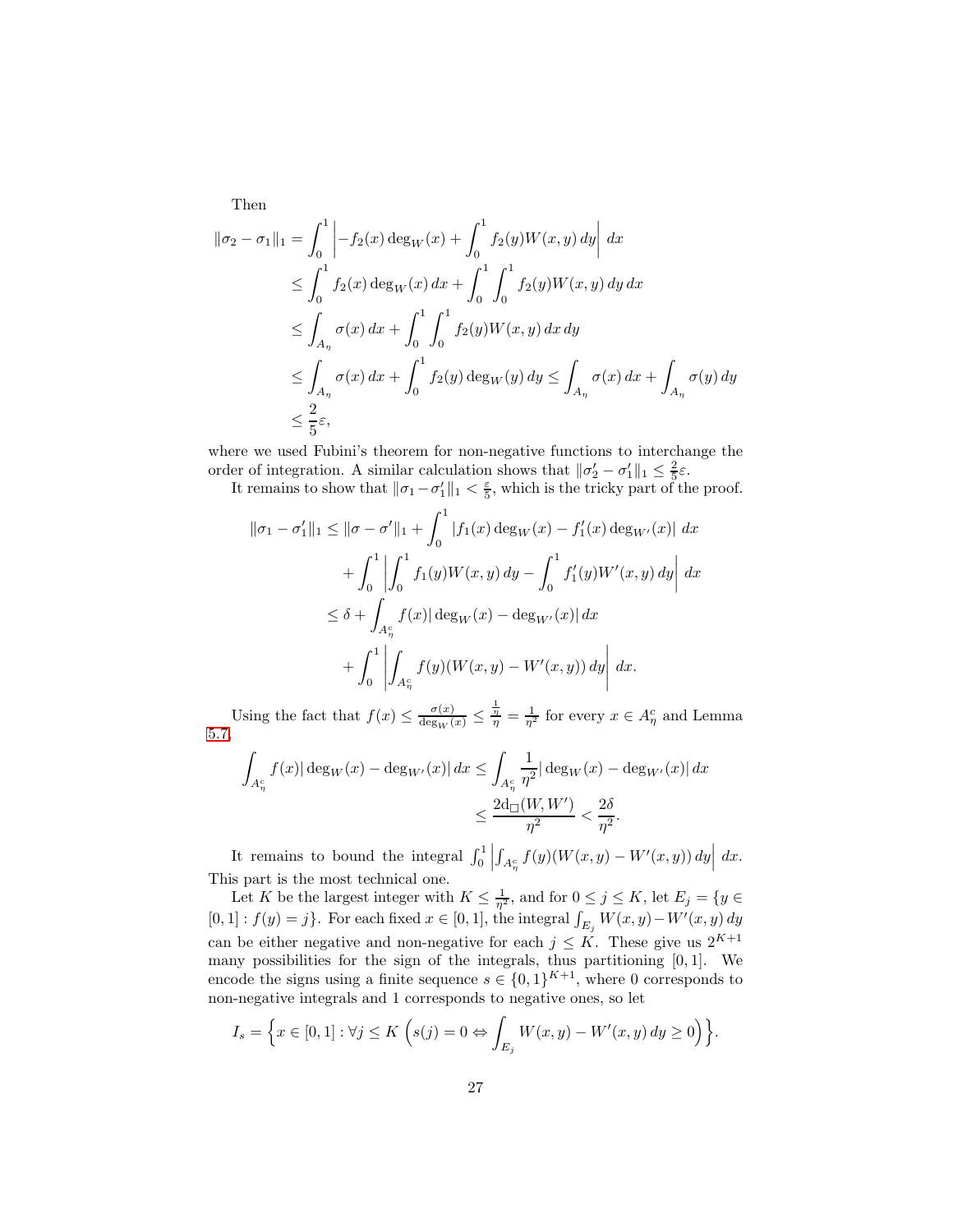Hence

$$
\int_{0}^{1} \Big| \int_{A_{\eta}^{c}} f(y)(W(x, y) - W'(x, y)) dy \Big| dx
$$
  
\n
$$
\leq \int_{0}^{1} \sum_{j \leq K} \Big| \int_{E_{j}} j(W(x, y) - W'(x, y)) dy \Big| dx
$$
  
\n
$$
= \sum_{s \in \{0, 1\}^{K+1}} \int_{I_{s}} \sum_{j \leq K} (-1)^{s(j)} \int_{E_{j}} j(W(x, y) - W'(x, y)) dy dx
$$
  
\n
$$
\leq K \sum_{s \in \{0, 1\}^{K+1}} \sum_{j \leq K} \int_{I_{s}} \int_{E_{j}} (-1)^{s(j)} (W(x, y) - W'(x, y)) dy dx
$$
  
\n
$$
\leq K (K+1) 2^{K+1} d_{\square}(W, W') < \frac{1}{\eta^{2}} \left( \frac{1}{\eta^{2}} + 1 \right) 2^{\frac{1}{\eta^{2}}+1} \delta,
$$

where we used the definition of  $d_{\square}$  and Fubini's theorem for the integrable function  $(x, y) \mapsto (-1)^{s(j)}(W(x, y) - W'(x, y))$ . Hence,  $\|\sigma_1 - \sigma_1'\|_1 \le \delta + \frac{2\delta}{\eta^2} +$  $\frac{1}{\eta^2} \left( \frac{1}{\eta^2} + 1 \right) 2^{\frac{1}{\eta^2} + 1} \delta$ . Therefore, by choosing  $\delta$  small enough, we can make sure that  $\|\sigma_1 - \sigma'_1\| < \frac{\varepsilon}{5}$ , completing the proof of the Proposition [5.8.](#page-23-1)  $\Box$ 

<span id="page-27-0"></span>**Proposition 5.10.** Suppose  $(W, \sigma)$  is a smooth pair, where W is a graphon with finite diameter and  $\sigma$  is a chip configuration. Then for any  $\varepsilon > 0$  and  $d > 0$  there exists a  $\delta > 0$  such that if  $\sigma'$  is a chip configuration on a graphon W' with  $\text{mindeg}(W') \geq d$ ,  $d_{\Box}(W, W') < \delta$  and  $\|\sigma - \sigma'\|_1 < \delta$ , then  $\|f(W, \sigma) - f(W)\|_1 \leq \delta$  $f(W', \sigma')\|_1 < \varepsilon.$ 

*Proof.* Let  $\theta = \min{\{\text{mindeg}(W), d\}}$ , and apply Lemma [5.9](#page-24-0) with  $\varepsilon' = \frac{\varepsilon \theta}{2}$  to 2 obtain  $\eta > 0$  and  $\delta > 0$ . Then, as  $f(W, \sigma)(x) \le \frac{\sigma(x)}{\deg_W(x)} \le \frac{\sigma(x)}{\theta}$  $\frac{d}{\theta}$  for almost all  $x \in [0,1], \int_{A_{\eta}} f(W,\sigma) \leq \frac{1}{\theta} \int_{A_{\eta}} \sigma < \frac{\varepsilon}{2}$ . Similarly,  $\int_{A_{\eta}} f(W',\sigma') < \frac{\varepsilon}{2}$ . Therefore,  $|| f(W, \sigma) - f(W', \sigma') ||_1 < \varepsilon$  for every W' and  $\sigma'$  with  $d_U(W, W') < \delta$  and  $\|\sigma-\sigma'\|<\delta.$  $\Box$ 

We are now ready to prove the main theorem of this section.

*Proof of Theorem [5.2.](#page-22-0)* Let  $K = 1 + 2 \frac{\|\sigma\|_1}{d}$ . We first claim that it is enough to prove the theorem for chip configurations that satisfy  $\sigma(x) \leq K$ ,  $\sigma'(x) \leq K$ for almost all  $x \in [0,1]$ . To see this, suppose that the theorem is known if  $\sigma(x) \leq K, \sigma'(x) \leq K$  for almost all  $x \in [0,1]$ , and let  $\sigma$  and  $\sigma'$  be arbitrary. Then  $a(W, U_W \sigma) = a(W, \sigma)$  and  $a(W', U_{W'} \sigma') = a(W', \sigma')$ , and using Lemma [3.5,](#page-9-2)  $U_W\sigma(x) \leq 1 + \frac{\|\sigma\|_1}{d}$  and  $U_{W'}\sigma'(x) \leq 1 + \frac{\|\sigma'\|_1}{d}$  for almost all  $x \in [0,1]$ . If we set  $\delta$  to be less than  $\|\sigma\|_1$ , then K is an essential upper bound for  $U_W \sigma$ and  $U_{W'}\sigma'$ , hence the weak version allows us to find  $\delta'$  small enough so that the conclusion of the theorem holds for  $U_W \sigma$  and  $U_{W'} \sigma'$  instead of  $\sigma$  and  $\sigma'$ provided that  $||U_W \sigma - U_{W'} \sigma'||_1 < \delta'$ . Then one can use Proposition [5.8](#page-23-1) with  $\varepsilon = \delta'$  to find  $\delta \leq \delta'$  so that  $\|\sigma - \sigma'\|_1 < \delta$  implies  $\|U_W \sigma - U_{W'} \sigma'\|_1 < \delta'$ , and we are done.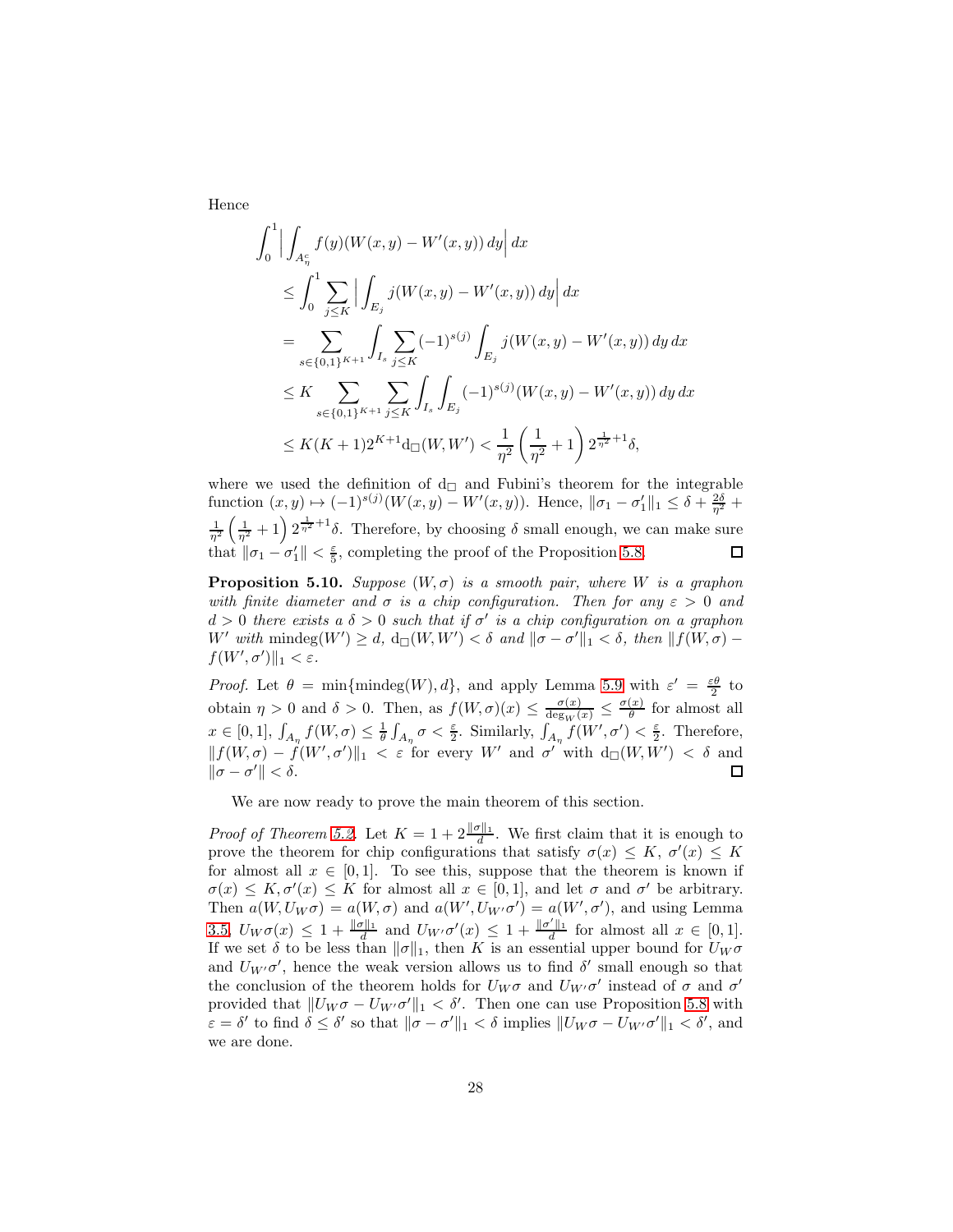So now let W,  $\sigma$ , d and  $\varepsilon$  be fixed with  $\sigma(x) \leq K$  for almost all  $x \in [0,1]$ , where  $K = 1 + 2 \frac{\|\sigma\|_1}{d}$ . We need to show that one can find  $\delta > 0$ ,  $\delta \le \|\sigma\|_1$  such that for every  $(W', \sigma')$  with mindeg $(W') \geq d$ ,  $d_{\Box}(W, W') < \delta$ ,  $\|\sigma - \sigma'\|_1 < \delta$ and  $\sigma'(x) \leq K$  for almost all  $x \in [0,1]$  we have  $|a(W,\sigma) - a(W',\sigma')| < \varepsilon$ .

Using Propositions [4.16](#page-20-1) and [4.15,](#page-20-0)

$$
\lim_{n \to \infty} \frac{m_n(W, \sigma)}{n} = \lim_{n \to \infty} \frac{M_n(W, \sigma)}{n}
$$

and

$$
\frac{m_n(W,\sigma)}{n} \le a(W,\sigma) \le \frac{M_n(W,\sigma)}{n} \text{ for each } n.
$$

Therefore we can choose  $n$  large enough so that

$$
\frac{M_n(W,\sigma)}{n} - \frac{m_n(W,\sigma)}{n} < \frac{\varepsilon}{2}, \quad \frac{2d+4\|\sigma\|_1}{nd^2} < \frac{\varepsilon}{2} \text{ and } \frac{2K}{dn} < \frac{\varepsilon}{2},
$$

where the latter two quantities come from Lemma [5.5](#page-22-1) and Lemma [5.6.](#page-23-0) Note that the choice of n only depends on  $\varepsilon, d, \sigma$  and W.

We claim that it is enough to prove that if  $\delta$  is small enough and  $W', \sigma'$  satisfy the conditions of the theorem, moreover,  $\sigma'(x) \leq K$  for almost all  $x \in [0,1]$ , then

<span id="page-28-0"></span>
$$
m_n(W', \sigma') \ge m_n(W, \sigma) - \left(\frac{2}{d} + \frac{4\|\sigma\|_1}{d^2}\right) \text{ and } M_n(W', \sigma') \le M_n(W, \sigma) + \frac{2K}{d}.
$$
\n
$$
(5.2)
$$

Indeed in this case  $\frac{m_n(W',\sigma')}{n} \ge \frac{m_n(W,\sigma)}{n} - \frac{\varepsilon}{2} \ge a(W,\sigma) - \varepsilon$ , and  $\frac{M_n(W,\sigma)}{n} + \frac{\varepsilon}{2} \le a(W,\sigma) + \varepsilon$ . Since W' has finite diameter,

$$
a(W', \sigma') = \lim_{k \to \infty} \frac{m_k(W', \sigma')}{k} = \sup_k \frac{m_k(W', \sigma')}{k} \ge \frac{m_n(W', \sigma')}{n} \ge a(W, \sigma) - \varepsilon.
$$

Similarly,

$$
a(W', \sigma') = \lim_{k \to \infty} \frac{M_k(W', \sigma')}{k} = \inf_k \frac{M_k(W', \sigma')}{k} \le \frac{M_n(W', \sigma')}{n} \le a(W, \sigma) + \varepsilon.
$$

By Lemmas [5.5](#page-22-1) and [5.6,](#page-23-0) for [\(5.2\)](#page-28-0) to hold, it is enough to chose  $\delta$  small enough so that if  $d_{\Box}(W, W') < \delta$  and  $\|\sigma - \sigma'\|_1 < \delta$ , then  $\|\sigma'\|_1 \leq 2\|\sigma\|_1$  and  $\|u_n(W, \sigma) - u_n(W', \sigma')\|_1 < \frac{d}{2}$ . The first condition is satisfied since  $\delta \leq ||\sigma||_1$ . To satisfy the second one, we apply Propositions [5.8](#page-23-1) and [5.10](#page-27-0) repeatedly. It is clearly enough to choose  $\delta$  small enough so that for every  $k \leq n, k \geq 1$ ,  $||(u_k(W, \sigma) - u_{k-1}(W, \sigma)) - (u_k(W', \sigma') - u_{k-1}(W', \sigma'))||_1 = ||f(W, U_W^{k-1}\sigma)$  $f(W', U_{W'}^{k-1} \sigma') \|_1 < \frac{d}{2n}.$ 

We first apply Proposition [5.10](#page-27-0) to  $(W, U_W^{n-1} \sigma)$  and  $\varepsilon = \frac{d}{2n}$  to get  $\delta_n > 0$  so that

$$
||U_{W}^{n-1}\sigma - U_{W'}^{n-1}\sigma'||_1 < \delta_n \text{ and } d_{\square}(W, W') < \delta_n
$$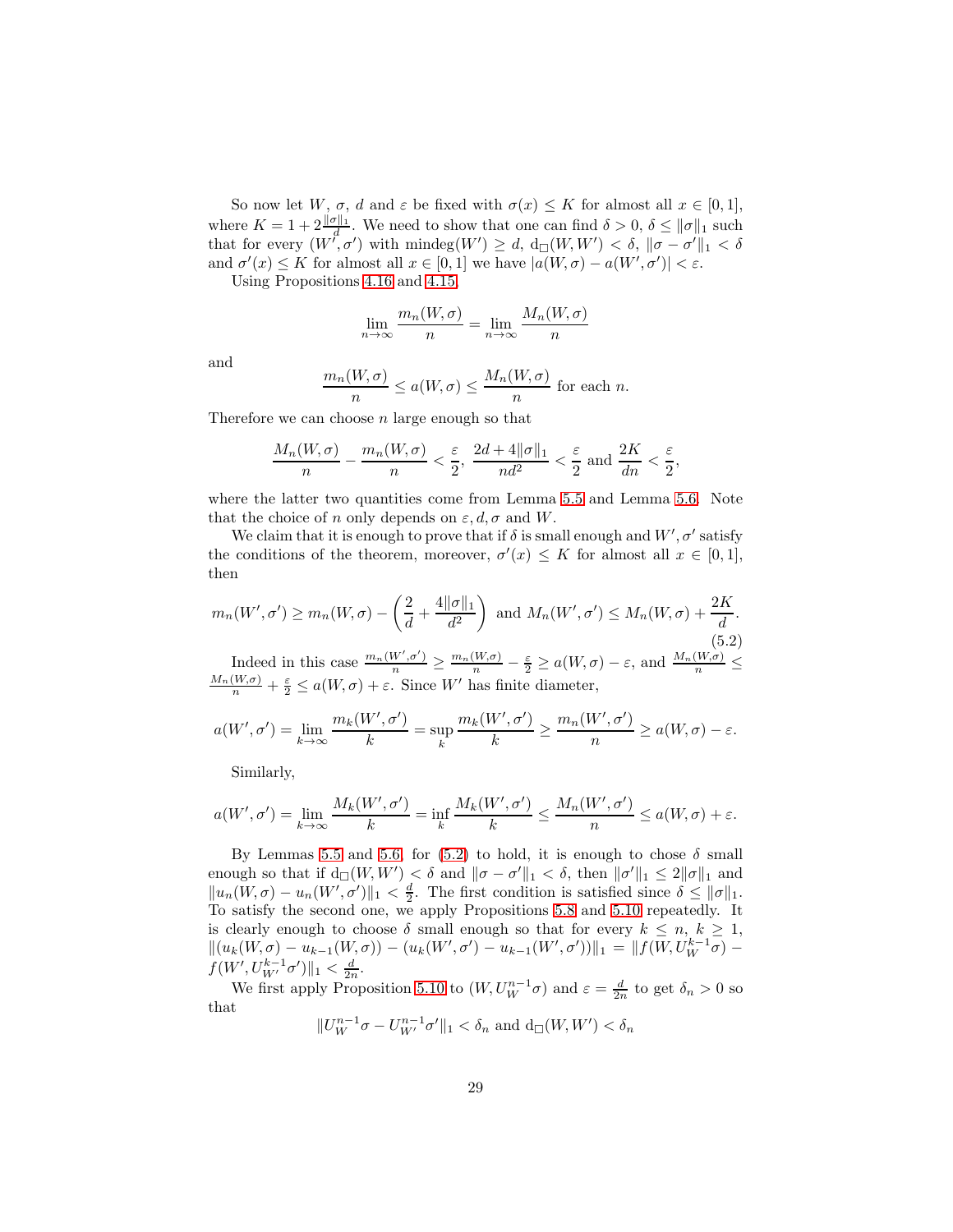imply

$$
||f(W, U_{W}^{n-1}\sigma) - f(W', U_{W'}^{n-1}\sigma')||_{1} < \frac{d}{2n}.
$$

Now let  $\varepsilon_{n-1} = \min\left\{\delta_n, \frac{d}{2n}\right\}$  and apply both Proposition [5.8](#page-23-1) and Proposition [5.10](#page-27-0) with  $\varepsilon = \varepsilon_{n-1}$  to get  $\delta = \delta_{n-1} > 0$ ,  $\delta_{n-1} \leq \delta_n$  so that

$$
||U_{W}^{n-2}\sigma - U_{W'}^{n-2}\sigma'||_1 < \delta_{n-1} \text{ and } d_{\square}(W,W') < \delta_{n-1}
$$

imply

$$
||U_{W}^{n-1}\sigma - U_{W'}^{n-1}\sigma'||_1 < \varepsilon_{n-1} \le \delta_n \text{ and}
$$
  

$$
||f(W, U_{W}^{n-2}\sigma) - f(W', U_{W'}^{n-2}\sigma')||_1 < \varepsilon_{n-1} \le \frac{d}{2n}.
$$

By continuing downwards in a similar fashion, we can arrive at  $\delta = \delta_1 > 0$ such that  $\|\sigma - \sigma'\|_1 < \delta$  and  $d_{\square}(W, W') < \delta$  imply  $\|U_W^{k-1}\sigma - U_{W'}^{k-1}\sigma'\|_1 \le$  $\delta_k$  and thus  $|| f(W, U_W^{k-1} \sigma) - f(W', U_{W'}^{k-1} \sigma')]||_1 < \frac{d}{2n}$  for each  $k \leq n, k \geq 1$ . Therefore  $||u_n(W, \sigma) - u_n(W', \sigma')||_1 < \frac{d}{2}$ , and the proof of the theorem is finally complete.  $\Box$ 

The next proposition shows that  $(W, \sigma)$  being a smooth pair is not a very strong condition.

**Proposition 5.11.** For any chip configuration  $\sigma : [0, 1] \to \mathbb{R}$  and any connected graphon W, the set  $\{\mu \in [0,1] : (W, \sigma + \mu \cdot \text{deg}_W)$  is not a smooth pair $\}$  is countable.

*Proof.* Fix the chip configuration  $\sigma$  and for any  $\mu \in [0,1]$ , let us use the notation  $\sigma_{\mu} = \sigma + \mu \cdot \text{deg}_{W}$ . For a  $\mu \in [0, 1]$  and  $n, \ell, k \in \mathbb{N}$ , let

$$
bad(\mu,n,\ell,k)=\{x\in[0,1]:u_n(W,\sigma_\mu)(x)=\ell,\;U^n\sigma_\mu(x)=k\cdot\deg_W(x)\}.
$$

It is clear from the definition that  $bad(\mu, n, \ell, k)$  is measurable for each  $\mu \in$ [0, 1] and  $n, \ell, k \in \mathbb{N}$ . Let us fix  $n, \ell, k \in \mathbb{N}$ , we now show that if  $\mu' \neq \mu$ then  $\lambda(bad(\mu, n, \ell, k) \cap bad(\mu', n, \ell, k)) = 0$ . Suppose that  $\mu' > \mu$ , then by Lemma [2.3,](#page-4-1)  $u_n(W, \sigma_{\mu'})(x) \ge u_n(W, \sigma_{\mu})(x)$  for almost all  $x \in [0, 1]$ . Then for an  $x \in bad(\mu, n, \ell, k) \cap bad(\mu', n, \ell, k)$  with  $\text{deg}_W(x) > 0$ ,

$$
U^n \sigma_{\mu'}(x)
$$
  
=  $\sigma_{\mu'}(x) - u_n(W, \sigma_{\mu'})(x) \cdot \deg_W(x) + \int_0^1 u_n(W, \sigma_{\mu'})(y)W(x, y) dy$   
=  $\sigma_{\mu'}(x) - u_n(W, \sigma_{\mu})(x) \cdot \deg_W(x) + \int_0^1 u_n(W, \sigma_{\mu'})(y)W(x, y) dy$   
>  $\sigma_{\mu}(x) - u_n(W, \sigma_{\mu})(x) \cdot \deg_W(x) + \int_0^1 u_n(W, \sigma_{\mu})(y)W(x, y) dy$   
=  $U^n \sigma_{\mu}(x)$ ,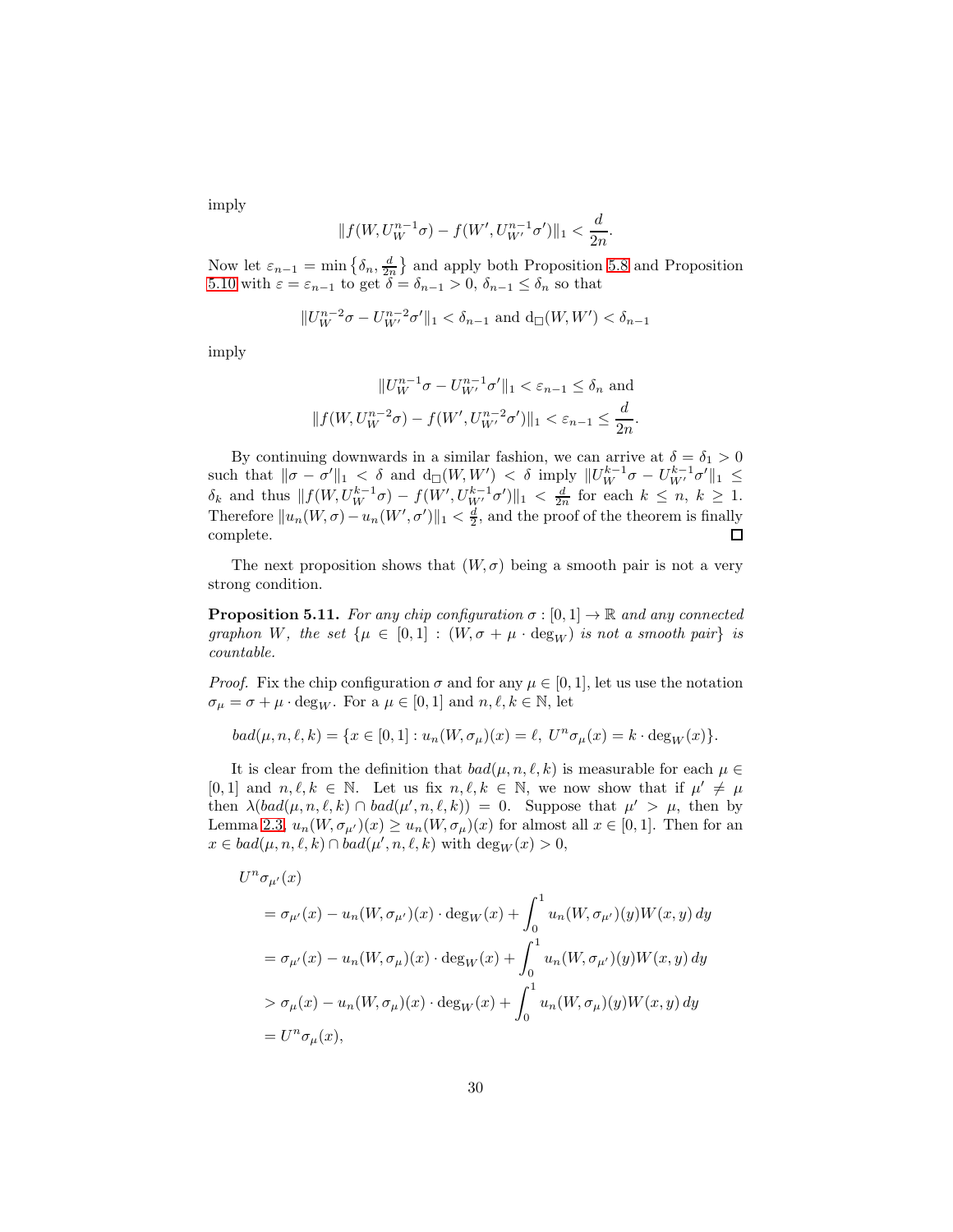contradicting the fact that  $U^n \sigma_{\mu'}(x) = U^n \sigma_{\mu}(x) = k \cdot \deg_W(x)$ . Hence indeed, almost all  $x \in [0,1]$  cannot be in both  $bad(\mu, n, \ell, k)$  and  $bad(\mu', n, \ell, k)$ .

If for fixed  $n, \ell, k \in \mathbb{N}$  uncountably many  $\mu$  exists with  $\lambda (bad(\mu, n, \ell, k)) > 0$ , then for infinitely many of those,  $\lambda(bad(\mu, n, \ell, k)) > \varepsilon$  for some  $\varepsilon > 0$ . By taking at least  $\frac{1}{\varepsilon} + 1$  sets of those, two will intersect in a set of positive measure, a contradiction. We conclude that for fixed  $n, \ell, k \in \mathbb{N}$ , only countably many  $\mu$  exists with the property that  $bad(\mu, n, \ell, k)$  is of positive measure. Therefore all, but countably many  $\mu$  has the property that  $\lambda(bad(\mu, n, \ell, k)) = 0$  for every  $n, \ell, k \in \mathbb{N}$ , hence for all, but countably many  $\mu \in [0, 1]$ ,  $(W, \sigma_{\mu})$  is a smooth pair. pair.

### 6. The Devil's staircase phenomenon

In this section we use our previous results to prove the Devil's staircase phenomenon in some situations. First, we prove that under mild conditions, the activity diagram of a chip configuration on an Erdős–Rényi random graph is close to a Devil's staircase with high probability. Then we show a one-parameter family of random chip configurations on Erdős–Rényi random graphs that exhibit the Devil's staircase phenomenon with high probability. Let  $C_p$  denote the graphon with  $C_p(x, y) = p$  for all  $x, y \in [0, 1]$ .

# 6.1. A sufficient condition for the Devil's staircase phenomenon on  $C_p$

Here we give a sufficient condition for the activity diagram of a chip configuration on  $C_p$  to be a Devil's staircase. We deduce the sufficient condition from the analogous theorem of Levine  $[8]$ , which concerns  $C_1$ . Let us first note the relationship of the activity on  $C_1$  and on  $C_p$ .

<span id="page-30-0"></span>**Proposition 6.1.** For any  $\sigma$  and  $0 < p \leq 1$ ,  $a(C_p, \sigma) = a(C_1, \frac{\sigma}{p})$ .

*Proof.* It is enough to show that for each  $n$ ,  $\frac{1}{p}U_{C_p}^n(\sigma) = U_{C_1}^n(\frac{\sigma}{p})$ . This implies that  $\lfloor \frac{1}{p} U_{C_p}^n(\sigma)(x) \rfloor = \lfloor U_{C_1}^n(\frac{\sigma}{p})(x) \rfloor$  for each n, hence the odometers are the same. Proving  $\frac{1}{p}U_{C_p}^n(\sigma) = U_{C_1}^n(\frac{\sigma}{p})$  is straightforward by induction on n.  $\Box$ 

Now we can use the results of [\[8\]](#page-44-1) that gives a sufficient condition for the activity diagram of a chip configuration on the graphon  $C_1$  to be a Devil's staircase. (We note that [\[8\]](#page-44-1) uses a different terminology, in particular, it does not refer to graphons.)

For [\[8](#page-44-1)], a generalized chip configuration is a measurable function  $\sigma : [0, 1] \rightarrow$  $[0, \infty)$  (hence every chip configuration on a graphon as defined in the current paper is a generalized chip configuration as defined in [\[8](#page-44-1)]). The update operator U defined in equation  $(8)$  of  $[8]$  coincides with the parallel update rule for the graphon  $C_1$  if  $\sigma(x) < 2$  for each  $x \in [0,1]$ . In [\[8\]](#page-44-1), the activity of a generalized chip configuration on  $C_1$  is defined as  $\lim_{n\to\infty} \frac{\beta_n(\sigma)}{n}$  (if it exists), where  $\beta_n(\sigma)$  =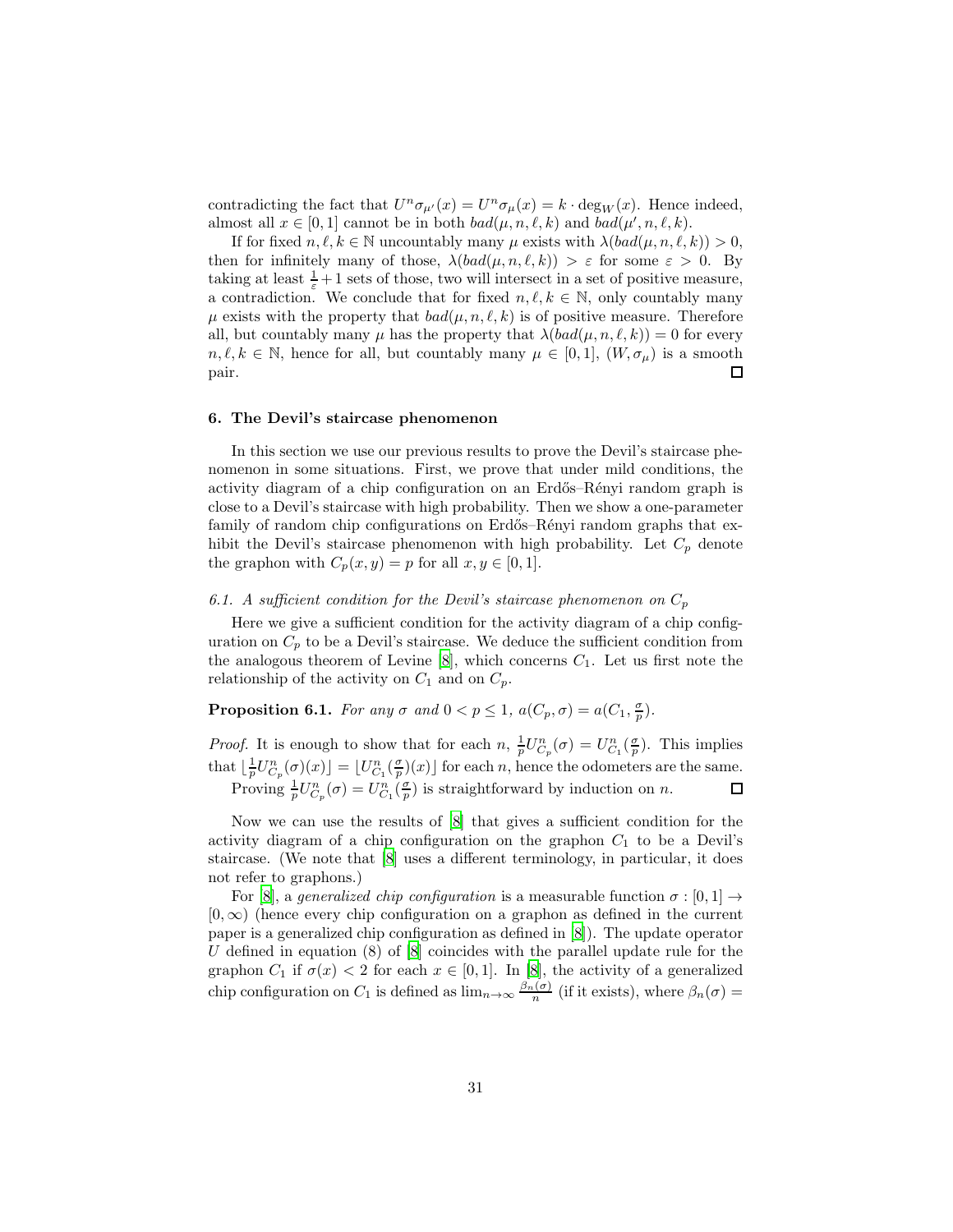$\sum_{i=0}^{n-1} \lambda(\lbrace x : U^i \sigma(x) \geq 1 \rbrace)$ . One can make the obvious generalization and for an arbitrary graphon W and chip configuration  $\sigma$ . Set

$$
\beta_n(W,\sigma) = \sum_{i=0}^{n-1} \lambda(\{x:U^i\sigma(x) \ge \deg_W(x)\}).
$$

<span id="page-31-0"></span>**Proposition 6.2.** If W has finite diameter and  $\sigma(x) < 2 \deg_W(x)$  for almost all  $x \in [0,1]$ , then the two definitions of the activity coincide, that is,  $a(W, \sigma) =$  $\lim_{n\to\infty}\frac{\beta_n(W,\sigma)}{n}.$ 

*Proof.* By Theorem [4.11,](#page-19-0) if W has finite diameter, then there exist  $a(W, \sigma)$ such that  $\lim_{n\to\infty} \frac{u_n(x)}{n} = a(W,\sigma)$  for almost all  $x \in [0,1]$ . Notice that  $\sigma(x)$  $2 \deg_W(x)$  for almost all  $x \in [0, 1]$  implies  $U^i \sigma(x) < 2 \deg_W(x)$  for all  $i \in \mathbb{N}$  and almost all  $x \in [0,1]$ , and hence  $u_n(x) = |\{i \in \mathbb{N} : 0 \le i \le n, U^i \sigma(x) \ge \deg_W(x)\}|$ for almost all  $x \in [0,1]$ . Therefore

$$
\beta_n(W,\sigma) = \int_0^1 u_n(x) \, dx.
$$

As  $\lim_{n\to\infty} \frac{u_n(x)}{n} = a(W,\sigma)$  for almost all  $x \in [0,1]$ , for any  $\varepsilon$ , we can choose  $n_0$  such that for any  $n \ge n_0$ , for  $A_n = \{x \in [0,1] : |\frac{u_n(x)}{n} - a(W,\sigma)| \le \varepsilon\}$ , we have  $\lambda(A_n) \geq 1 - \varepsilon$ .

Then for  $n > n_0$ ,

$$
\frac{\beta_n(W,\sigma)}{n} = \int_0^1 \frac{u_n(x)}{n} dx \le \int_{A_n} (a(W,\sigma) + \varepsilon) dx + \int_{[0,1] \setminus A_n} 1 dx \le a(W,\sigma) + 2\varepsilon.
$$

Hence  $\lim_{n\to\infty} \frac{\beta_n(W,\sigma)}{n} \leq a(W,\sigma)$ . Similarly, for  $n \geq n_0$ ,

$$
\frac{\beta_n(W,\sigma)}{n} = \int_0^1 \frac{u_n(x)}{n} dx \ge \int_{A_n} (a(W,\sigma) - \varepsilon) dx \ge (1 - \varepsilon)(a(W,\sigma) - \varepsilon).
$$

Hence  $\lim_{n\to\infty} \frac{\beta_n(W,\sigma)}{n} \ge a(W,\sigma)$ , and the proof is complete.

Now we collect the results from [\[8](#page-44-1)] that we need. The statements and arguments that follow are all present in [\[8](#page-44-1)], but not everything is in a form convenient for us, so we repeat some of the arguments of that paper. We call a chip configuration  $\sigma$  on  $C_1$  preconfined if  $\sigma(x) < 2$  for all  $x \in [0,1]$ . To each preconfined

σ, let us define the function  $f_\sigma : \mathbb{R} \to \mathbb{R}$  the following way. For  $x \in [0, 1]$ , let

<span id="page-31-1"></span>
$$
f_{\sigma}(x) = \lambda(\{v : \sigma(v) \ge 1\}) + \lambda(\{v : \sigma(v) \in [1-x, 1) \cup [2-x, 2)\}).
$$
 (6.1)

It is easy to check that f is an increasing function with  $f_{\sigma}(1) = f_{\sigma}(0) + 1$ . Hence there is a unique extension of  $f_{\sigma}$  to R as an increasing function, which

 $\Box$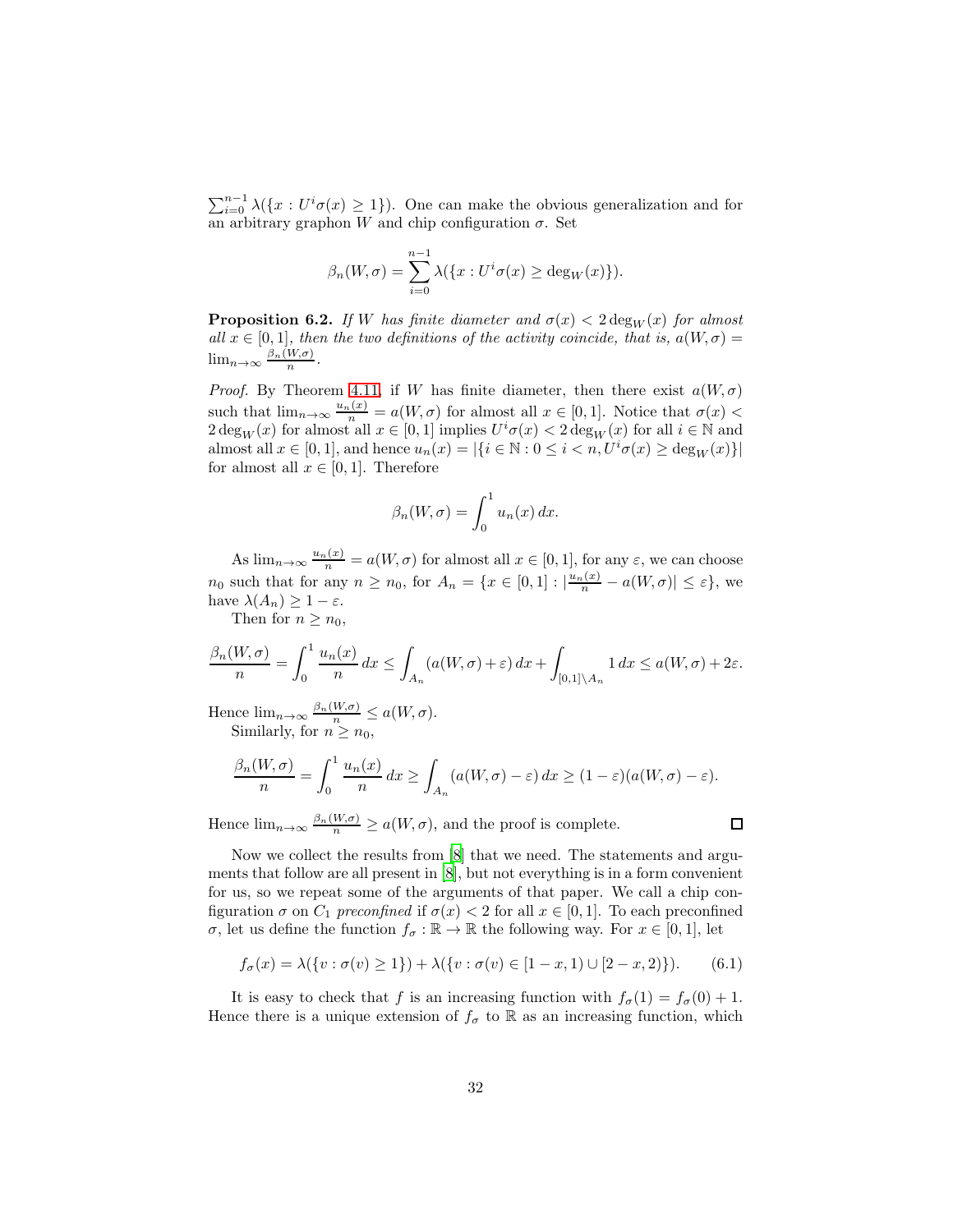we also denote by  $f_{\sigma}$ , that satisfies  $f_{\sigma}(x+1) = f_{\sigma}(x) + 1$ . If  $f_{\sigma}$  is continuous then it has a well-defined  $Poincaré$  rotation number

$$
\rho(f_{\sigma}) = \lim_{n \to \infty} \frac{f_{\sigma}^n(x)}{n},
$$

which is independent of  $x$ , see [\[8\]](#page-44-1).

**Lemma 6.3** ([\[8,](#page-44-1) Lemma 6]). If  $\sigma$  is preconfined and  $f_{\sigma}$  is continuous then  $a(C_1, \sigma) = \rho(f_{\sigma}).$ 

It is easy to check (and the computation can also be found in [\[8\]](#page-44-1)) that if  $y \in \mathbb{R}$  is given such that  $\sigma + y$  is also a preconfined chip configuration on  $C_1$  (that is,  $0 \leq \sigma + y < 2$ , then  $f_{\sigma+y}(x-y) = f_{\sigma}(x)$ . As stated also in [\[8](#page-44-1)], conjugating by the homeomorphism  $R_y : \mathbb{R} \to \mathbb{R}$  defined by  $R_y(x) = x + y$  does not change the rotation number. Then, for any  $y \in \mathbb{R}$ ,  $\rho(f_{\sigma+y}) = \rho(R_y(f_{\sigma+y}(R_{-y})))$ . The function inside is  $x \mapsto R_y(f_{\sigma+y}(x-y)) = R_y(f_{\sigma}(x))$ , hence, using also the previous lemma, we have the following.

<span id="page-32-1"></span>**Lemma 6.4.** If  $\sigma$  is a chip configuration on  $C_1$ ,  $y \in \mathbb{R}$  such that  $\sigma$  and  $\sigma + y$  are preconfined, and both  $f_{\sigma}$  and  $f_{\sigma+y}$  are continuous, then  $a(C_1, \sigma+y) = \rho(R_y \circ f_{\sigma})$ .

Let  $\sigma$  be a stable chip configuration on  $C_1$ , that is,  $\sigma(v) < 1$  for almost all  $v \in [0,1]$ . Note that for  $y \in [0,1]$ ,  $\sigma$  and  $\sigma + y$  are both preconfined. Now define  $\Phi_{\sigma,y}:\mathbb{R}\to\mathbb{R}$  by

$$
\Phi_{\sigma,y}(x) = \lceil x \rceil - \lambda(\{v \in [0,1] : \sigma(v) < \lceil x \rceil - x\}) + y.
$$

It is easy to check that  $\Phi_{\sigma,y}$  is continuous if  $\lambda({v : \sigma(v) = x}) = 0$  for all  $x \in [0, 1]$ , and also that  $\Phi_{\sigma, y}(x) = R_y(f_\sigma(x))$ , hence

$$
s(C_1, \sigma)(y) = a(C_1, \sigma + y) = \rho(\Phi_{\sigma, y}),
$$

where s is the activity diagram as defined in Section [2.](#page-2-0) Since  $\Phi_{\sigma,y}(x+1) =$  $\Phi_{\sigma,y}(x) + 1$  for every  $x \in \mathbb{R}$ , it makes sense to denote by  $\overline{\Phi}_{\sigma,y}$  the corresponding map from  $\mathbb{R}/\mathbb{Z} = S^1$  to  $S^1$ .

**Theorem 6.5** ([\[8](#page-44-1), Proposition 10]). If  $\sigma(v) < 1$  for almost all  $v \in [0,1]$ ,  $\lambda(\lbrace v : \sigma(v) = c \rbrace) = 0$  for each  $c \in \mathbb{R}$  and  $\overline{\Phi}_{\sigma,y}^{q'} \neq Id$  for any  $q \in \mathbb{N} \setminus \lbrace 0 \rbrace$ , then  $s(C_1,\sigma)$  is a Devil's staircase. Moreover, if  $\alpha$  is irrational, then  $s(C_1,\sigma)^{-1}(\alpha)$  is a point, and if y is rational then  $s(C_1, \sigma)^{-1}(y)$  is an interval of positive length.

Applying Proposition [6.1,](#page-30-0) we get the following corollary for  $C_p$ .

<span id="page-32-0"></span>**Theorem 6.6.** For some  $0 < p \leq 1$ , if  $\sigma(v) < p$  for almost all  $v \in [0,1]$ ,  $\lambda(\lbrace v : \sigma(v) = c \rbrace) = 0$  for each  $c \in \mathbb{R}$  and  $\overline{\Phi_{\frac{1}{p}\sigma,y}}^q \neq Id$  for any  $q \in \mathbb{N} \setminus \lbrace 0 \rbrace$ , then  $s(C_p, \sigma)$  is a Devil's staircase. Moreover, if  $\alpha$  is irrational, then  $s(C_p, \sigma)^{-1}(\alpha)$  is a point, and if y is rational then  $s(C_p, \sigma)^{-1}(y)$  is an interval of positive length.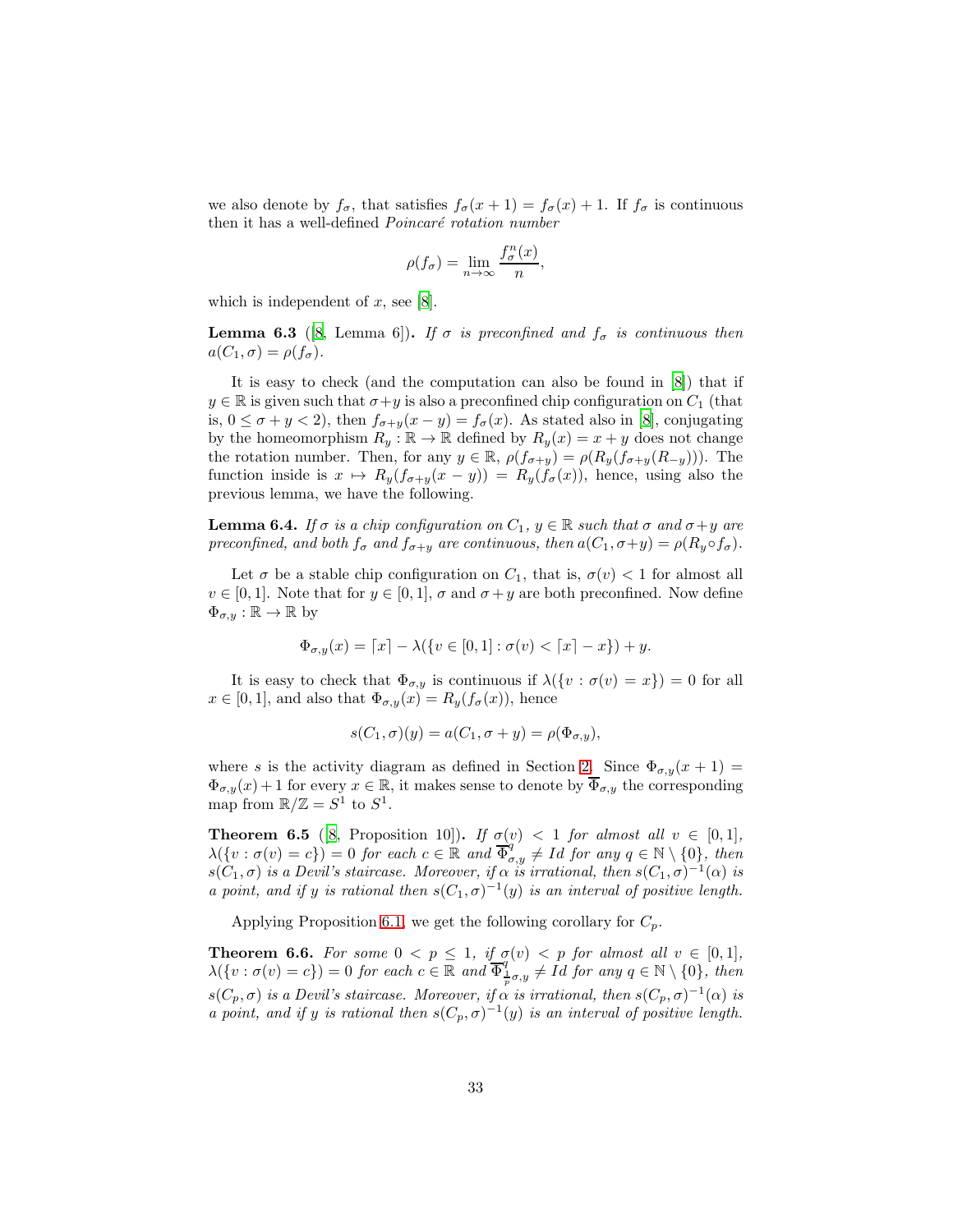#### 6.2. Random graphs

We give a sufficient condition for the activity diagrams of random graphs converging to a Devil's staircase. We collected the necessary background on random graphs in Appendix [Appendix A.](#page-42-0)

First, we need the following result.

<span id="page-33-1"></span>**Theorem 6.7.** [\[9,](#page-44-3) Theorem 11.32], [\[10,](#page-44-2) Corollary 2.6] If  $G_n = G(n, p)$  is a sequence of Erdős–Rényi graphs then  $G_n \to C_p$  with probability 1.

We note here, that the referenced papers use the unlabeled cut distance to prove the above theorem. However, as noted in Section [2,](#page-2-0)  $\delta_{\Box}(G_n, C_n)$  =  $d_{\Box}(G_n, C_p)$  for each graph  $G_n$ , hence the theorem remains true if the convergence is understood using the labeled cut distance. We also note that by definition,  $d_{\Box}(G_n, C_p) = d_{\Box}(W_{G_n}, C_p)$ , hence the convergence also holds for the graphon version of the graphs.

To deal with the convergence of chip configurations on graphs, we do the following: for a graph G with vertices labeled  $v_1, \ldots, v_n$ , we define the graphon version  $\tilde{\sigma} : [0,1] \to \mathbb{R}$  of a chip configuration  $\sigma$  by  $\tilde{\sigma}(x) = \frac{1}{n}\sigma(v_i)$  if  $\frac{i-1}{n} \leq x < \frac{i}{n}$ . For a sequence of chip configurations  $(\sigma_n)_n$  such that  $\sigma_n$  lives on the graph  $G_n^{\prime\prime}$ , we say that they are convergent if the sequence of graphon versions  $(\tilde{\sigma}_n)_n$  is convergent in the  $\|.\|_1$  norm.

<span id="page-33-0"></span>**Theorem 6.8.** Suppose that  $(G_n)_n$  is a sequence of (labeled) Erdős–Rényi random graphs, where  $G_n = G(n, p)$ ,  $0 \le p \le 1$ ,  $\sigma_n$  is a chip configuration on  $G_n$  for each n, and  $\|\tilde{\sigma}_n - \sigma\|_1 \to 0$  for some chip configuration  $\sigma$ on  $C_p$  such that  $\sigma(x) < p$  for almost all  $x \in [0,1]$ . Moreover, suppose that  $\lambda(\lbrace x \in [0,1]: \sigma(x) = c \rbrace) = 0$  for each  $c \in \mathbb{R}$  and  $\overline{\Phi}_{(1/p)\sigma,y}^{q} \neq Id$  for any  $y \in [0,1]$  and  $q \in \mathbb{N}$ . Then with probability 1, the sequence of activity diagrams  $(s(G_n, \sigma_n))_n$  converges uniformly to the Devil's staircase  $s(C_p, \sigma)$ .

*Proof.* Since the activity diagram  $s(C_p, \sigma)$  is a Devil's staircase by Theorem [6.6,](#page-32-0) it is enough to prove that with probability 1,  $s(G_n, \sigma_n) \to s(C_p, \sigma)$  uniformly as  $n \to \infty$ .

We would like to apply Theorem [5.2](#page-22-0) for the graphon  $C_p$  and the chip configuration  $\sigma_y = \sigma + yp\mathbf{1}_{[0,1]}.$ 

As noted above, with probability 1,  $d_{\Box}(G_n, C_p) \rightarrow 0$ . By our assumption, the graphon versions  $\tilde{\sigma}_1, \tilde{\sigma}_2, \ldots$  converge to  $\sigma$  in  $\|.\|_1$ .

We need to show that  $C_p$  has finite diameter, but this is trivial, since for any set A with  $\lambda(A) > 0$ ,  $\varepsilon = p\lambda(A)$  works to show that  $\Gamma_{\varepsilon}(A) = [0, 1].$ 

We claim that  $(C_p, \sigma_y)$  is a smooth pair for any value of  $y \in [0, 1]$ . First notice that  $\sigma_y(x) < 2p$  for each  $y \in [0,1]$  and x. This implies  $U^i \sigma_y(x) < 2p$  for each *i* by induction. (Indeed, in any step, any vertex fires at most once. Hence any vertex can gain at most p chips in a step. But if a vertex already had at least  $p$  chips, then it also fires, hence its number of chips does not increase.) We now claim that  $\lambda(\lbrace x:U^n \sigma_y(x) = c \rbrace) = 0$  for any  $n \in \mathbb{N}, y \in [0, 1]$  and  $c \in \mathbb{R}$ . Let us fix  $y \in [0, 1]$  and define  $c_i = \lambda(\lbrace x : U^i \sigma_y(x) \geq p \rbrace)$ . Our claim for  $n = 0$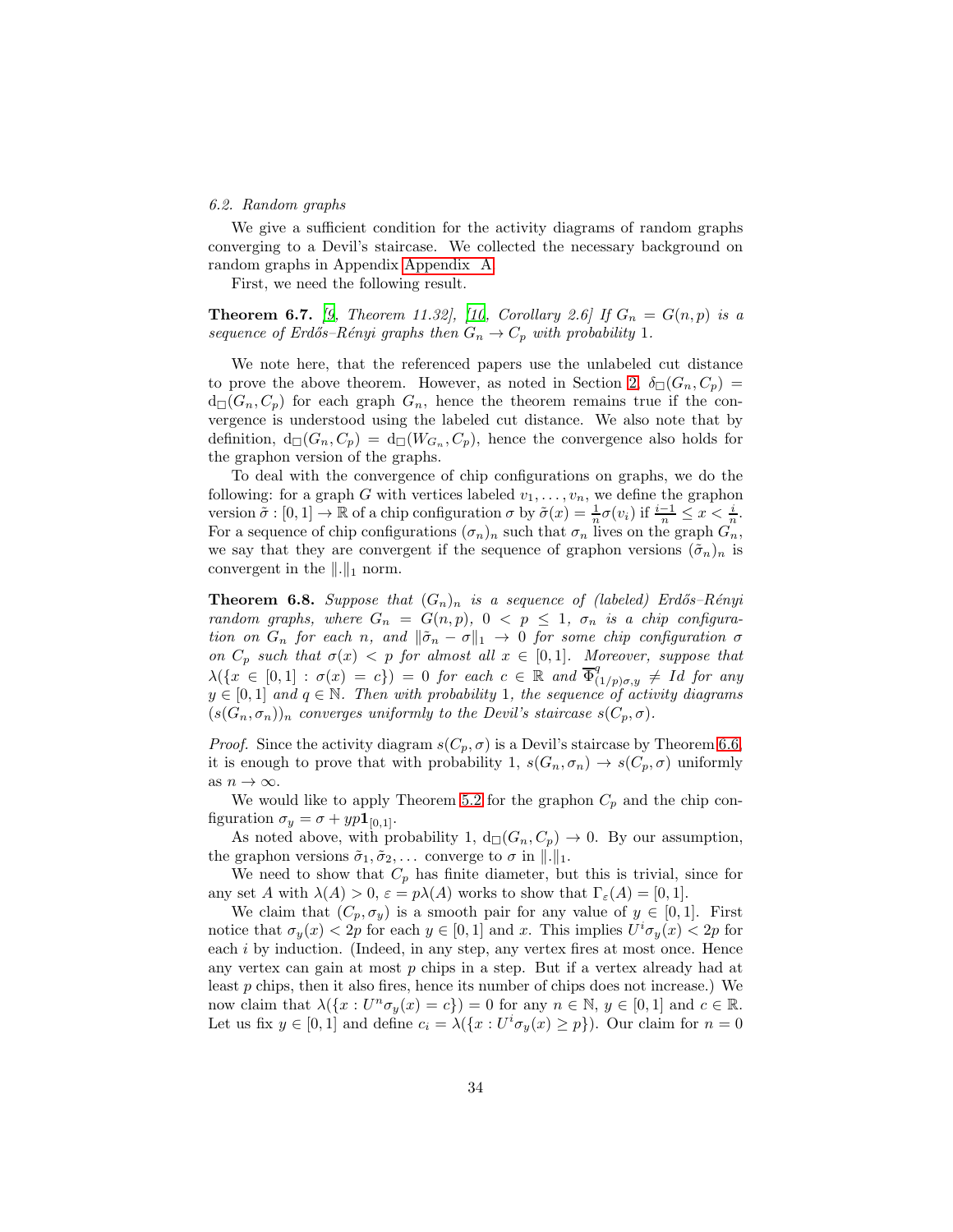is a condition of the theorem, and for  $n > 0$  we have

$$
\{x: U^n \sigma_y(x) = c\} = \{x: U^{n-1} \sigma_y(x) < p \text{ and } U^{n-1} \sigma_y(x) = c - c_{n-1}\} \cup
$$
  

$$
\{x: U^{n-1} \sigma_y(x) \ge p \text{ and } U^{n-1} \sigma_y(x) = c - c_{n-1} + p\}.
$$

One can easily show by induction on n, using the above equality, that  $\{x :$  $U^n \sigma_y(x) = c$  is indeed a set of measure 0 for each n, y and c.

Fix  $d < p$  and  $\varepsilon > 0$ . We show that

<span id="page-34-0"></span>with probability 1 there exists  $n_0$  such that if  $n \geq n_0$  and  $y \in [0, 1]$ , then

$$
|a(C_p, \sigma_y) - a(G_n, \sigma_n + y \deg_{G_n})| < \varepsilon. \tag{6.2}
$$

For any  $y \in [0, 1]$ , we can apply Theorem [5.2](#page-22-0) for the pair  $(C_p, \sigma_y)$  with  $\varepsilon$ and d to get  $\delta$ . Let  $U_n = W_{G_n}$  be the graphon corresponding to  $G_n$ . Notice that the graphon version of  $\sigma_n + y \deg_{G_n}$  is  $\tilde{\sigma}_n + y \deg_{U_n}$ . It is also easy to see that  $a(G_n, \sigma_n + y \deg_{G_n}) = a(U_n, \tilde{\sigma}_n + y \deg_{U_n})$ , since the chip-firings on  $G_n$ and on  $U_n$  correspond to each other. Therefore to get  $(6.2)$  using Theorem [5.2](#page-22-0) and Theorem [3.2,](#page-6-2) we need to show that with probability 1, there exists  $n_0$  such that for  $n \geq n_0$ ,  $U_n$  is connected, has minimal degree at least  $d$ ,  $d_{\Box}(C_p, U_n) < \delta$ , and for any  $y \in [0,1]$ ,  $\|\sigma_y - (\tilde{\sigma}_n + y \deg_{U_n})\|_1 < \delta$ .  $U_n$  has degree at least d for each point if and only if  $G_n$  has degree at least dn. Hence by Proposition [Appendix A.1](#page-42-1) with probability 1 there exists an index  $n_1$  such that for each  $n \geq n_1$ , the graphon  $U_n$  has mindeg $(U_n) \geq d$ . If  $G_n$  is connected, then  $U_n$ is connected, hence by Proposition [Appendix A.4,](#page-43-1) there exists  $n_2$  such that for  $n \geq n_2$ ,  $U_n$  is connected. With probability 1,  $d_{\Box}(C_n, U_n)$  tends to 0 by the remark after Theorem [6.7,](#page-33-1) hence there exists an index  $n_3$  such that  $d_{\square}(C_p, U_n)$ δ for  $n \geq n_3$ . Now

$$
\|\sigma_y - (\tilde{\sigma}_n + y \deg_{U_n})\|_1 \le \|\sigma - \tilde{\sigma}_n\|_1 + \|yp\mathbf{1}_{[0,1]} - y \deg_{U_n}\|_1.
$$

Here  $\|\sigma - \tilde{\sigma}_n\|_1$  tends to 0 by the assumptions of the theorem, hence it is below  $\delta/2$  for  $n \geq n_4$  for some index  $n_4$ . For a fixed  $x \in [0,1]$  let v be the vertex of  $G_n$ such that x belongs to the part of  $[0, 1]$  corresponding to v. Then, using that  $y \leq 1$ ,

$$
\mathbb{P}\left[\exists y \in [0,1] \left(|yp - y \deg_{U_n}(x)| > \frac{\delta}{2}\right)\right] \le \mathbb{P}\left[|p - \deg_{U_n}(x)| > \frac{\delta}{2}\right]
$$

$$
= \mathbb{P}\left[\left|p - \frac{\deg_{G_n}(v)}{n}\right| > \frac{\delta}{2}\right] = \mathbb{P}\left[|pn - \deg_{G_n}(v)| > \frac{\delta n}{2}\right] \le 2e^{-\frac{\delta^2 n}{8}}
$$

by Claim [Appendix A.3.](#page-42-2) As  $G_n$  has n vertices,  $\mathbb{P}[\exists x \in [0,1] : |p - \deg_{U_n}(x)| >$  $\delta/2 \leq 2ne^{-\frac{\delta^2 n}{8}}$ . Since  $\sum_{n\geq 1} 2ne^{-\frac{\delta^2 n}{8}} < \infty$ , by the Borel–Cantelli lemma, with probability 1 there exists  $n_5$  such that  $|p - \deg_{U_n}(x)| \le \delta/2$  for all  $n \ge n_5$  and all  $x \in [0,1]$ . Then for  $n \ge n_5$  we have  $|yp - y \deg_{U_n}(x)| \le \delta/2$  for all  $x \in [0,1]$ and  $y \in [0, 1]$ , hence

$$
||yp1_{[0,1]} - y \deg_{U_n}||_1 = \int_0^1 |yp - y \deg_{U_n}(x)| dx \le \delta/2.
$$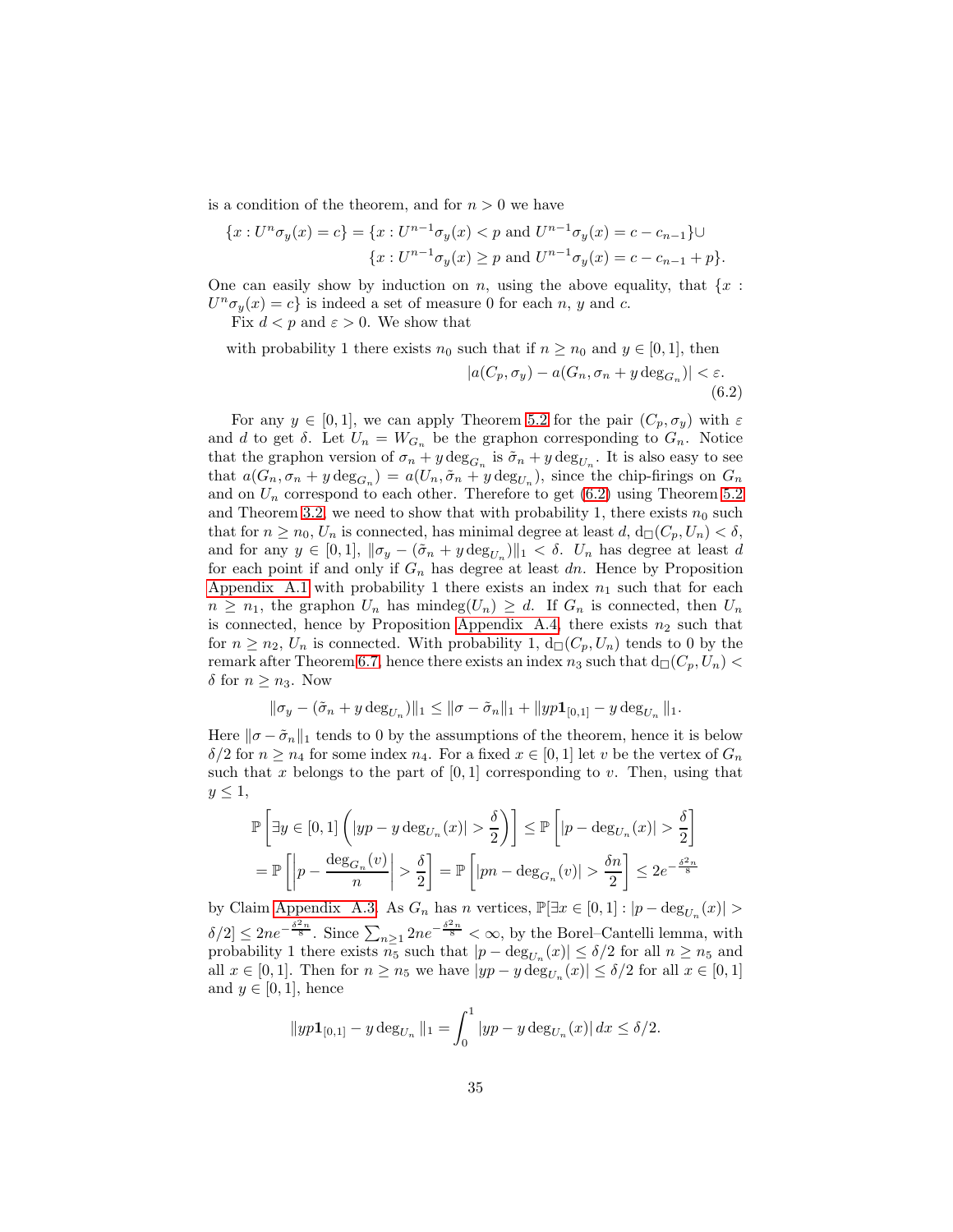Now with probability 1 the index  $n_0 = \max\{n_1, n_2, n_3, n_4, n_5\}$  exists and the conditions of Theorem [5.2](#page-22-0) are satisfied with  $W' = U_n$  and  $\sigma' = \tilde{\sigma}_n + y \deg_{U_n}$ for  $n \geq n_0$  and  $y \in [0, 1]$ . We conclude that for each  $\varepsilon > 0$ , with probability 1, there exists an index  $n_0$  with  $|a(C_p, \sigma_y) - a(G_n, \sigma_n + y \deg_{G_n})| < \varepsilon$  for  $n \ge n_0$ and  $y \in [0, 1]$ . Taking a sequence of  $\varepsilon$  values tending to 0, we conclude that with probability 1,  $s(G_n, \sigma_n)$  tends to  $s(C_p, \sigma)$  uniformly, therefore the proof is complete. 口

## 6.3. Geometric random chip configurations

We show a concrete example where the activities of a one parameter family of chip configurations on a random graph give a Devil's staircase with high probability. We will again take an Erd˝os–R´enyi random graph, but this time we put a random number of chips on the vertices independently following geometric distribution, and look at how the activity changes if we increase the mean of the geometric distribution.

Let  $G_n = G(n, p)$  for some  $0 \le p \le 1$ . Suppose that for  $v \in V(G_n)$ ,  $\sigma_n^{\mu}(v) \sim Geometric(\frac{1}{1+\mu n})$  independently for some  $\mu > 0$ . Here we mean the geometric distribution as  $P(\sigma_n^{\mu}(v) = k) = (\mu n)^k/(1 + \mu n)^{k+1}$  for  $k \geq 0$ . Note that this way, the expected value  $\mathbb{E}\sigma_n^{\mu}(v) = \mu n$ . Let us relabel the vertices such that  $\sigma_n^{\mu}(v_1) \leq \sigma_n^{\mu}(v_2) \leq \ldots$ , and let us denote by  $\tilde{\sigma}_n^{\mu}$  the corresponding chip configuration on the graphon  $W_{G_n}$ . Let us take these random chip configurations independently for each  $n \in \mathbb{N}$ . For different values of  $\mu$ , we couple the random chip configurations in the following way. For each vertex  $v$ , we independently generate countably many independent uniform random variables between 0 and 1. For some value  $\mu$ , we put k chips on v if the first k of its random variables are between  $\frac{1}{1+\mu n}$  and 1, and the  $(k+1)^{th}$  is between 0 and  $\frac{1}{1+\mu n}$ . This way we obtain independent  $Geometric(\frac{1}{1+\mu n})$  random variables for each vertex.

We show the following.

<span id="page-35-0"></span>**Theorem 6.9.** Suppose that  $G_n = G(n, p)$  for  $0 < p \le 1$ , and  $\sigma_n^{\mu}$  is a chip configuration where the number of chips on each vertex is an independent Geometric random variable with mean  $\mu n$ , coupled for different values of  $\mu$  as above. Then with probability one, the sequence of functions  $\mu \mapsto a(G_n, \sigma_n^{\mu})$  converges pointwise to a Devil's staircase on the interval  $\mu \in [0, \frac{p}{\log 2}]$ .

To prove this theorem, we need to find out the limit of the chip configurations. Let  $\sigma^{\mu}(v) = -\mu \log(1 - v)$  be a chip configuration on  $C_p$ , where by log we mean the natural logarithm. We will show the following:

<span id="page-35-1"></span>**Lemma 6.10.** For any fixed  $\mu > 0$ ,  $\|\tilde{\sigma}_n^{\mu} - \sigma^{\mu}\|_1 \to 0$  with probability 1 as  $n \to \infty$ .

We will prove the lemma later. As  $G_n \to C_p$  with probability 1, one needs to examine the behaviour of the activity of  $\sigma^{\mu}$  on  $C_p$ . Unfortunately we cannot directly apply Theorem [6.6](#page-32-0) here, as we do not talk about activity diagrams, but a different one-parameter family of chip configurations. However, we can still show the following.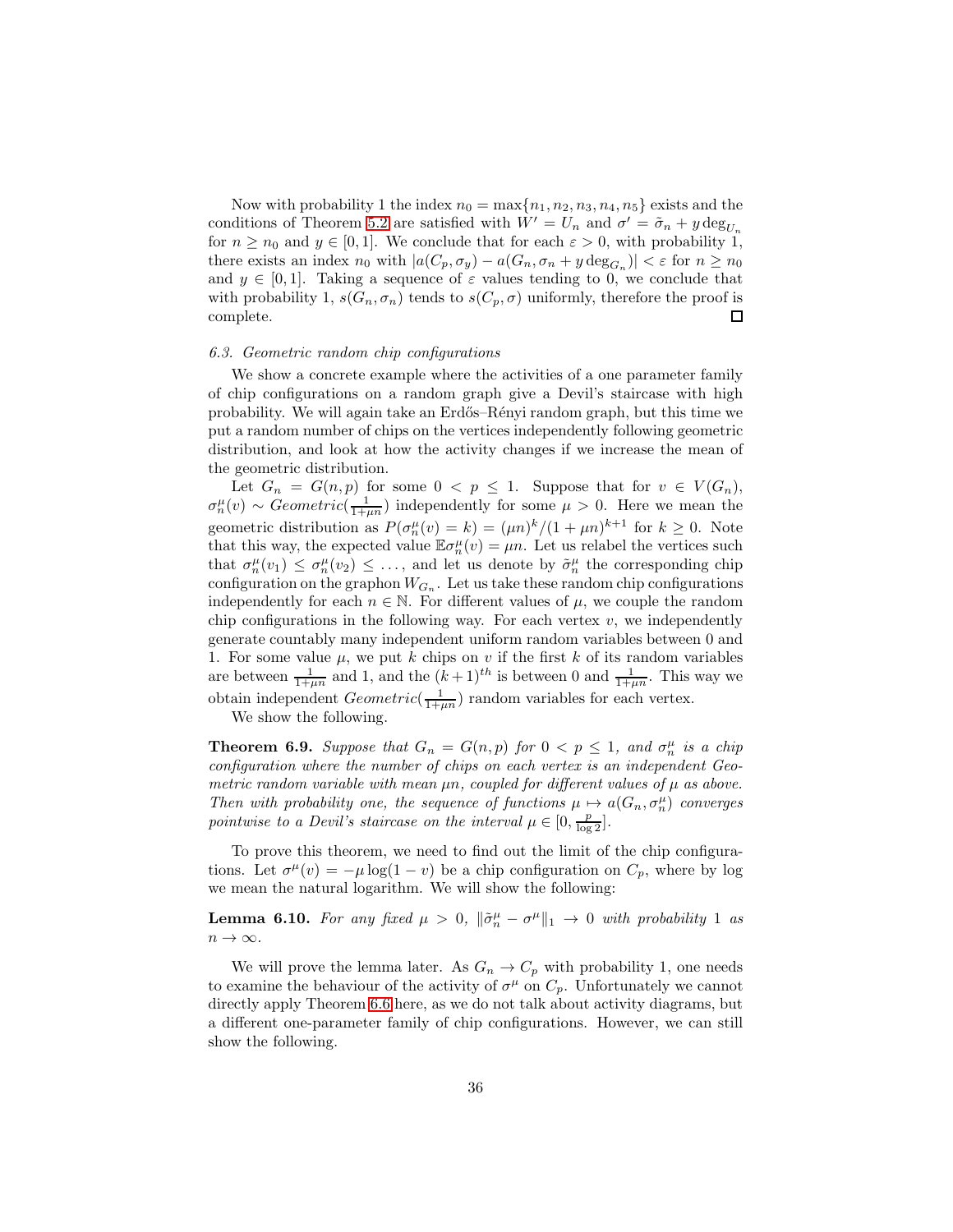<span id="page-36-4"></span>**Lemma 6.11.** The map  $\mu \mapsto a(C_p, \sigma^{\mu})$  is a Devil's staircase on  $[0, \frac{p}{\log 2}]$ .

*Proof.* The chip configuration  $\sigma^{\mu}$  is unbounded, but  $U\sigma^{\mu}$  is bounded, and since  $a(\sigma^{\mu}) = a(U\sigma^{\mu})$ , it is enough to deal with the latter. To calculate  $U\sigma^{\mu}$ , let us denote by  ${x}_p$  the *p*-fractional part of  $x \in \mathbb{R}$ , that is, the unique number in  $[0, p)$  with the property that  $x + kp = \{x\}_p$  for some  $k \in \mathbb{Z}$ . Then

$$
U\sigma^{\mu}(v) = \{-\mu \log(1-v)\}_p + p \sum_{n \ge 1} \lambda(\{u : -\mu \log(1-u) \ge np\}).
$$
 (6.3)

Now, as it is easier to handle monotone increasing chip configurations and  $U\sigma^{\mu}$ is not increasing (as a function  $v \mapsto (U\sigma^{\mu})(v)$ ), we try to rearrange it to an increasing chip configuration  $\bar{\sigma}^{\mu}$  with the property that

$$
\lambda(\{v: U\sigma^{\mu}(v) < x\}) = \lambda(\{v: \overline{\sigma}^{\mu}(v) < x\}) \text{ for every } x \in \mathbb{R}.\tag{6.4}
$$

Clearly, if [\(6.4\)](#page-36-0) holds, the analogous statement will hold for  $U^k(U\sigma^\mu(v))$  and  $U^k(\overline{\sigma}^{\mu})$ , hence, by Proposition [6.2,](#page-31-0)  $a(\overline{\sigma}^{\mu}) = a(U\sigma^{\mu}) = a(\sigma^{\mu})$ .

To define an increasing  $\overline{\sigma}^{\mu}$  satisfying  $(6.4)$ , our only option is that  $\overline{\sigma}^{\mu}(v) = x$ if and only if  $\lambda({u : U\sigma^{\mu}(u) < x}) = v$ . Since

<span id="page-36-3"></span><span id="page-36-2"></span><span id="page-36-1"></span><span id="page-36-0"></span>
$$
\lambda(\{u: -\mu \log(1 - u) \ge y\}) = e^{-\frac{y}{\mu}},\tag{6.5}
$$

$$
p\sum_{n\geq 1} \lambda(\{u : -\mu \log(1-u) \geq np\}) = \frac{pe^{-\frac{p}{\mu}}}{1 - e^{-\frac{p}{\mu}}} =: y(\mu). \tag{6.6}
$$

From [\(6.5\)](#page-36-1) we also have for  $x \in [0, p)$  that

$$
\lambda(\{v : \{-\mu \log(1-v)\}_p < x\}) = \lambda\left(\left\{v : -\mu \log(1-v) \in \bigcup_{n\geq 0} [np, np + x] \right\}\right)
$$

$$
= \sum_{n\geq 0} e^{-\frac{np}{\mu}} - e^{-\frac{np + x}{\mu}} = \frac{1 - e^{-\frac{x}{\mu}}}{1 - e^{-\frac{p}{\mu}}}.
$$

Hence, using also  $(6.3)$  and  $(6.6)$ ,

$$
\lambda(\{u: U\sigma^{\mu}(u) < x + y(\mu)\}) = \frac{1 - e^{-\frac{x}{\mu}}}{1 - e^{-\frac{p}{\mu}}} = v \Leftrightarrow x = -\mu \log(1 - v + v e^{-\frac{p}{\mu}}),
$$

thus

$$
\overline{\sigma}^{\mu}(v) = -\mu \log(1 - v + v e^{-\frac{p}{\mu}}) + y(\mu) = -\mu \log(1 - v + v e^{-\frac{p}{\mu}}) + \frac{p e^{-\frac{p}{\mu}}}{1 - e^{-\frac{p}{\mu}}}.
$$

It is easy to check that it satisfies [\(6.4\)](#page-36-0), and also that  $\overline{\sigma}^{\mu}(v) \leq 2p$  if  $v \in [0,1]$ and  $\mu \in [0, \frac{p}{\log(2)}]$ . Since  $-\mu \log(1 - v + v e^{-\frac{p}{\mu}}) \ge 0$  if  $v \in [0, 1]$ , we can apply Proposition [6.1](#page-30-0) and Lemma [6.4](#page-32-1) with  $\sigma = \overline{\sigma}^{\mu} - y(\mu)$  and  $y = y(\mu)$  to get that

$$
a(\overline{\sigma}^{\mu}) = \rho\left(R_{\frac{y(\mu)}{p}}\left(f_{\frac{\overline{\sigma}^{\mu}-y(\mu)}{p}}\right)\right),
$$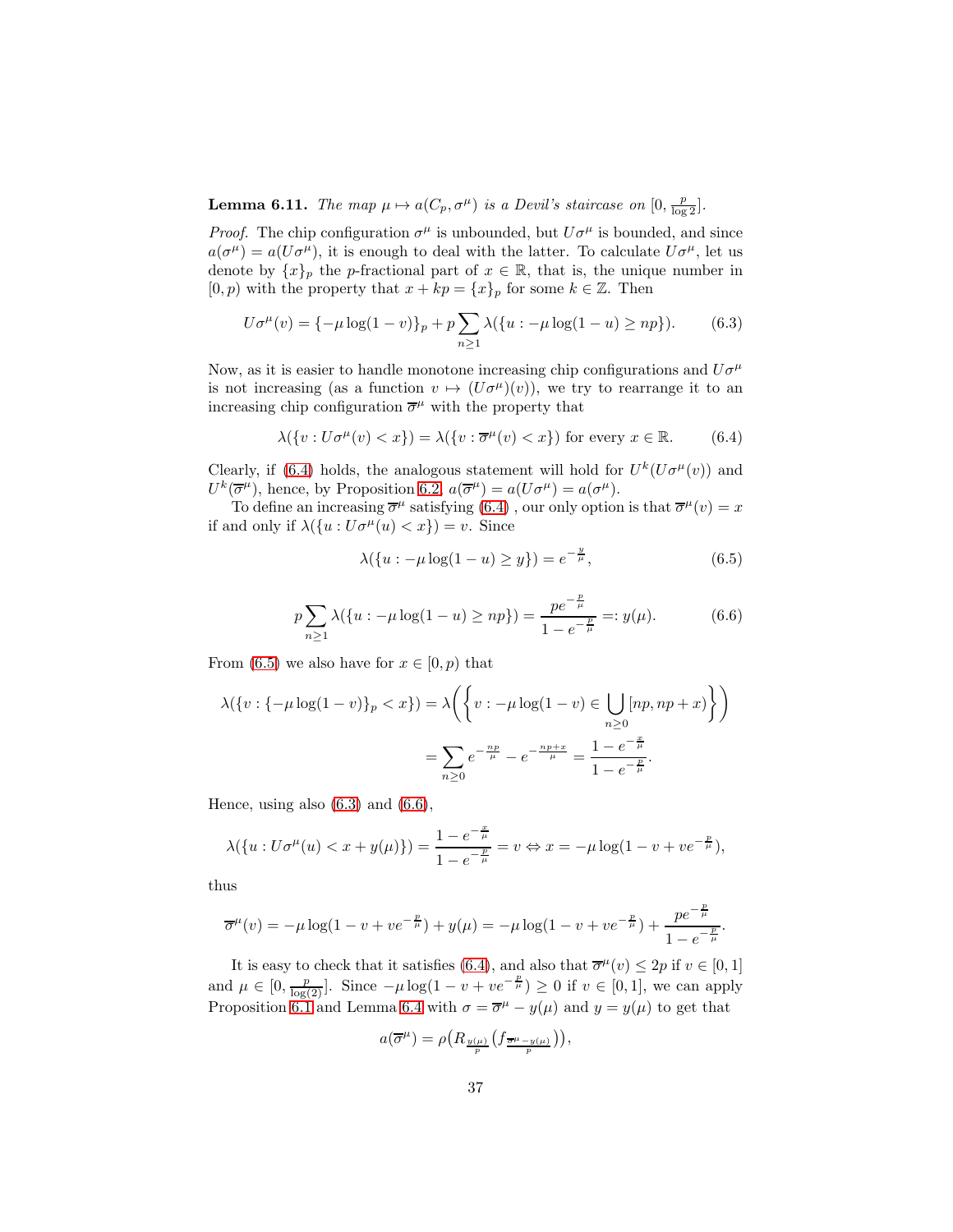where  $f_{\frac{\overline{\sigma}\mu - y(\mu)}{p}}$  is defined as in [\(6.1\)](#page-31-1).

With the notation  $f^{\mu} = R_{\frac{y(\mu)}{p}}(f_{\frac{\overline{\sigma}\mu - y(\mu)}{p}})$ , our task is to show that  $\mu \mapsto \rho(f^{\mu})$ is a Devil's staircase. For  $x \in [0, 1]$ ,

$$
f^{\mu}(x) = R_{\frac{y(\mu)}{p}}(f_{\frac{\overline{\sigma}\mu - y(\mu)}{p}})(x)
$$
  
=  $\frac{y(\mu)}{p} + \lambda \left( \left\{ v : -\frac{\mu}{p} \log(1 - v + v e^{-\frac{p}{\mu}}) \ge 1 - x \right\} \right)$   
=  $\frac{y(\mu)}{p} + \frac{e^{-\frac{p(1-x)}{\mu}} - e^{-\frac{p}{\mu}}}{1 - e^{-\frac{p}{\mu}}} = \frac{e^{-\frac{p(1-x)}{\mu}}}{1 - e^{-\frac{p}{\mu}}}.$ 

To show that  $\mu \mapsto \rho(f^{\mu})$  is a Devil's staircase, as in [\[8](#page-44-1)], we need to show that  $\mu \mapsto f^\mu$  is increasing, continuous with respect to the supremum norm, and that  $(f^{\mu})^n \neq \mathrm{id}_{\mathbb{R}} + k$  for each  $n \geq 1$ ,  $k \in \mathbb{Z}$ . (Note that the last condition says that if  $\overline{f}^{\mu}$ :  $\mathbb{S}^{1} \to \mathbb{S}^{1}$  is the circle map corresponding to  $f^{\mu}$  then  $(\overline{f}^{\mu})^{n}$  is not the identity.)

To show that  $\mu \mapsto f^{\mu}$  is increasing, we need to show for  $x \in [0,1], \mu \leq \mu'$ that  $f^{\mu}(x) \leq f^{\mu'}(x)$ . This inequality easily follows from  $e^{-\frac{p(1-x)}{\mu}} < e^{-\frac{p(1-x)}{\mu}}$ and  $1 - e^{-\frac{p}{\mu}} > 1 - e^{-\frac{p}{\mu'}}$ .

Now we show that  $\mu \mapsto f^{\mu}$  is continuous with respect to the supremum norm. For  $\mu < \mu'$ ,

$$
\left| \frac{e^{-\frac{p(1-x)}{\mu'}}}{1 - e^{-\frac{p}{\mu'}}} - \frac{e^{-\frac{p(1-x)}{\mu}}}{1 - e^{-\frac{p}{\mu}}} \right| \le \left| \frac{e^{-\frac{p(1-x)}{\mu'}}}{1 - e^{-\frac{p}{\mu'}}} - \frac{e^{-\frac{p(1-x)}{\mu'}}}{1 - e^{-\frac{p}{\mu}}} \right| + \left| \frac{e^{-\frac{p(1-x)}{\mu'}}}{1 - e^{-\frac{p}{\mu}}} - \frac{e^{-\frac{p(1-x)}{\mu}}}{1 - e^{-\frac{p}{\mu}}} \right|}{1 - e^{-\frac{p}{\mu}}} \le \left| \frac{1}{1 - e^{-\frac{p}{\mu'}}} - \frac{1}{1 - e^{-\frac{p}{\mu}}} \right| + \left| \frac{e^{-\frac{p(1-x)}{\mu'}}}{1 - e^{-\frac{p}{\mu}}} - \frac{e^{-\frac{p(1-x)}{\mu}}}{1 - e^{-\frac{p}{\mu}}} \right|,
$$

where, using the fact that for  $x \geq 0$ ,  $1 - e^{-x} \leq x$ , p(1−x)

$$
\left| \frac{e^{-\frac{p(1-x)}{\mu'}}}{1 - e^{-\frac{p}{\mu}}} - \frac{e^{-\frac{p(1-x)}{\mu}}}{1 - e^{-\frac{p}{\mu}}} \right| \le \frac{1}{1 - e^{-\frac{p}{\mu}}} e^{-\frac{p(1-x)}{\mu'}} \left( 1 - e^{-\left(\frac{p(1-x)}{\mu} - \frac{p(1-x)}{\mu'}\right)} \right)
$$
  

$$
\le \frac{1}{1 - e^{-\frac{p}{\mu}}} \left( \frac{p(1-x)}{\mu} - \frac{p(1-x)}{\mu'} \right) = \frac{1}{1 - e^{-\frac{p}{\mu}}} \frac{(\mu - \mu')p(1-x)}{\mu\mu'}
$$
  

$$
\le \frac{1}{1 - e^{-\frac{p}{\mu}}} \frac{(\mu - \mu')p}{\mu\mu'}.
$$

Thus,

$$
||f^{\mu} - f^{\mu'}|| \le \left| \frac{1}{1 - e^{-\frac{p}{\mu'}}} - \frac{1}{1 - e^{-\frac{p}{\mu}}} \right| + \frac{1}{1 - e^{-\frac{p}{\mu}}} \frac{(\mu - \mu')p}{\mu\mu'},
$$

showing that  $\mu \mapsto f^{\mu}$  is continuous.

p(1−x)

It remains to show that  $(f^{\mu})^n \neq id_{\mathbb{R}} + k$  for any  $n \geq 1, k \in \mathbb{Z}$ . Let us fix  $n \geq 1$ , and choose  $\varepsilon > 0$  small enough so that  $(f^{\mu})^k((0,\varepsilon))$  does not contain an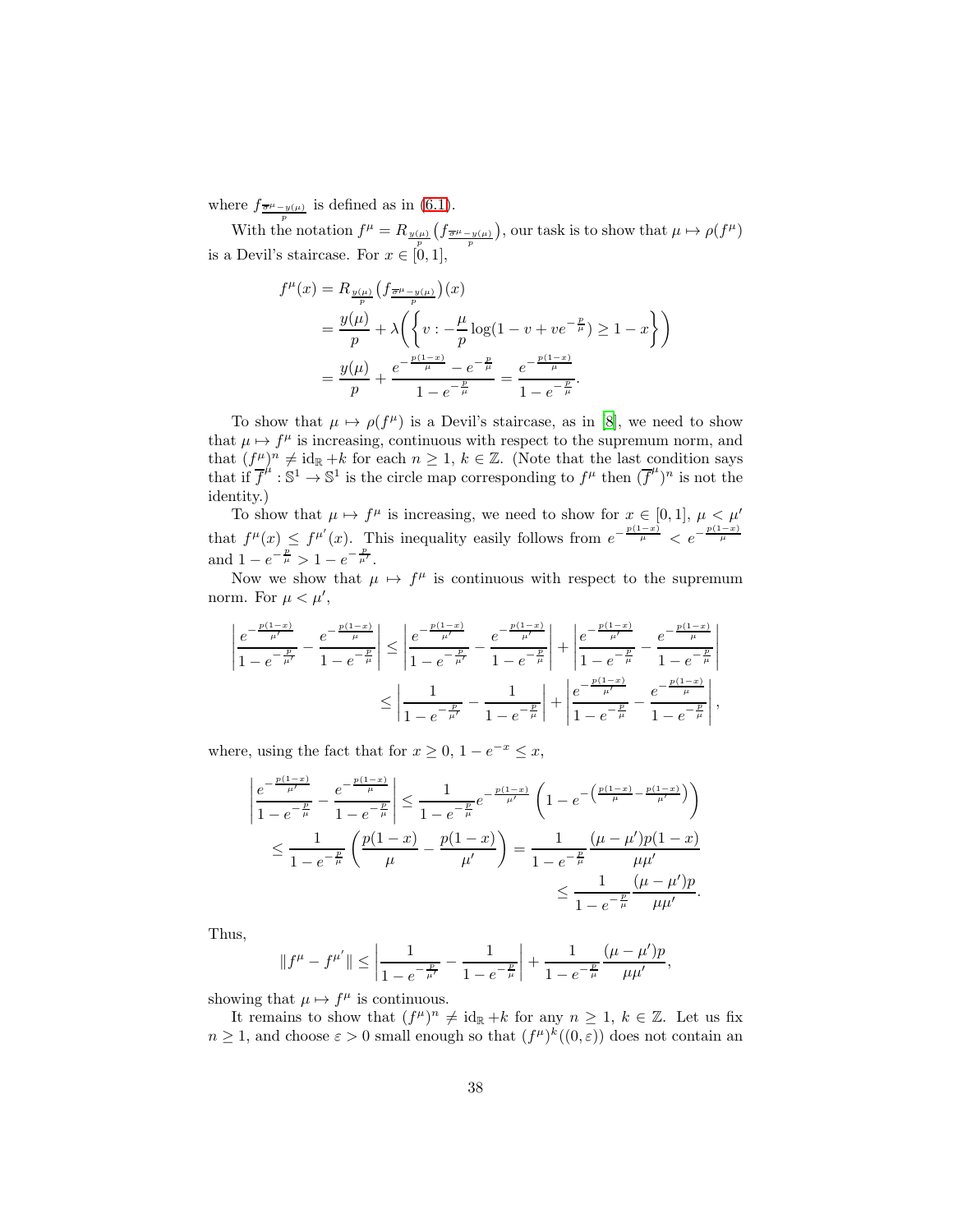integer point for any  $k \leq n$ . To finish the proof of the proposition, we now show that  $(f^{\mu})^n$  is strictly convex on the interval  $(0, \varepsilon)$ .

For  $x \in (0,1)$ , the derivative and second derivative of  $f^{\mu}$  exists at x, and is positive, since

$$
(f^{\mu})'(x) = \frac{p}{\mu} \cdot \frac{e^{-\frac{p(1-x)}{\mu}}}{1 - e^{-\frac{p}{\mu}}} \qquad (f^{\mu})''(x) = \left(\frac{p}{\mu}\right)^2 \frac{e^{-\frac{p(1-x)}{\mu}}}{1 - e^{-\frac{p}{\mu}}},
$$

and using the property  $f^{\mu}(x+1) = f^{\mu}(x) + 1$ ,

<span id="page-38-0"></span>
$$
(f^{\mu})'(x) > 0 \text{ and } (f^{\mu})''(x) > 0 \text{ for every } x \in \mathbb{R} \setminus \mathbb{Z}.
$$
 (6.7)

Since the composition of twice differentiable functions is twice differentiable,  $(f^{\mu})^k$  is twice differentiable on  $(0, \varepsilon)$ . It is enough to show that  $((f^{\mu})^k)^{\prime\prime}(x) > 0$ for any  $x \in (0, \varepsilon)$  and  $k \leq n$ , which we prove by induction on k together with the statement  $((f^{\mu})^k)'(x) > 0$ .

For  $k = 1$  the statements follows from [\(6.7\)](#page-38-0). Now suppose that the statements are true for  $k < n$ , we wish to prove it for  $k + 1$ . By the choice of  $\varepsilon$ ,  $(f^{\mu})^k((0,\varepsilon)) \subseteq (n, n+1)$  for some  $n \in \mathbb{Z}$ , hence  $f^{\mu}$  is twice differentiable on  $(f^{\mu})^k((0,\varepsilon))$  with a positive derivative and second derivative. Hence,  $((f^{\mu})^{k+1})' = (f^{\mu} \circ (f^{\mu})^{k})' = ((f^{\mu})' \circ (f^{\mu})^{k}) \cdot ((f^{\mu})^{k})' > 0$  on  $(0, \varepsilon)$  by the in-duction hypothesis and [\(6.7\)](#page-38-0). Similarly,  $((f^{\mu})^{k+1})'' = (f^{\mu} \circ (f^{\mu})^{k})'' = ((f^{\mu})'' \circ$  $(f^{\mu})^k$   $\cdot$   $(((f^{\mu})^k)')^2 + ((f^{\mu})' \circ (f^{\mu})^k) \cdot ((f^{\mu})^k)'' > 0$ , again using the induction hypothesis and [\(6.7\)](#page-38-0). Thus the proof of the proposition is complete.  $\Box$ 

*Proof of Lemma [6.10.](#page-35-1)* Let  $X_1^n, \ldots, X_n^n$  be independent Geometric random variables with mean  $\mu n$ , i.e.,  $X_i^n \sim Geometric(\frac{1}{1+\mu n})$  for all  $i \leq n$  so that  $\sigma_n^{\mu}(v_i)$ is the  $i^{th}$  smallest among  $\{X_1^n, \ldots, X_n^n\}$ . Let  $F_n : [0, \infty] \to [0, 1]$  be the appropriately normalized empirical distribution function, which in our case is  $F_n(t) = \frac{1}{n} \sum_{k=1}^n I\{X_k^n \leq tn\}$ , where we normalize by *n* to match the graphon case. Let  $E : [0, \infty] \to [0, 1], E(t) = 1 - e^{-\frac{t}{\mu}}$  which is the inverse of  $\sigma^{\mu}$  taken as a function from [0, 1] to  $\mathbb{R}_+$ . Notice that the graph of  $\sigma^{\mu}$  is the mirror image of the graph of E. Moreover, if we connect the points  $(x, \lim_{y\to x^-} \tilde{\sigma}_n^{\mu}(x))$  and  $(x, \lim_{y\to x^+} \tilde{\sigma}_n^{\mu}(x))$  for all jumping points in the graph of  $\tilde{\sigma}_n^{\mu}$ , and similarly for the graph of  $F_n$ , then the two obtained broken lines are once again mirror images of each other. Hence  $\|\tilde{\sigma}_n^{\mu} - \sigma^{\mu}\|_1 = \|F_n - E\|_1$ . Thus, it is enough to prove that  $||F_n - E||_1 \to 0$  with probability 1 as  $n \to \infty$ .

Let  $I_k^n(t) = I\{X_k^n \leq tn\}$ . Then  $F_n(t) = \frac{1}{n} \sum_{k=1}^n I_k^n(t)$ . Let  $F : [0, \infty] \to$  $[0, 1]$  be defined as

$$
F(t) = \frac{1}{n} \sum_{k=1}^{n} \mathbb{E} I_k^n(t) = 1 - \left(1 - \frac{1}{1 + \mu n}\right)^{1 + \lfloor tn \rfloor}.
$$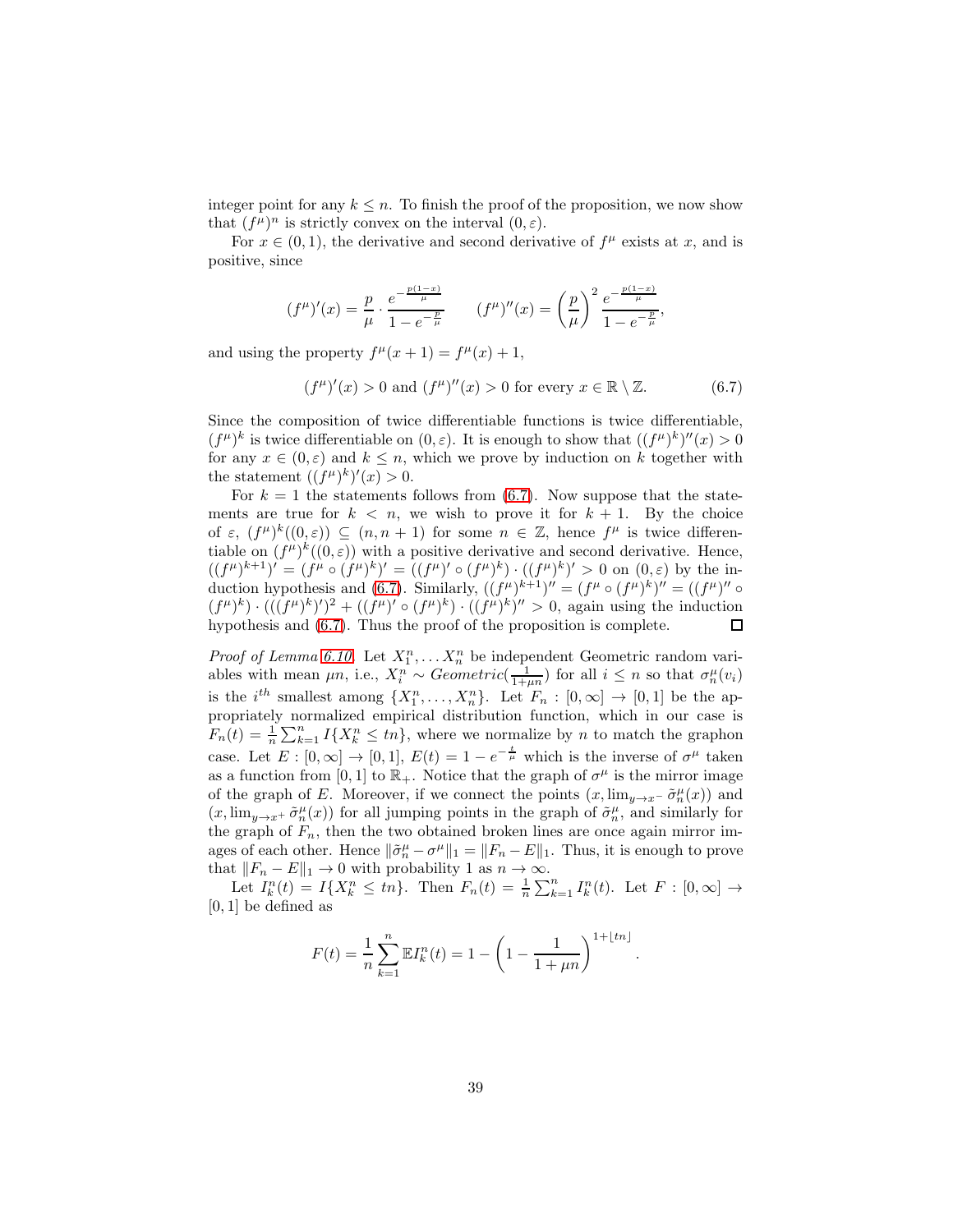Then  $||F_n-E||_1 \le ||F_n-F||_1+||F-E||_1$ . We first bound the term  $||F-E||_1$ .

$$
||F - E||_1 = \int_0^\infty \left| 1 - \left( 1 - \frac{1}{1 + \mu n} \right)^{1 + \lfloor tn \rfloor} - \left( 1 - e^{-\frac{t}{\mu}} \right) \right| dt
$$
  
= 
$$
\int_0^\infty \left| e^{-\frac{t}{\mu}} - \left( 1 - \frac{1}{1 + \mu n} \right)^{1 + \lfloor tn \rfloor} \right| dt
$$
  

$$
\leq \int_0^{t_0} \left| e^{-\frac{t}{\mu}} - \left( 1 - \frac{1}{1 + \mu n} \right)^{1 + \lfloor tn \rfloor} \right| dt + \int_{t_0}^\infty \left| e^{-\frac{t}{\mu}} - \left( 1 - \frac{1}{1 + \mu n} \right)^{1 + \lfloor tn \rfloor} \right| dt.
$$

Since  $\int_0^\infty e^{-\frac{t}{\mu}} dt < \infty$ , for any fixed  $\varepsilon$ , for large enough  $t_0$ ,  $\int_{t_0}^\infty |e^{-\frac{t}{\mu}}| dt < \varepsilon$ . Using that  $\left(1-\frac{1}{1+\mu n}\right)^{1+\mu n} \leq \frac{1}{e}$  and that  $\frac{1+\lfloor tn\rfloor}{1+\mu n} > \frac{t}{1+\mu}$  for  $n \geq 1$ , it is clear that for large enough  $t_0$ ,

$$
\int_{t_0}^{\infty} \left(1 - \frac{1}{1 + \mu n}\right)^{1 + \lfloor tn \rfloor} dt = \int_{t_0}^{\infty} \left( \left(1 - \frac{1}{1 + \mu n}\right)^{1 + \mu n} \right)^{\frac{1 + \lfloor tn \rfloor}{1 + \mu n}} dt \n\int_{t_0}^{\infty} \frac{1}{e^{\frac{t}{1 + \mu}}} dt < \varepsilon
$$

for any  $n \geq 1$ . Let us fix a  $t_0$  large enough so that both conditions are satisfied, then  $\int_{t_0}^{\infty}$  $\begin{array}{c} \begin{array}{c} \begin{array}{c} \end{array} \\ \begin{array}{c} \end{array} \end{array} \end{array}$  $e^{-\frac{t}{\mu}} - \left(1 - \frac{1}{1+\mu n}\right)^{1+\lfloor t\overline{n}\rfloor} dt \leq 2\varepsilon.$ 

For this fixed  $t_0$ ,

$$
\int_{0}^{t_{0}} \left| e^{-\frac{t}{\mu}} - \left( 1 - \frac{1}{1 + \mu n} \right)^{1 + \lfloor tn \rfloor} \right| dt
$$
\n
$$
= \int_{0}^{t_{0}} \left| e^{-\frac{t}{\mu}} - \left( \left( 1 - \frac{1}{1 + \mu n} \right)^{1 + \mu n} \right)^{\frac{1 + \lfloor tn \rfloor}{1 + \mu n}} \right| dt
$$
\n
$$
\leq \int_{0}^{t_{0}} \left| e^{-\frac{t}{\mu}} - \left( \left( 1 - \frac{1}{1 + \mu n} \right)^{1 + \mu n} \right)^{\frac{t}{\mu}} \right| dt
$$
\n
$$
+ \int_{0}^{t_{0}} \left| \left( \left( 1 - \frac{1}{1 + \mu n} \right)^{1 + \mu n} \right)^{\frac{t}{\mu}} - \left( \left( 1 - \frac{1}{1 + \mu n} \right)^{1 + \mu n} \right)^{\frac{1 + \lfloor tn \rfloor}{1 + \mu n}} \right| dt.
$$

In the first term,  $|e^{-\frac{t}{\mu}} - ((1 - \frac{1}{1+\mu n})^{1+\mu n})^{\frac{t}{\mu}}|$  is a continuous function in t, and as n increases, it monotonically tends to 0 pointwise. Hence by the theorem of Dini,  $|e^{-\frac{t}{\mu}} - ((1 - \frac{1}{\mu n})^{\mu n})^{\frac{t}{\mu}}|$  uniformly tends to the constant zero function as  $n \to \infty$ . Thus, for a large enough n, the first term is smaller than  $\varepsilon$ .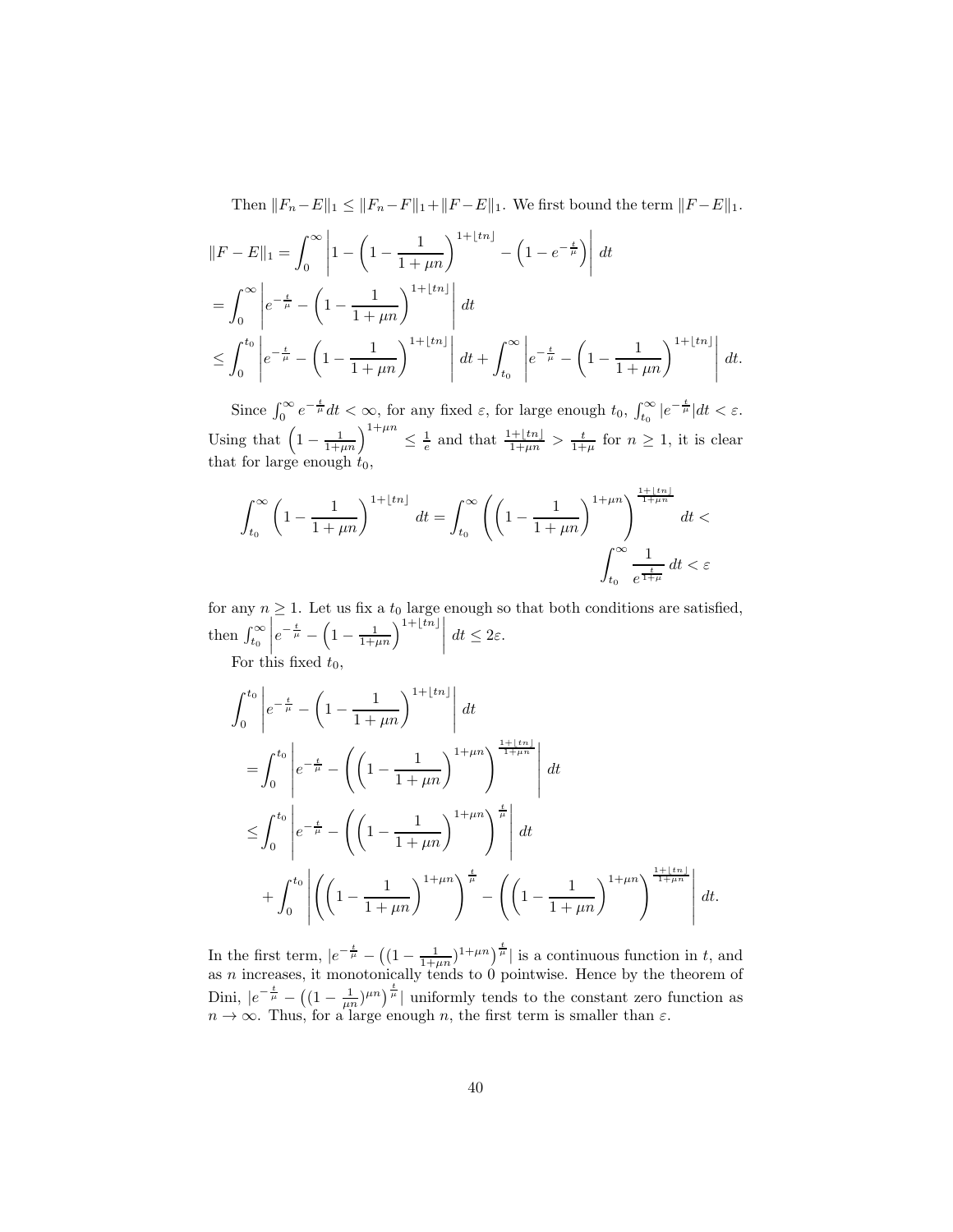For the second term,

$$
\int_0^{t_0} \left| \left( \left( 1 - \frac{1}{1 + \mu n} \right)^{1 + \mu n} \right)^{\frac{t}{\mu}} - \left( \left( 1 - \frac{1}{1 + \mu n} \right)^{1 + \mu n} \right)^{\frac{1 + \lfloor tn \rfloor}{1 + \mu n}} \right| dt
$$
  

$$
\int_0^{t_0} \left( \left( \frac{1}{\mu n} \right)^{\frac{1 + \mu n}{\mu}} \right)^{\frac{t}{\mu}} \left| \left( \left( \frac{1}{\mu n} \right)^{\frac{1 + \mu n}{\mu}} \right)^{\frac{\mu + \lfloor tn \rfloor \mu - t - tn \mu}{\mu (1 + \mu n)}} \right| dt
$$

$$
= \int_0^{t_0} \left( \left(1 - \frac{1}{1 + \mu n}\right)^{1 + \mu n} \right)^{\frac{t}{\mu}} \left| \left( \left(1 - \frac{1}{1 + \mu n}\right)^{1 + \mu n} \right)^{\frac{\mu + \lfloor tn \rfloor \mu - t - tn \mu}{\mu (1 + \mu n)}} - 1 \right| dt
$$

$$
\leq \int_0^{t_0} \left( \left( 1 - \frac{1}{1 + \mu n} \right)^{1 + \mu n} \right)^{\frac{t}{\mu}} \left( \left( \left( 1 - \frac{1}{1 + \mu n} \right)^{1 + \mu n} \right)^{\frac{-t_0 - \mu}{\mu (1 + \mu n)}} - 1 \right) dt,
$$

where the inequality comes from the fact that  $(1 - \frac{1}{1 + \mu n})^{1 + \mu n}$  is always less than 1, so if the exponent,  $\frac{\mu+[tn]\mu-t-tn\mu}{\mu(1+\mu n)}$  is positive then multiplying the exponent by  $-1$  and then decreasing it increases the distance of the expression from 1. If the exponent is negative, then we simply decreased it, so the distance from 1 increased in this case as well. The second term of the last product clearly tends to 0, hence the whole integral is at most  $\varepsilon$  for large enough n.

This means that for an arbitrary  $\varepsilon$ , if n is large enough, then  $||F - E||_1 \leq 4\varepsilon$ .

To bound the term  $||F_n - F||_1$ , we copy the standard proof of the Glivenko– Cantelli theorem. Note that  $|I_k^n(t) - \mathbb{E}I_k^n(t)| \leq 1$ . Hence we can apply Azuma's inequality to get  $P(|F_n(t) - F(t)| > s) = P(|\sum_{k=1}^n (I_k^n(t) - \mathbb{E}I_k^n(t))| \geq ns)$  ≤  $2e^{-\frac{ns^2}{2}}$  regardless of the value of t.

Now take  $t_0 = 0, t_1, \ldots, t_{m-1}, t_m = \infty$  such that  $F(t_i) = \frac{i}{m}$ . This can be done since  $F$  is continuous, it is zero in 0 and tends to one in infinity. Now

$$
P\left(\max_{i=1,\dots,m-1}\{|F_n(t_i)-F(t_i)|\}>s\right)\leq 2m\cdot e^{-\frac{ns^2}{2}}.
$$

Take again an arbitrary  $t \geq 0$ . There exists some i such that  $t_i \leq t < t_{i+1}$ . As  $F_n$  and F are both monotone increasing,  $F_n(t_i) \leq F_n(t) \leq F_n(t_{i+1})$  and  $F(t_i) \leq F(t) \leq F(t_{i+1}) = F(t_i) + \frac{1}{m}$ . Hence  $F_n(t) - F(t) \leq F_n(t_{i+1}) - F(t_i) =$  $F_n(t_{i+1}) - F(t_{i+1}) + \frac{1}{m}$  and  $F(t) - \ddot{F_n}(t) \leq F(t_{i+1}) - F_n(t_i) = F(t_i) - F_n(t_i) + \frac{1}{m}$ . Thus, for any  $m$ , and any  $t$ ,

$$
\sup_{t \in \mathbb{R}} |F_n(t) - F(t)| \le \max_{i=0,...,m} |F_n(t_i) - F(t_i)| + \frac{1}{m}.
$$

By choosing  $s = \frac{\varepsilon}{2n^{1/3}}$  and  $m = \frac{2n^{1/3}}{\varepsilon}$  $\frac{1}{\varepsilon}$ , we get

$$
P\left(\sup_{t\in\mathbb{R}}\{|F_n(t)-F(t)|\} > \frac{\varepsilon}{n^{1/3}}\right) \le P\left(\max_{i=0,\dots,m}\{|F_n(t_i)-F(t_i)|\} > \frac{\varepsilon}{2n^{1/3}}\right)
$$

$$
\le 2\frac{2n^{1/3}}{\varepsilon} \cdot e^{-\frac{n^{1/3}\varepsilon^2}{8}}.
$$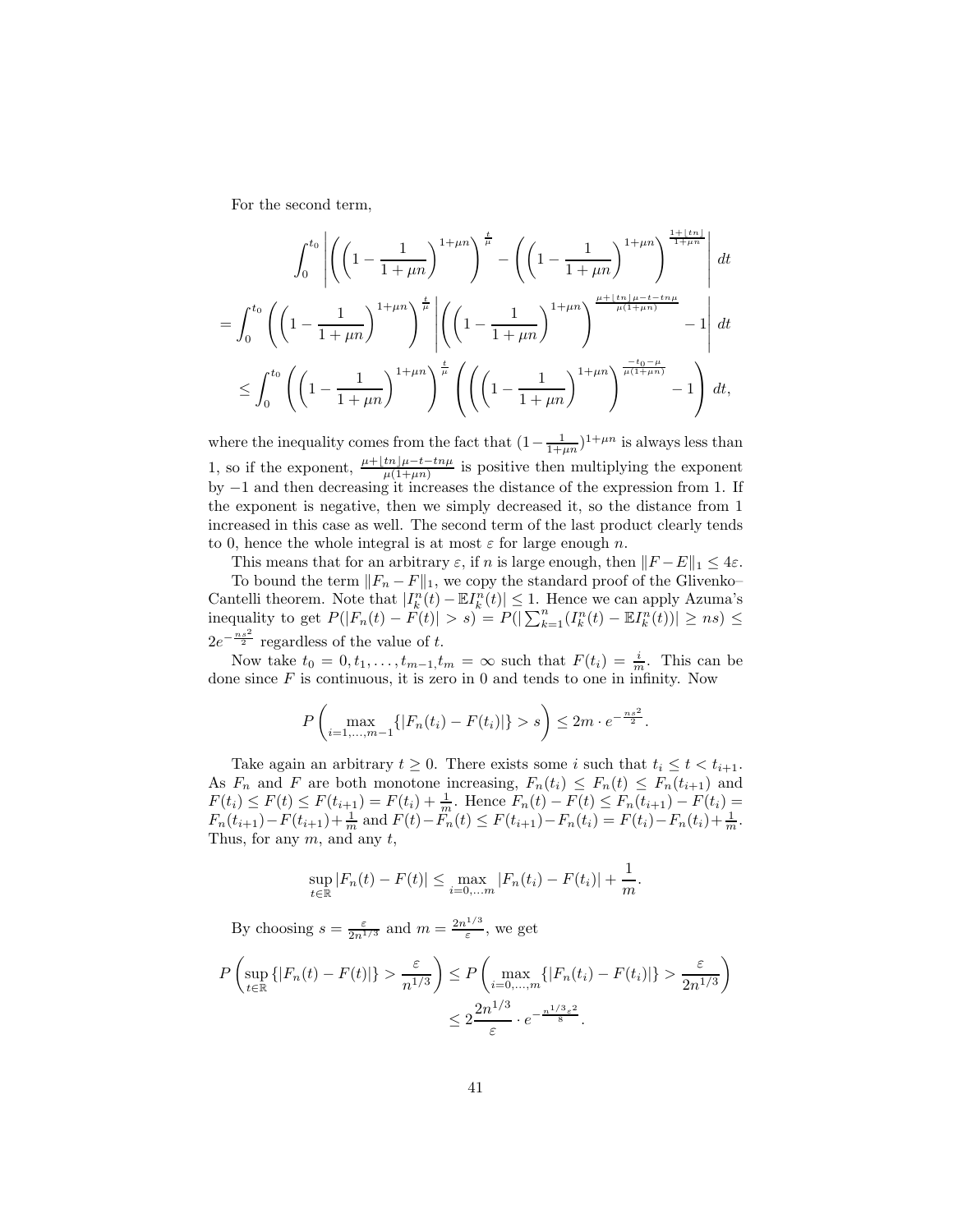This implies that for a fixed  $\varepsilon$ ,  $\sum_{n=1}^{\infty} P(\sup_{t \in \mathbb{R}} \{|F_n(t) - F(t)|\} > \frac{\varepsilon}{n^{1/3}}) < \infty$ , hence by the Borel–Cantelli lemma, with probability one, there exists  $n_0 \in \mathbb{N}$ such that for  $n \ge n_0$ ,  $\sup_{t \in \mathbb{R}} \{|F_n(t) - F(t)|\} \le \frac{\varepsilon}{n^{1/3}}$ . Repeating this argument for a series  $\varepsilon_1, \varepsilon_2, \ldots$  tending to zero, we get that with probability one, for each  $\varepsilon > 0$ , there exists  $n_0 \in \mathbb{N}$  such that for  $n \ge n_0$ ,  $\sup_{t \in \mathbb{R}} \{|F_n(t) - F(t)|\} \le \frac{\varepsilon}{n^{1/3}}$ .

We have proved that  $F_n$  and F are uniformly close to each other for large  $n$  with high probability. Now we show that the integral of their difference is small for large values of t. Fix  $\varepsilon_0 > 0$  small enough so that  $e - \varepsilon_0 > 2$ . Then  $P(X_k^n \geq \frac{n^{4/3}}{\sqrt{\varepsilon_0}}) = (1 - \frac{1}{1+\mu n})^{\left\lceil \frac{n^{4/3}}{\sqrt{\varepsilon_0}} \right\rceil}$ , hence

$$
P\left(\max_{k} X_{k}^{n} \ge \frac{n^{4/3}}{\sqrt{\varepsilon_{0}}}\right) \le n\left(1 - \frac{1}{1 + \mu n}\right)^{\frac{n^{4/3}}{\sqrt{\varepsilon_{0}}}} = n\left(\left(1 - \frac{1}{1 + \mu n}\right)^{\mu n}\right)^{\frac{n^{1/3}}{\mu\sqrt{\varepsilon_{0}}}}.
$$

For large enough  $n, n \leq 2^{\frac{n^{1/3}}{\mu\sqrt{\epsilon_0}}}$  and also  $(1-\frac{1}{1+\mu n})^{\mu n} \leq \frac{1}{e-\epsilon_0}$ . Hence for large enough  $n$ ,

$$
P\left(\max_{k} X_{k}^{n} \geq \frac{n^{4/3}}{\sqrt{\varepsilon_{0}}}\right) \leq \left(\frac{2}{e-\varepsilon_{0}}\right)^{\frac{n^{1/3}}{\mu\sqrt{\varepsilon_{0}}}}.
$$

Since  $\frac{2}{e-\varepsilon_0} < 1$ , this means that

$$
\sum_{n=1}^{\infty} P\left(\max_{k} X_{k}^{n} \ge \frac{n^{4/3}}{\sqrt{\varepsilon_{0}}}\right) < \infty.
$$

Once again using the Borel–Cantelli lemma, with probability one, there exists  $n_0 \in \mathbb{N}$  such that for  $n \geq n_0$ ,  $\max_k X_k^n \leq \frac{n^{4/3}}{\sqrt{\varepsilon_0}}$ . For  $\varepsilon > 0$ , if  $\varepsilon < \varepsilon_0$  then  $\frac{n^{4/3}}{\sqrt{\varepsilon}}$   $\lt \frac{n^{4/3}}{\sqrt{\varepsilon}}$ , hence the above bound holds for each such  $\varepsilon$ .

Notice that  $\sup\{t: F_n(\frac{t}{n}) < 1\} = \max\{X_k^n : k = 1, \ldots, n\}$ . Hence with probability one, for each  $\varepsilon > 0$ ,  $\varepsilon < \varepsilon_0$  there exists  $n_0 \in \mathbb{N}$  such that for  $n \ge n_0$ ,  $F_n\left(\frac{n^{1/3}}{\sqrt{\varepsilon}}\right)=1.$ 

Hence with probability one, for each  $\varepsilon > 0$ ,  $\varepsilon < \varepsilon_0$ , there exists  $n_0 \in \mathbb{N}$  such that for  $n \geq n_0$ ,

$$
||F_n - F||_1 = \int_0^{\frac{n^{1/3}}{\sqrt{\varepsilon}}} |F_n(x) - F(x)| dx + \int_{\frac{n^{1/3}}{\sqrt{\varepsilon}}}^{\infty} |1 - F(x)| dx \le
$$

$$
\frac{\varepsilon}{n^{1/3}} \cdot \frac{n^{1/3}}{\sqrt{\varepsilon}} + \int_{\frac{n^{1/3}}{\sqrt{\varepsilon}}}^{\infty} e^{-\frac{x}{\mu}} dx =
$$

$$
\sqrt{\varepsilon} + (-\mu e^{-\frac{x}{\mu}}) \Big|_{\substack{x = \frac{n^{1/3}}{\sqrt{\varepsilon}}}^{\infty} = \sqrt{\varepsilon} + \mu e^{-\frac{n^{1/3}}{\mu \sqrt{\varepsilon}}}.
$$

This proves that  $||F_n - F||_1 \to 0$  with probability 1 as  $n \to \infty$ . Altogether, we obtain that  $||F_n - E||_1 \to 0$  with probability 1 as  $n \to \infty$ .  $\Box$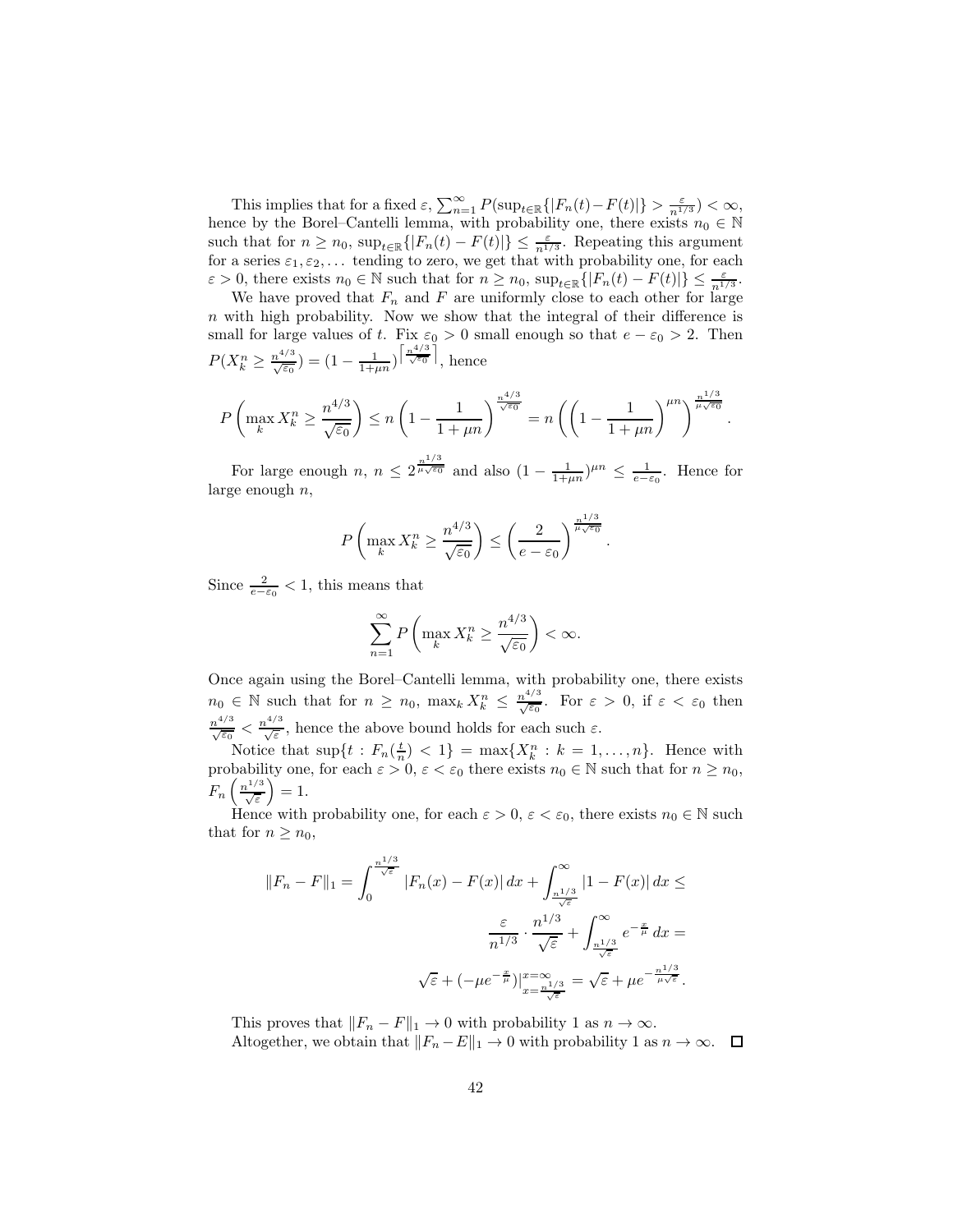*Proof of Theorem [6.9.](#page-35-0)* Fix an arbitrary  $\mu \in [0, 1]$ . We would like to apply The-orem [5.2](#page-22-0) to  $C_p$  and  $\sigma^{\mu}$ .

We claim that  $(C_p, \sigma^{\mu})$  is s smooth pair. This can be proved analogously to the corresponding statement in the proof of Theorem [6.8.](#page-33-0) Also,  $C_p$  has finite diameter, as noted in the proof of Theorem [6.8.](#page-33-0)

By Theorem [6.7,](#page-33-1) Lemma [6.10](#page-35-1) and Proposition [Appendix A.1,](#page-42-1) with proba-bility one we can apply Theorem [5.2](#page-22-0) to  $(C_p, \sigma^{\mu})$  to get that for any  $\varepsilon > 0$ , if n is large enough, then  $|a(C_p, \sigma^{\mu}) - a(G_n, \sigma^{\mu}_n)| \leq \varepsilon$ .

Applying the above argument to a dense countable subset of  $\mu$  values and a sequence of  $\varepsilon$  values tending to zero, we get that with probability one,  $a(G_n, \sigma_n^{\mu})$ tends to  $a(C_p, \sigma^{\mu})$  for a dense set of  $\mu$  values. Because of the way we coupled the random chip configuration  $\sigma_n^{\mu}$ , if we increase the value of  $\mu$ , then the number of chips monotonically increases on each vertex in each outcome. Hence on each outcome,  $a(G_n, \sigma_n^{\mu})$  monotonically increases if we increase  $\mu$ , using Lemma [2.3.](#page-4-1)  $\sigma^{\mu}$  also increases pointwise in  $\mu$ , hence  $a(C_p, \sigma^{\mu})$  also increases monotonically. As  $\mu \mapsto a(C_p, \sigma^{\mu})$  is continuous, if  $a(G_n, \sigma^{\mu}_n)$  tends to  $a(C_p, \sigma^{\mu})$  for a dense set of  $\mu$  values, then  $a(G_n, \sigma_n^{\mu})$  tends to  $a(C_p, \sigma^{\mu})$  for each  $\mu \in [0, 1]$ . We conclude that with probability one,  $a(G_n, \sigma_n^{\mu})$  tends to  $a(C_p, \sigma^{\mu})$  pointwise. As by Lemma [6.11,](#page-36-4) the map  $\mu \mapsto a(C_p, \sigma^{\mu})$  is a Devil's staircase, we obtained the statement of the Theorem. of the Theorem.

## <span id="page-42-0"></span>Appendix A. Basic properties of random graphs

Here we collect some well-known basic properties of random graphs. Throughout the section,  $G(n, p)$  again means the random graph with n vertices, where each edge is present independently with probability p.

<span id="page-42-1"></span>**Proposition Appendix A.1.** Let  $d < p$  be a fixed constant. If  $(G_n)_{n \in \mathbb{N}}$  is a sequence of random graphs where  $G_n = G(n, p)$ , then with probability one, there exists an index  $n_0$  such that for each  $n \geq n_0$ , mindeg $(G_n) \geq dn$ .

We will use the following form of Azuma's inequality.

**Theorem Appendix A.2** (Azuma's inequality). Suppose that  $X_1, \ldots, X_n$  are independent random variables,  $\mathbb{E}[X_i] = 0$  for each  $i \in \mathbb{N}$ , and for each i there exist  $c_i > 0$  such that,  $|X_i| \leq c_i$  almost surely. Then

$$
\mathbb{P}\left[\sum_{i=1}^n X_i > t\right] \le e^{-\frac{t^2}{2\sum_{i=1}^n c_i^2}}.
$$

<span id="page-42-2"></span>Claim Appendix A.3. For a vertex  $v \in V(G_n)$ ,  $\mathbb{P}[\lvert \deg_{G_n}(v) - np \rvert > \eta n] \leq$  $2e^{-\frac{n\eta^2}{2}}$ .

*Proof.* We use Azuma's inequality with  $X_u = \mathbf{1}_{\{uv \text{ is an edge}\}} - p$ . Then  $\{X_u\}_{u \in V \setminus \{v\}}$ is a set of independent random variables,  $\mathbb{E}[X_u] = 0$  and  $|X_u| \leq \max\{p, 1-p\} \leq$ 1 for any  $u \in V \setminus \{v\}$ . Azuma's inequality applied for  $\{X_u\}_{u \in V \setminus \{v\}}$  and for  $\{-X_u\}_{u \in V}$  (a) gives us the above bound.  ${-X_u}_{u \in V \setminus \{v\}}$  gives us the above bound.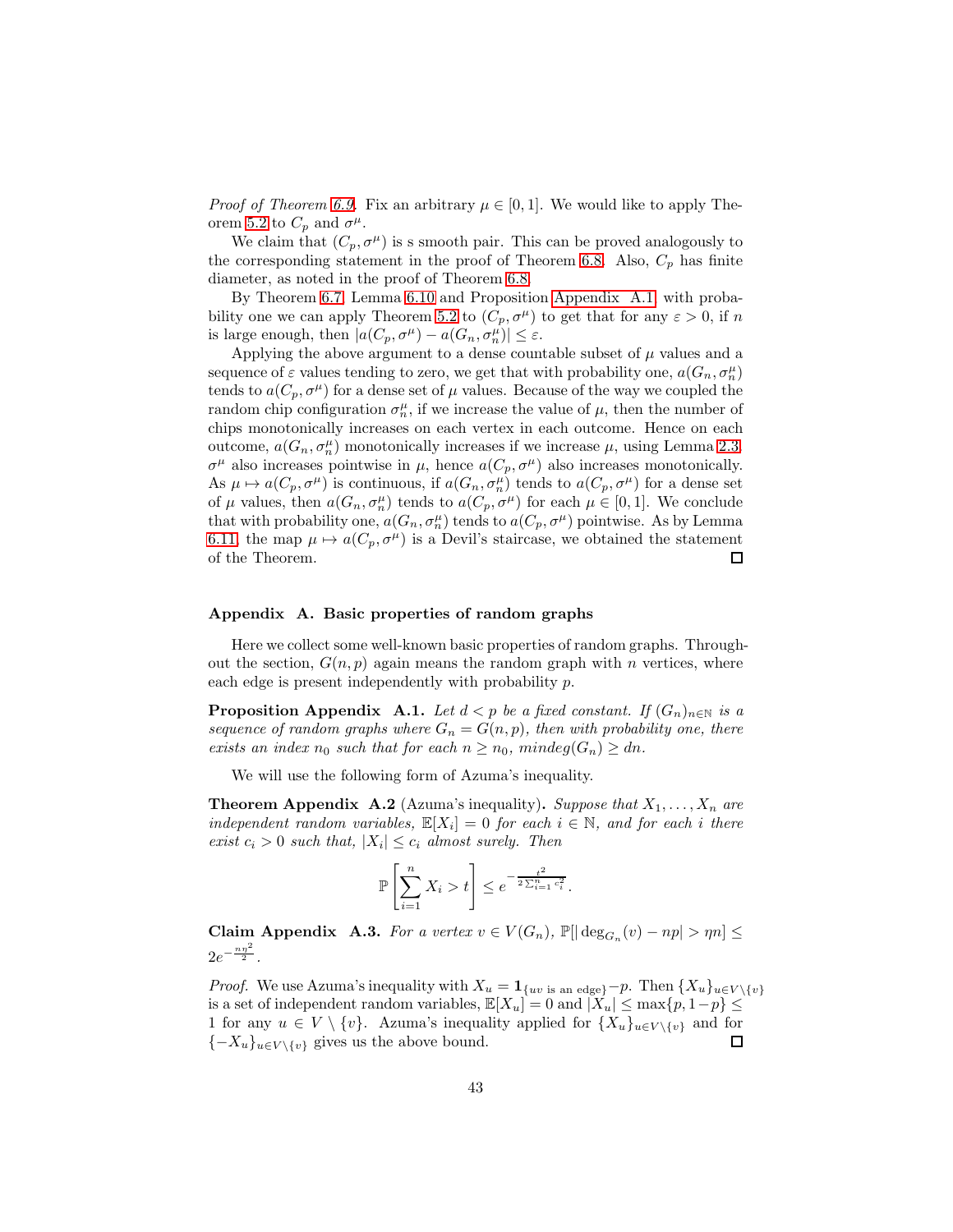*Proof of Proposition [Appendix A.1.](#page-42-1)* Let  $A_n$  be the event that  $mindeg(G_n)$ dn. We need to show that the probability that infinitely many  $A_n$ 's occur is zero. By the Borel–Cantelli lemma, it suffices to show that  $\sum_{n=1}^{\infty} \mathbb{P}(A_n) < \infty$ .

$$
\mathbb{P}(A_n) = \mathbb{P}(\bigcup_{v \in V(G_n)} \{\deg_{G_n}(v) < dn\}) \le \sum_{v \in V(G_n)} \mathbb{P}(\deg_{G_n}(v) < dn)
$$
\n
$$
\le \sum_{v \in V(G_n)} \mathbb{P}(|\deg_{G_n}(v) - np| > (p - d)n) \le 2ne^{-\frac{n(p - d)^2}{2}},
$$

where the last inequality follows from Claim [Appendix A.3.](#page-42-2) Hence

$$
\sum_{n=1}^{\infty} \mathbb{P}(A_n) \le \sum_{n=1}^{\infty} 2ne^{-\frac{n(p-d)^2}{2}} < \infty.
$$

 $\Box$ 

<span id="page-43-1"></span>**Proposition Appendix A.4.** If  $(G_n)_{n\in\mathbb{N}}$  is a sequence of random graphs where  $G_n = G(n, p)$ , then with probability one, there exists an index  $n_0$  such that for each  $n \geq n_0$ ,  $G_n$  is connected.

Proof. This is a well-known fact; we include its short proof for completeness. We bound the probability that  $G_n$  is disconnected. If  $G_n$  is disconnected, then there is a set S of k vertices for some  $k \leq n/2$  such that no edge links S to S<sup>c</sup>. Hence one can bound

$$
\mathbb{P}(G_n \text{ is disconnected}) \le \sum_{k=1}^{\lfloor \frac{n}{2} \rfloor} \binom{n}{k} q^{k(n-k)} \le \sum_{k=1}^{\lfloor \frac{n}{2} \rfloor} n^k q^{k(n-k)} \le
$$

$$
\sum_{k=1}^{\lfloor \frac{n}{2} \rfloor} (nq^{n-k})^k \le \sum_{k=1}^{\lfloor \frac{n}{2} \rfloor} (nq^{\frac{n}{2}})^k \le nq^{\frac{n}{2}} \cdot \frac{1 - (nq^{\frac{n}{2}})^{\frac{n}{2}}}{1 - nq^{\frac{n}{2}}},
$$

where  $q = 1 - p$ . For large enough  $n, nq^{\frac{n}{2}} < \frac{1}{2}$ , hence  $\mathbb{P}(G_n$  is disconnected)  $\leq$  $2nq^{\frac{n}{2}}$  for large enough *n*. Hence  $\sum_{n=1}^{\infty} \mathbb{P}(G_n^{\mathbb{Z}})$  is disconnected)  $<\infty$ . By the Borel–Cantelli lemma, we can conclude the statement of the proposition.

#### Acknowledgment

We would like to thank Swee Hong Chan for valuable discussions.

# References

<span id="page-43-0"></span>[1] Fekete, M. Über die Verteilung der Wurzeln bei gewissen algebraischen Gleichungen mit ganzzahligen Koeffizienten, Mathematische Zeitschrift. 17 (1): 228–249, 1923. doi:10.1007/BF01504345.